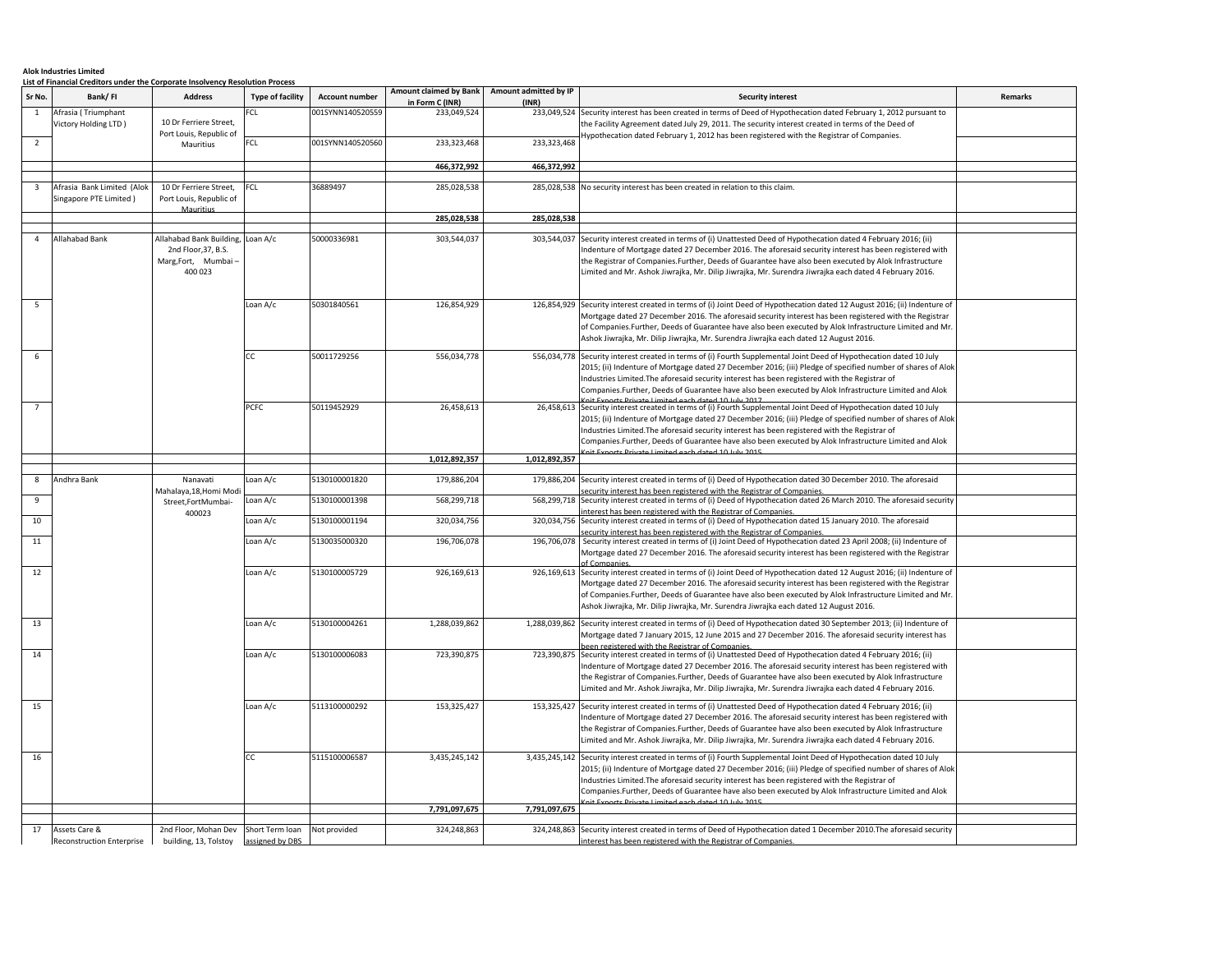| Sr No. | Bank/FI                                                | <b>Address</b>         | <b>Type of facility</b> | <b>Account number</b> | <b>Amount claimed by Bank</b>  | Amount admitted by IP | <b>Security interest</b>                                                                                                                                                                                         | <b>Remarks</b> |
|--------|--------------------------------------------------------|------------------------|-------------------------|-----------------------|--------------------------------|-----------------------|------------------------------------------------------------------------------------------------------------------------------------------------------------------------------------------------------------------|----------------|
|        | Limited (asignee of DBS                                | marg, New Delhi - 110  | <b>PCFC</b>             | Multiple              | in Form C (INR)<br>457,447,385 | (INR)                 | 457,447,385 Security interest created in terms of Deeds of Hypothecation dated 31 August 2015, 13 October 2015 and                                                                                               |                |
|        | Bank)                                                  | 001                    |                         |                       |                                |                       | 13 January 2016.                                                                                                                                                                                                 |                |
|        |                                                        |                        |                         |                       |                                |                       |                                                                                                                                                                                                                  |                |
|        |                                                        |                        |                         |                       |                                |                       | The aforesaid security interest has been registered with the Registrar of Companies.                                                                                                                             |                |
|        |                                                        |                        |                         |                       |                                |                       | Further, Deeds of Guarantee have also been executed by Mr. Ashok Jiwrajka, Mr. Dilip Jiwrajka, Mr.                                                                                                               |                |
|        |                                                        |                        |                         |                       |                                |                       | Surendra Jiwrajka dated 28 July 2015, 28 August 2015 and 13 October 2015. Also, an undated cheque has                                                                                                            |                |
|        |                                                        |                        |                         |                       |                                |                       | been issued by the company as more particularly set out in letter dated 9 December 2015 addressed to DBS                                                                                                         |                |
|        |                                                        |                        |                         |                       |                                |                       | <b>Bank Limited.</b>                                                                                                                                                                                             |                |
|        |                                                        |                        |                         |                       | 781,696,248                    | 781,696,248           |                                                                                                                                                                                                                  |                |
| 18     | Axis Bank Limited                                      | Atlanta, Ground Floor, | CC                      | 173010300003506       | 3,269,850,591                  | 3,269,850,591         | Security interest created in terms of (i) Fourth Supplemental Joint Deed of Hypothecation dated 10 July                                                                                                          |                |
|        |                                                        | 209 - Nariman          |                         |                       |                                |                       | 2015 and Fifth Supplemental Joint Deed of Hypothecation dated 31 August 2016; (ii) Indenture of Mortgage                                                                                                         |                |
|        |                                                        | Point, Mumbai-400021   |                         |                       |                                |                       | dated 27 December 2016; (iii) Pledge of specified number of shares of Alok Industries Limited. The aforesaid                                                                                                     |                |
|        |                                                        |                        |                         |                       |                                |                       | security interest has been registered with the Registrar of Companies. Further, Deeds of Guarantee have                                                                                                          |                |
|        |                                                        |                        |                         |                       |                                |                       | also been executed by Alok Infrastructure Limited and Alok Knit Exports Private Limited each dated 31                                                                                                            |                |
| 19     |                                                        |                        | Loan A/c                | 916060014778076       | 1,005,584,984                  | 1,005,584,984         | Security interest created in terms of (i) Unattested Deed of Hypothecation dated 4 February 2016; (ii)                                                                                                           |                |
|        |                                                        |                        |                         |                       |                                |                       | Indenture of Mortgage dated 27 December 2016. The aforesaid security interest has been registered with                                                                                                           |                |
|        |                                                        |                        |                         |                       |                                |                       | the Registrar of Companies.Further, Deeds of Guarantee have also been executed by Alok Infrastructure                                                                                                            |                |
|        |                                                        |                        |                         |                       |                                |                       | Limited and Mr. Ashok Jiwrajka, Mr. Dilip Jiwrajka, Mr. Surendra Jiwrajka each dated 4 February 2016.                                                                                                            |                |
| 20     |                                                        |                        | Loan A/c                | 916060014777484       | 1,199,524,069                  |                       | 1,199,524,069 Security interest created in terms of (i) Unattested Deed of Hypothecation dated 4 February 2016; (ii)                                                                                             |                |
|        |                                                        |                        |                         |                       |                                |                       | Indenture of Mortgage dated 27 December 2016. The aforesaid security interest has been registered with                                                                                                           |                |
|        |                                                        |                        |                         |                       |                                |                       | the Registrar of Companies.Further, Deeds of Guarantee have also been executed by Alok Infrastructure                                                                                                            |                |
|        |                                                        |                        |                         |                       |                                |                       | Limited and Mr. Ashok Jiwrajka, Mr. Dilip Jiwrajka, Mr. Surendra Jiwrajka each dated 4 February 2016.                                                                                                            |                |
| 21     |                                                        |                        | Loan A/c                | 915030062012557       | 5,726,219,489                  |                       | 5,726,219,489 Security interest created in terms of (i) Unattested Deed of Hypothecation dated 4 February 2016; (ii)                                                                                             |                |
|        |                                                        |                        |                         |                       |                                |                       | Indenture of Mortgage dated 27 December 2016. The aforesaid security interest has been registered with                                                                                                           |                |
|        |                                                        |                        |                         |                       |                                |                       | the Registrar of Companies.Further, Deeds of Guarantee have also been executed by Alok Infrastructure                                                                                                            |                |
|        |                                                        |                        |                         |                       |                                |                       | Limited and Mr. Ashok Jiwrajka, Mr. Dilip Jiwrajka, Mr. Surendra Jiwrajka each dated 4 February 2016.                                                                                                            |                |
| 22     |                                                        |                        | Loan A/c                | 916030042375341       | 49,356,137                     |                       | 49,356,137 Security interest created in terms of Deed of Hypothecation dated 21 July 2016.                                                                                                                       |                |
| 23     |                                                        |                        | ECB                     |                       | 2,494,396,471                  |                       | 2,494,396,471 Security interest created in terms of (i) Deed of Hypothecation dated 25 October 2012; (ii) Indenture of                                                                                           |                |
|        |                                                        |                        |                         |                       |                                |                       | Mortgage dated 26 June 2013; (iii) Indenture of Mortgage dated 3 September 2013; (iv) Indenture of                                                                                                               |                |
|        |                                                        |                        |                         |                       |                                |                       | Mortgage dated 27 December 2016. The aforesaid security interest has been registered with the Registrar                                                                                                          |                |
| 24     |                                                        |                        | ECB                     |                       | 2,665,366,178                  |                       | 2,665,366,178 Security interest created in terms of (i) Deed of Hypothecation dated 26 March 2014; (ii) Indenture of                                                                                             |                |
|        |                                                        |                        |                         |                       |                                |                       | Mortgage dated 7 January 2015; (iii) Indenture of Mortgage dated 12 June 2015; (iv) Indenture of Mortgage                                                                                                        |                |
|        |                                                        |                        |                         |                       |                                |                       | dated 27 December 2016. The aforesaid security interest has been registered with the Registrar of                                                                                                                |                |
|        |                                                        |                        |                         |                       |                                |                       |                                                                                                                                                                                                                  |                |
| 21     |                                                        |                        | LC                      |                       | 467,516,980                    |                       | 467,516,980 Security interest created in terms of (i) Fourth Supplemental Joint Deed of Hypothecation dated 10 July                                                                                              |                |
|        |                                                        |                        |                         |                       |                                |                       | 2015 and Fifth Supplemental Joint Deed of Hypothecation dated 31 August 2016; (ii) Indenture of Mortgage                                                                                                         |                |
|        |                                                        |                        |                         |                       |                                |                       | dated 27 December 2016; (iii) Pledge of specified number of shares of Alok Industries Limited. The aforesaic                                                                                                     |                |
|        |                                                        |                        |                         |                       |                                |                       | security interest has been registered with the Registrar of Companies. Further, Deeds of Guarantee have<br>also been executed by Alok Infrastructure Limited and Alok Knit Exports Private Limited each dated 31 |                |
|        |                                                        |                        |                         |                       |                                |                       |                                                                                                                                                                                                                  |                |
|        |                                                        |                        |                         |                       | 16,877,814,899                 | 16,877,814,899        |                                                                                                                                                                                                                  |                |
| 22     | Bank of Bahrain and Kuwait Jolly Maker Chambers 2, ECB |                        |                         | 400000821795          | 835,447,516                    |                       | 835,447,516 Security interest created in terms of (i) Deed of Hypothecation dated 15 July 2011 and further amended on                                                                                            |                |
|        | B.S.C                                                  | Nariman Point, Mumbai- |                         |                       |                                |                       | 13 May 2016; (ii) Mortgage documents dated 7 January 2015 and 12 June 2015. The aforesaid security                                                                                                               |                |
|        |                                                        | 400 021                |                         |                       |                                |                       | interest has been registered with the Registrar of Companies. Further, Deed of Guarantee dated 15 July                                                                                                           |                |
|        |                                                        |                        |                         |                       | 835.447.516                    | 835,447,516           | 011 has also heen everuted                                                                                                                                                                                       |                |
|        |                                                        |                        |                         |                       |                                |                       |                                                                                                                                                                                                                  |                |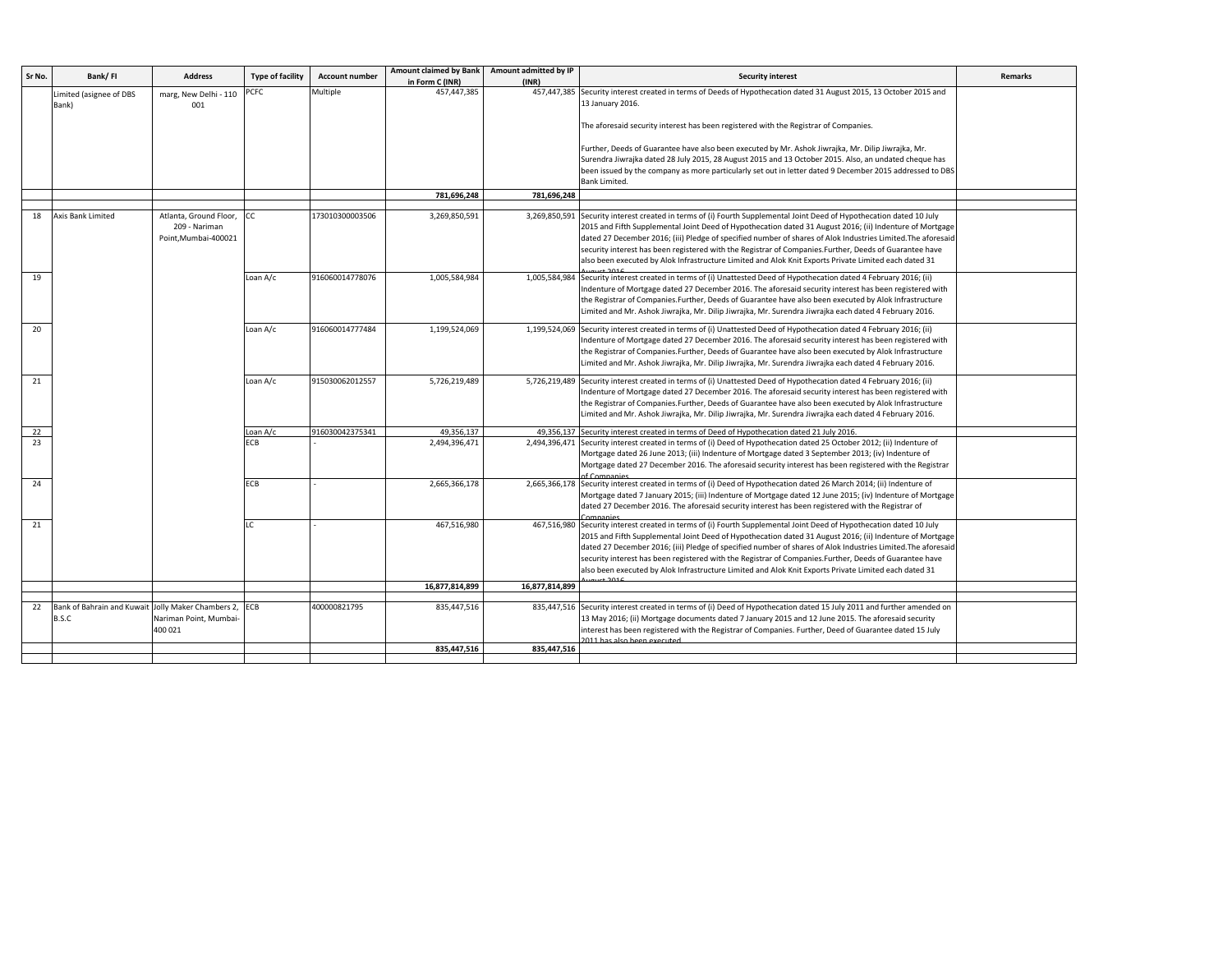| Sr No. | Bank/FI        | <b>Address</b>                                 | <b>Type of facility</b> | <b>Account number</b> | <b>Amount claimed by Bank</b> | Amount admitted by IP | <b>Security interest</b>                                                                                                                    | <b>Remarks</b> |
|--------|----------------|------------------------------------------------|-------------------------|-----------------------|-------------------------------|-----------------------|---------------------------------------------------------------------------------------------------------------------------------------------|----------------|
|        |                |                                                |                         |                       | in Form C (INR)               | (INR)                 |                                                                                                                                             |                |
| 23     | Bank of Baroda | Corporate Financial                            | oan A/c                 | 29100600001635        | 929,211,581                   | 929,211,581           | Security interest created in terms of (i) Joint Deed of Hypothecation dated 12 August 2016; (ii) Indenture of                               |                |
|        |                | Services, 3 Walchand                           |                         |                       |                               |                       | Mortgage dated 27 December 2016. The aforesaid security interest has been registered with the Registrar                                     |                |
|        |                | Hirachand Marg, 1st                            |                         |                       |                               |                       | of Companies.Further, Deeds of Guarantee have also been executed by Alok Infrastructure Limited and Mr                                      |                |
|        |                | Floor, Ballard Pier,                           |                         |                       |                               |                       | Ashok Jiwrajka, Mr. Dilip Jiwrajka, Mr. Surendra Jiwrajka each dated 12 August 2016.                                                        |                |
| 24     |                | Mumbai- 400 001                                | Loan A/c                | 29100600000139        | 41,068,836                    | 41,068,836            | Security interest created in terms of (i) Deed of Hypothecation dated 30 November 2006; (ii) Indenture of                                   |                |
|        |                |                                                |                         |                       |                               |                       | Mortgage dated 27 December 2016; (iii) Personal Guarantee dated 13 April 2006. The aforesaid security                                       |                |
|        |                |                                                |                         |                       |                               |                       | interest has been registered with the Registrar of Companies except for modification of charge required to                                  |                |
|        |                |                                                |                         |                       |                               |                       | be registered pursuant to Indenture of Mortgage dated 27 December 2016.                                                                     |                |
|        |                |                                                |                         |                       |                               |                       |                                                                                                                                             |                |
| 25     |                |                                                | Loan A/c                | 29100600000031        | 11,029,336                    |                       | 11,029,336 Security interest created in terms of (i) Deed of Hypothecation dated 24 April 2008; (ii) Composite Deed of                      |                |
|        |                |                                                |                         |                       |                               |                       | Hypothecation dated 16 August 2005. The aforesaid security interest has been registered with the Registrai                                  |                |
|        |                |                                                |                         |                       |                               |                       | of Companies                                                                                                                                |                |
| 26     |                |                                                | Loan A/c                | 29100600000025        | 10,596,805                    | 10,596,805            | Security interest created in terms of (i) Joint Deed of Hypothecation dated 30 March 2005; (ii) Indenture of                                |                |
|        |                |                                                |                         |                       |                               |                       | Mortgage dated 27 December 2016. The aforesaid security interest has been registered with the Registrar                                     |                |
|        |                |                                                |                         |                       |                               |                       | of Companies except for modification of charge required to be registered pursuant to Indenture of<br>Mortgage dated 27 December 2016        |                |
| 27     |                |                                                | СC                      | 29100500000041        | 3,849,125,885                 | 3,849,125,885         | Security interest created in terms of (i) Fourth Supplemental Joint Deed of Hypothecation dated 10 July                                     |                |
|        |                |                                                |                         |                       |                               |                       | 2015 and Fifth Supplemental Joint Deed of Hypothecation dated 31 August 2016; (ii) Indenture of Mortgage                                    |                |
|        |                |                                                |                         |                       |                               |                       | dated 27 December 2016; (iii) Pledge of specified number of shares of Alok Industries Limited. The                                          |                |
|        |                |                                                |                         |                       |                               |                       | aforesaid security interest has been registered with the Registrar of Companies. Further, Deeds of                                          |                |
|        |                |                                                |                         |                       |                               |                       | Guarantee have also been executed by Alok Infrastructure Limited and Alok Knit Exports Private Limited                                      |                |
|        |                |                                                |                         |                       |                               |                       |                                                                                                                                             |                |
| 28     |                |                                                | Loan A/c                | 29100600001448        | 3,925,954,366                 |                       | 3,925,954,366 Security interest created in terms of Mortgage documents dated 7 January 2015, 12 June 2015 and 27                            |                |
|        |                |                                                |                         |                       |                               |                       | December 2016. The aforesaid security interest has been registered with the Registrar of Companies.                                         |                |
|        |                |                                                |                         |                       | 8,766,986,809                 | 8,766,986,809         |                                                                                                                                             |                |
|        |                |                                                |                         |                       |                               |                       |                                                                                                                                             |                |
| 29     | Bank of India  | Mumbai Corporate                               | oan A/c                 | 10665410000009        | 21,042,258                    |                       | 21,042,258 Security interest created in terms of (i) Deed of Hypothecation dated 24 April 2008; (ii) Composite Deed of                      |                |
|        |                | Banking Branch, Bank of                        |                         |                       |                               |                       | Hypothecation dated 16 August 2005. The aforesaid security interest has been registered with the Registrar<br>of Companies.                 |                |
| 30     |                | India Building, 4th<br>Floor, M.G.Road, FortMu | Loan A/c                | 1066541000002         | 20,232,131                    | 20,232,131            | Security interest created in terms of (i) Joint Deed of Hypothecation dated 30 March 2005; (ii) Indenture of                                |                |
|        |                | mbai-400 001                                   |                         |                       |                               |                       | Mortgage dated 27 December 2016. The aforesaid security interest has been registered with the Registrar                                     |                |
|        |                |                                                |                         |                       |                               |                       | of Companies except for modification of charge required to be registered pursuant to Indenture of                                           |                |
|        |                |                                                |                         |                       |                               |                       | Mortgage dated 27 December 2016                                                                                                             |                |
| 31     |                |                                                | <b>CC</b>               | 010630100001615       | 2,949,484,936                 | 2,949,484,936         | Security interest created in terms of (i) Fourth Supplemental Joint Deed of Hypothecation dated 10 July                                     |                |
|        |                |                                                |                         |                       |                               |                       | 2015; (ii) Indenture of Mortgage dated 27 December 2016; (iii) Pledge of specified number of shares of Alok                                 |                |
|        |                |                                                |                         |                       |                               |                       | Industries Limited. The aforesaid security interest has been registered with the Registrar of                                               |                |
|        |                |                                                |                         |                       |                               |                       | CompaniesFurther, Deeds of Guarantee have also been executed by Alok Infrastructure Limited and Alok<br>Limited each dated 10 July 2015     |                |
| 32     |                |                                                | Loan A/c                | 16065410000256        | 3,932,703,571                 | 3,932,703,571         | Security interest created in terms of (i) Deed of Hypothecation dated 7 September 2013; (ii) Mortgage                                       |                |
|        |                |                                                |                         |                       |                               |                       | documents dated 7 January 2015, 12 June 2015 and 27 December 2016. The aforesaid security interest has                                      |                |
|        |                |                                                |                         |                       |                               |                       | been registered with the Registrar of Companies.                                                                                            |                |
| 33     |                |                                                | Loan A/c                | 16065410000027        | 44,661,244                    |                       | 44,661,244 Security interest created in terms of (i) Deed of Hypothecation dated 5 February 2008; (ii) Mortgage                             |                |
| 34     |                |                                                | Loan A/c                | 16065410000323        | 795,418,084                   |                       | document dated 30 May 2008<br>Security interest created in terms of (i) Joint Deed of Hypothecation dated 12 August 2016; (ii) Indenture of |                |
|        |                |                                                |                         |                       |                               | 795,418,084           | Mortgage dated 27 December 2016. The aforesaid security interest has been registered with the Registrar                                     |                |
|        |                |                                                |                         |                       |                               |                       | of Companies.Further, Deeds of Guarantee have also been executed by Alok Infrastructure Limited and Mr                                      |                |
|        |                |                                                |                         |                       |                               |                       | Ashok Jiwrajka, Mr. Dilip Jiwrajka, Mr. Surendra Jiwrajka each dated 12 August 2016.                                                        |                |
|        |                |                                                |                         |                       |                               |                       |                                                                                                                                             |                |
|        |                |                                                |                         |                       | 7,763,542,224                 | 7,763,542,224         |                                                                                                                                             |                |
|        |                |                                                |                         |                       |                               |                       |                                                                                                                                             |                |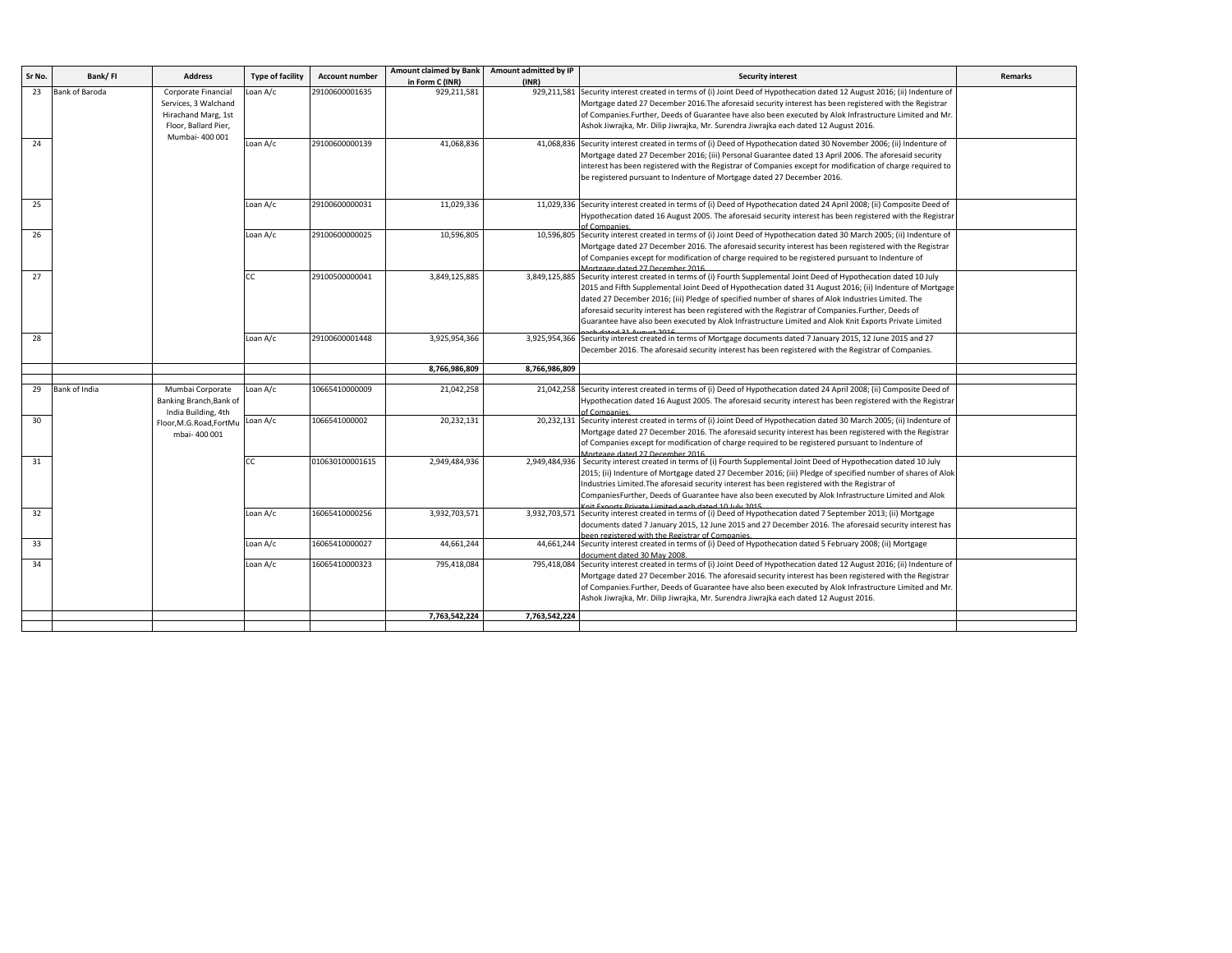| Sr No. | Bank/FI             | <b>Address</b>                  | Type of facility | <b>Account number</b> |                 | Amount claimed by Bank Amount admitted by IP | <b>Security interest</b>                                                                                                  | <b>Remarks</b> |
|--------|---------------------|---------------------------------|------------------|-----------------------|-----------------|----------------------------------------------|---------------------------------------------------------------------------------------------------------------------------|----------------|
|        |                     |                                 |                  |                       | in Form C (INR) | (INR)                                        |                                                                                                                           |                |
| 35     | Bank of Maharashtra | Apeejay House - Ground Loan A/c |                  | 60005243146           | 181,126,043     |                                              | 181,126,043 Security interest created in terms of Deed of Hypothecation dated 29 January 2008. The aforesaid security     |                |
|        |                     | FloorDr. V.B Gandhi             |                  |                       |                 |                                              | interest has been registered with the Registrar of Companies.                                                             |                |
| 36     |                     | Marg, Mumbai 400 023 Loan A/c   |                  | 60142875189           | 1,363,630,128   |                                              | 1,363,630,128 Security interest created in terms of (i) Deed of Hypothecation dated 22 August 2013; (ii) Mortgage         |                |
|        |                     |                                 |                  |                       |                 |                                              | documents dated 7 January 2015, 12 June 2015 and 27 December 2016. The aforesaid security interest has                    |                |
|        |                     |                                 |                  |                       |                 |                                              | heen registered with the Registrar of Companies                                                                           |                |
| 37     |                     |                                 | Loan A/c         | 60197164818           | 374,383,807     |                                              | 374,383,807 Security interest created in terms of (i) Joint Deed of Hypothecation dated 12 August 2016; (ii) Indenture of |                |
|        |                     |                                 |                  |                       |                 |                                              | Mortgage dated 27 December 2016. The aforesaid security interest has been registered with the Registrar                   |                |
|        |                     |                                 |                  |                       |                 |                                              | of Companies. Further, Deeds of Guarantee have also been executed by Alok Infrastructure Limited and Mr                   |                |
|        |                     |                                 |                  |                       |                 |                                              | Ashok Jiwrajka, Mr. Dilip Jiwrajka, Mr. Surendra Jiwrajka each dated 12 August 2016.                                      |                |
| 38     |                     |                                 | Loan A/c         | 60252802851           | 54,289,603      | 54,289,603                                   | Security interest created in terms of (i) Unattested Deed of Hypothecation dated 4 February 2016; (ii)                    |                |
|        |                     |                                 |                  |                       |                 |                                              | Indenture of Mortgage dated 27 December 2016. The aforesaid security interest has been registered with                    |                |
|        |                     |                                 |                  |                       |                 |                                              | the Registrar of Companies.Further, Deeds of Guarantee have also been executed by Alok Infrastructure                     |                |
|        |                     |                                 |                  |                       |                 |                                              |                                                                                                                           |                |
|        |                     |                                 |                  |                       |                 |                                              | Limited and Mr. Ashok Jiwrajka, Mr. Dilip Jiwrajka, Mr. Surendra Jiwrajka each dated 4 February 2016.                     |                |
| 39     |                     |                                 | PCFC             | 60156874633           | 39,057,195      |                                              | 39,057,195 Security interest created in terms of (i) Fourth Supplemental Joint Deed of Hypothecation dated 10 July        |                |
|        |                     |                                 |                  |                       |                 |                                              | 2015 and Fifth Supplemental Joint Deed of Hypothecation dated 31 August 2016; (ii) Indenture of Mortgage                  |                |
|        |                     |                                 |                  |                       |                 |                                              | dated 27 December 2016; (iii) Pledge of specified number of shares of Alok Industries Limited. The aforesaid              |                |
|        |                     |                                 |                  |                       |                 |                                              | security interest has been registered with the Registrar of Companies. Further, Deeds of Guarantee have                   |                |
|        |                     |                                 |                  |                       |                 |                                              | also been executed by Alok Infrastructure Limited and Alok Knit Exports Private Limited each dated 31                     |                |
|        |                     |                                 |                  |                       |                 |                                              |                                                                                                                           |                |
| 40     |                     |                                 | Loan A/c         | 60244260066           | 89,594,269      |                                              | 89,594,269 Security interest created in terms of (i) Unattested Deed of Hypothecation dated 4 February 2016; (ii)         |                |
|        |                     |                                 |                  |                       |                 |                                              | Indenture of Mortgage dated 27 December 2016. The aforesaid security interest has been registered with                    |                |
|        |                     |                                 |                  |                       |                 |                                              | the Registrar of Companies.Further, Deeds of Guarantee have also been executed by Alok Infrastructure                     |                |
|        |                     |                                 |                  |                       |                 |                                              | Limited and Mr. Ashok Jiwrajka, Mr. Dilip Jiwrajka, Mr. Surendra Jiwrajka each dated 4 February 2016.                     |                |
| 41     |                     |                                 | Loan A/c         | 60249355454           | 1,534,659       |                                              | 1,534,659 Security interest created in terms of (i) Unattested Deed of Hypothecation dated 4 February 2016; (ii)          |                |
|        |                     |                                 |                  |                       |                 |                                              |                                                                                                                           |                |
|        |                     |                                 |                  |                       |                 |                                              | Indenture of Mortgage dated 27 December 2016. The aforesaid security interest has been registered with                    |                |
|        |                     |                                 |                  |                       |                 |                                              | the Registrar of Companies.Further, Deeds of Guarantee have also been executed by Alok Infrastructure                     |                |
|        |                     |                                 |                  |                       |                 |                                              | Limited and Mr. Ashok Jiwrajka, Mr. Dilip Jiwrajka, Mr. Surendra Jiwrajka each dated 4 February 2016.                     |                |
| 42     |                     |                                 | CC               | 60031366202           | 1,606,229,080   |                                              | 1,606,229,080 Security interest created in terms of (i) Fourth Supplemental Joint Deed of Hypothecation dated 10 July     |                |
|        |                     |                                 |                  |                       |                 |                                              | 2015 and Fifth Supplemental Joint Deed of Hypothecation dated 31 August 2016; (ii) Indenture of Mortgage                  |                |
|        |                     |                                 |                  |                       |                 |                                              | dated 27 December 2016; (iii) Pledge of specified number of shares of Alok Industries Limited. The aforesaic              |                |
|        |                     |                                 |                  |                       |                 |                                              | security interest has been registered with the Registrar of Companies. Further, Deeds of Guarantee have                   |                |
|        |                     |                                 |                  |                       |                 |                                              | also been executed by Alok Infrastructure Limited and Alok Knit Exports Private Limited each dated 31                     |                |
|        |                     |                                 |                  |                       |                 |                                              |                                                                                                                           |                |
|        |                     |                                 |                  |                       | 3.709.844.781   | 3,709,844,781                                |                                                                                                                           |                |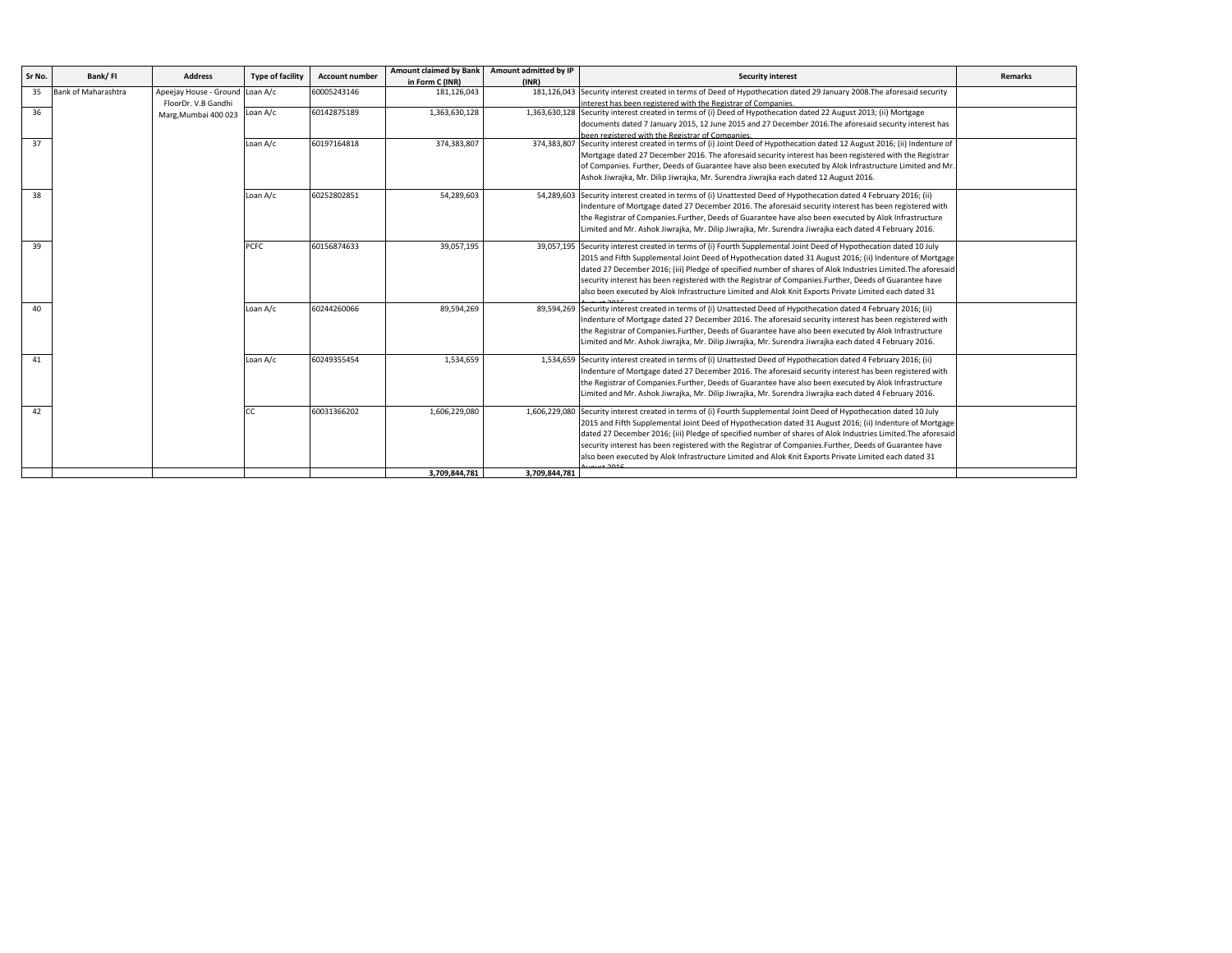| Sr No. | Bank/FI                      | <b>Address</b>                         | <b>Type of facility</b> | <b>Account number</b> | <b>Amount claimed by Bank</b> | Amount admitted by IP | <b>Security interest</b>                                                                                                                                            | Remarks |
|--------|------------------------------|----------------------------------------|-------------------------|-----------------------|-------------------------------|-----------------------|---------------------------------------------------------------------------------------------------------------------------------------------------------------------|---------|
|        |                              |                                        |                         |                       | in Form C (INR)               | (INR)                 |                                                                                                                                                                     |         |
| 43     | Barclays bank PLC            | 801/808, Ceejay House,                 | oan A/c                 | 001                   | 576,569,023                   |                       | 576,569,023 No security interest has been created in relation to this claim.                                                                                        |         |
|        |                              | Shivsagar Estate, Dr. A.               |                         |                       |                               |                       |                                                                                                                                                                     |         |
|        |                              | Beasant Road, Worli,<br>Aumhai 400.018 |                         |                       |                               |                       |                                                                                                                                                                     |         |
|        |                              |                                        |                         |                       | 576,569,023                   | 576.569.023           |                                                                                                                                                                     |         |
|        |                              |                                        |                         |                       |                               |                       |                                                                                                                                                                     |         |
| 44     | Canara Bank                  | Prime Corporate Branch -               | oan A/c                 | 1942773000015         | 358,693,804                   |                       | 358,693,804 Security interest created in terms of (i) Joint Deed of Hypothecation dated 23 April 2008; (ii) Indenture of                                            |         |
|        |                              | II, IInd Floor, World Trade            |                         |                       |                               |                       | Mortgage dated 27 December 2016. The aforesaid security interest has been registered with the Registrar                                                             |         |
|        |                              | Tower, Barakhamba                      |                         |                       |                               |                       | of Companies except for modification of charge required to be registered pursuant to Indenture of<br>Mortgage dated 27 December 2016                                |         |
| 45     |                              | Lane, New Delhi- 110 001               | Loan A/c                | 1942773000014         | 102,259,548                   | 102,259,548           | Security interest created in terms of (i) Joint Deed of Hypothecation dated 30 November 2011; (ii)                                                                  |         |
|        |                              |                                        |                         |                       |                               |                       | Indenture of Mortgage dated 27 December 2016. The aforesaid security interest has been registered with                                                              |         |
|        |                              |                                        |                         |                       |                               |                       | the Registrar of Companies except for modification of charge required to be registered pursuant to                                                                  |         |
|        |                              |                                        |                         |                       |                               |                       | denture of Mortgage dated 27 December 2016                                                                                                                          |         |
| 46     |                              |                                        | oan A/c                 | 1942773000168         | 655,858,653                   | 655,858,653           | Security interest created in terms of (i) Common Deed of Hypothecation dated 30 March 2013; (ii)                                                                    |         |
|        |                              |                                        |                         |                       |                               |                       | Mortgage documents dated 26 June 2013, 3 September 2013 and 27 December 2016. The aforesaid<br>ecurity interest has been registered with the Registrar of Companies |         |
| 47     |                              |                                        | Loan A/c                | 1942773000167         | 2,747,268,932                 | 2,747,268,932         | Security interest created in terms of (i) Common Deed of Hypothecation dated 30 March 2013; (ii)                                                                    |         |
|        |                              |                                        |                         |                       |                               |                       | Mortgage documents dated 26 June 2013, 3 September 2013 and 27 December 2016. The aforesaid                                                                         |         |
|        |                              |                                        |                         |                       |                               |                       | ecurity interest has been registered with the Registrar of Companies.                                                                                               |         |
| 48     |                              |                                        | Loan A/c                | 1942773000205         | 1,045,476,197                 | 1,045,476,197         | Security interest created in terms of (i) Joint Deed of Hypothecation dated 12 August 2016; (ii) Indenture of                                                       |         |
|        |                              |                                        |                         |                       |                               |                       | Mortgage dated 27 December 2016. The aforesaid security interest has been registered with the Registrar                                                             |         |
|        |                              |                                        |                         |                       |                               |                       | of Companies. Further, Deeds of Guarantee have also been executed by Alok Infrastructure Limited and Mr                                                             |         |
|        |                              |                                        |                         |                       |                               |                       | Ashok Jiwrajka, Mr. Dilip Jiwrajka, Mr. Surendra Jiwrajka each dated 12 August 2016.                                                                                |         |
| 49     |                              |                                        | oan A/c                 | 1942741000295         | 1,108,195,162                 | 1,108,195,162         | Security interest created in terms of (i) Unattested Deed of Hypothecation dated 4 February 2016; (ii)                                                              |         |
|        |                              |                                        |                         |                       |                               |                       | Indenture of Mortgage dated 27 December 2016. The aforesaid security interest has been registered with                                                              |         |
|        |                              |                                        |                         |                       |                               |                       | the Registrar of Companies.Further, Deeds of Guarantee have also been executed by Alok Infrastructure                                                               |         |
|        |                              |                                        |                         |                       |                               |                       | Limited and Mr. Ashok Jiwrajka, Mr. Dilip Jiwrajka, Mr. Surendra Jiwrajka each dated 4 February 2016.                                                               |         |
| 50     |                              |                                        | СC                      | 1942261005264         | 1,507,834,212                 |                       | 1,507,834,212 Security interest created in terms of (i) Fourth Supplemental Joint Deed of Hypothecation dated 10 July                                               |         |
|        |                              |                                        |                         |                       |                               |                       | 2015 and Fifth Supplemental Joint Deed of Hypothecation dated 31 August 2016; (ii) Indenture of Mortgage                                                            |         |
|        |                              |                                        |                         |                       |                               |                       | dated 27 December 2016; (iii) Pledge of specified number of shares of Alok Industries Limited. The aforesaid                                                        |         |
|        |                              |                                        |                         |                       |                               |                       | security interest has been registered with the Registrar of Companies. Further, Deeds of Guarantee have                                                             |         |
|        |                              |                                        |                         |                       |                               |                       | also been executed by Alok Infrastructure Limited and Alok Knit Exports Private Limited each dated 31                                                               |         |
| 51     |                              |                                        | <b>FCL</b>              | 101TLN407785          | 1,513,920,200                 | 1,513,920,200         | Security interest has been created in terms of Deed of Hypothecation dated February 1, 2012 pursuant to                                                             |         |
|        |                              |                                        |                         |                       |                               |                       | the Facility Agreement dated July 29, 2011. The security interest created in terms of the Deed of                                                                   |         |
|        |                              |                                        |                         |                       |                               |                       | Hypothecation dated February 1, 2012 has been registered with the Registrar of Companies.                                                                           |         |
|        |                              |                                        |                         |                       |                               |                       |                                                                                                                                                                     |         |
| 52     |                              |                                        | Loan A/c                | 1942773000218         | 40,512,436                    |                       | 40,512,436 Security interest created in terms of (i) Unattested Deed of Hypothecation dated 4 February 2016; (ii)                                                   |         |
|        |                              |                                        |                         |                       |                               |                       | Indenture of Mortgage dated 27 December 2016. The aforesaid security interest has been registered with                                                              |         |
|        |                              |                                        |                         |                       |                               |                       | the Registrar of Companies.Further, Deeds of Guarantee have also been executed by Alok Infrastructure                                                               |         |
|        |                              |                                        |                         |                       |                               |                       | Limited and Mr. Ashok Jiwrajka, Mr. Dilip Jiwrajka, Mr. Surendra Jiwrajka each dated 4 February 2016.                                                               |         |
| 53     |                              |                                        | Loan A/c                | 1942773000220         | 1,157,329,753                 |                       | 1,157,329,753 Security interest created in terms of (i) Unattested Deed of Hypothecation dated 4 February 2016; (ii)                                                |         |
|        |                              |                                        |                         |                       |                               |                       | Indenture of Mortgage dated 27 December 2016. The aforesaid security interest has been registered with                                                              |         |
|        |                              |                                        |                         |                       |                               |                       | the Registrar of Companies.Further, Deeds of Guarantee have also been executed by Alok Infrastructure                                                               |         |
|        |                              |                                        |                         |                       |                               |                       | Limited and Mr. Ashok Jiwrajka, Mr. Dilip Jiwrajka, Mr. Surendra Jiwrajka each dated 4 February 2016.                                                               |         |
|        |                              |                                        |                         |                       | 10,237,348,897                | 10,237,348,897        |                                                                                                                                                                     |         |
|        |                              |                                        |                         |                       |                               |                       |                                                                                                                                                                     |         |
| 54     | Centre for Development       | CDOT Campus, Mehrauli, NCD             |                         | 206010100105842       | 6,151,644                     | 6,151,644             | Security interest has been created in terms of Deed of Hypothecation dated July 23, 2010 and Debenture                                                              |         |
|        | <b>Telematics EPF Trust.</b> | New Delhi - 110030                     |                         |                       |                               |                       | Trust Deed (i.e. security by way of mortgage) dated July 6, 2010. The aforesaid security interest has been                                                          |         |
|        |                              |                                        |                         |                       | 6,151,644                     | 6,151,644             | registered with the Registrar of Companies                                                                                                                          |         |
|        |                              |                                        |                         |                       |                               |                       |                                                                                                                                                                     |         |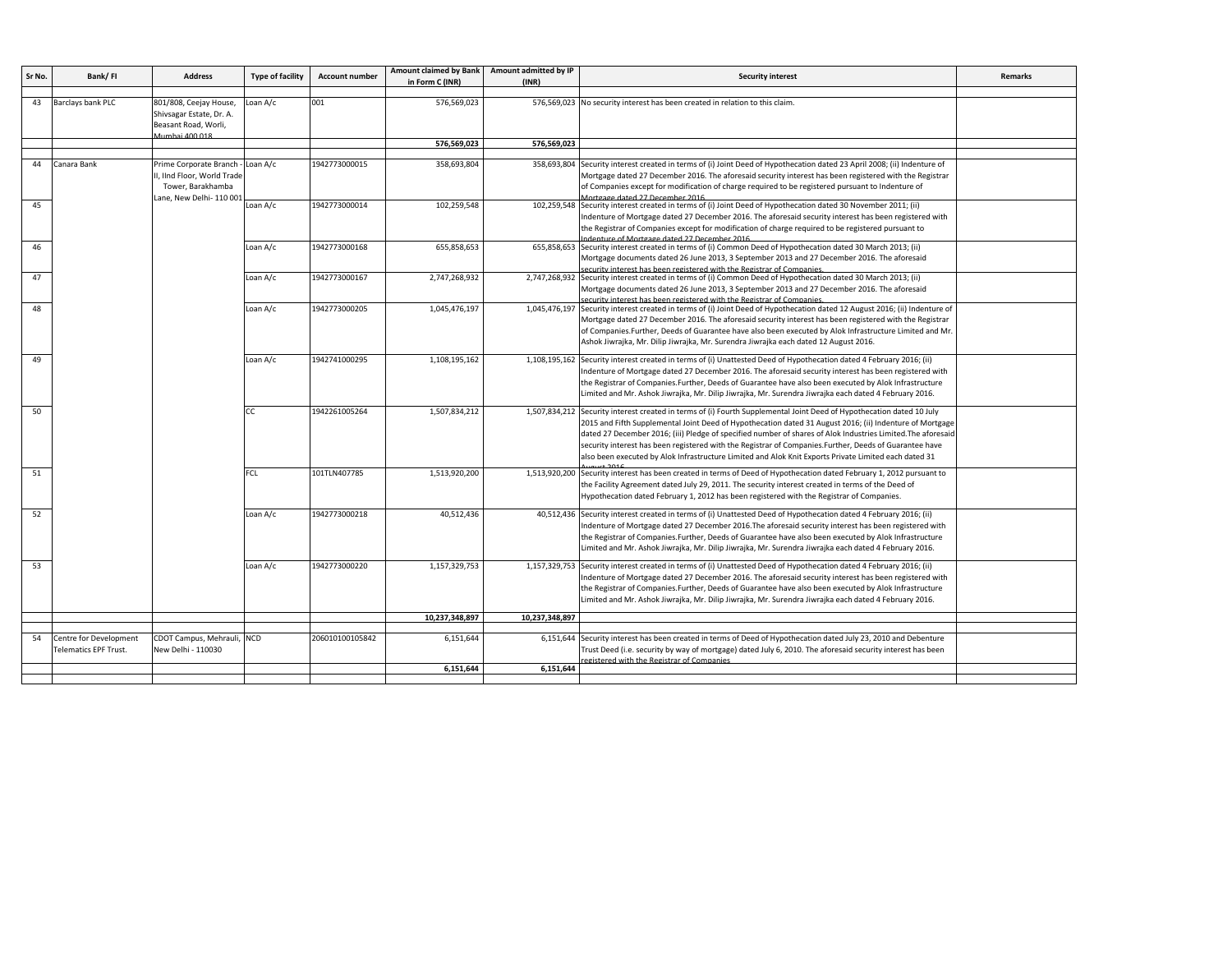| Sr No | Bank/FI                          | <b>Address</b>                                                                                                 | <b>Type of facility</b> | <b>Account number</b> | Amount claimed by Bank<br>in Form C (INR) | Amount admitted by IP<br>(INR) | <b>Security interest</b>                                                                                                                                                                                                                                                                                                                                                                                                                                                                                                                                             | <b>Remarks</b> |
|-------|----------------------------------|----------------------------------------------------------------------------------------------------------------|-------------------------|-----------------------|-------------------------------------------|--------------------------------|----------------------------------------------------------------------------------------------------------------------------------------------------------------------------------------------------------------------------------------------------------------------------------------------------------------------------------------------------------------------------------------------------------------------------------------------------------------------------------------------------------------------------------------------------------------------|----------------|
| 55    | <b>Central Bank of India</b>     | Corporate Finance<br>Branch, Central Bank<br>Building, 1st Floor, M. G.<br>Road, Fort, Mumbai - 400<br>023     | Loan A/c                | 3527157634            | 4,506,303,496                             | 4,506,303,496                  | Security interest created in terms of (i) Unattested Deed of Hypothecation dated 4 February 2016; (ii)<br>Indenture of Mortgage dated 27 December 2016. The aforesaid security interest has been registered with<br>the Registrar of Companies.Further, Deeds of Guarantee have also been executed by Alok Infrastructure<br>imited and Mr. Ashok Jiwrajka, Mr. Dilip Jiwrajka, Mr. Surendra Jiwrajka each dated 4 February 2016.                                                                                                                                    |                |
| 56    |                                  |                                                                                                                | Loan A/c                | 3548510869            | 4,119,483,325                             |                                | 4,119,483,325 Security interest created in terms of (i) Unattested Deed of Hypothecation dated 4 February 2016; (ii)<br>Indenture of Mortgage dated 27 December 2016. The aforesaid security interest has been registered with<br>the Registrar of Companies.Further, Deeds of Guarantee have also been executed by Alok Infrastructure<br>Limited and Mr. Ashok Jiwrajka, Mr. Dilip Jiwrajka, Mr. Surendra Jiwrajka each dated 4 February 2016.                                                                                                                     |                |
| 57    |                                  |                                                                                                                | СC                      | 3071638799            | 4,342,152,689                             |                                | 4,342,152,689 Security interest created in terms of (i) Fourth Supplemental Joint Deed of Hypothecation dated 10 July<br>2015 and Fifth Supplemental Joint Deed of Hypothecation dated 31 August 2016; (ii) Indenture of Mortgage<br>dated 27 December 2016; (iii) Pledge of specified number of shares of Alok Industries Limited. The aforesaid<br>security interest has been registered with the Registrar of Companies.Further, Deeds of Guarantee have<br>also been executed by Alok Infrastructure Limited and Alok Knit Exports Private Limited each dated 31 |                |
| 58    |                                  |                                                                                                                | Loan A/c                | 3540302415            | 220,315,112                               |                                | 220,315,112 Security interest created in terms of (i) Unattested Deed of Hypothecation dated 4 February 2016; (ii)<br>Indenture of Mortgage dated 27 December 2016. The aforesaid security interest has been registered with<br>the Registrar of Companies.Further, Deeds of Guarantee have also been executed by Alok Infrastructure<br>Limited and Mr. Ashok Jiwrajka, Mr. Dilip Jiwrajka, Mr. Surendra Jiwrajka each dated 4 February 2016.                                                                                                                       |                |
|       |                                  |                                                                                                                |                         |                       | 13,188,254,622                            | 13,188,254,622                 |                                                                                                                                                                                                                                                                                                                                                                                                                                                                                                                                                                      |                |
| 59    | Chang Hwa Commercial<br>ank Ltd. | No. 1, Finlayson Green # OFCL                                                                                  |                         | 400-210908            | 143,270,282                               |                                | 143,270,282 No security interest has been created in relation to this claim.                                                                                                                                                                                                                                                                                                                                                                                                                                                                                         |                |
|       |                                  |                                                                                                                |                         |                       | 143,270,282                               | 143,270,282                    |                                                                                                                                                                                                                                                                                                                                                                                                                                                                                                                                                                      |                |
| 60    | Corporation Bank                 | <b>Industrial Finance</b><br>Branch, Bharat<br>House, Ground Floor, 104<br>B.S.Marg, Fort, Mumbai -<br>400 023 | Loan A/c                | TLS/01/150003         | 514,277,014                               |                                | 514,277,014 Security interest created in terms of (i) Joint Deed of Hypothecation dated 12 August 2016; (ii) Indenture of<br>Mortgage dated 27 December 2016. The aforesaid security interest has been registered with the Registrar<br>of Companies.Further, Deeds of Guarantee have also been executed by Alok Infrastructure Limited and Mr.<br>Ashok Jiwrajka, Mr. Dilip Jiwrajka, Mr. Surendra Jiwrajka each dated 12 August 2016.                                                                                                                              |                |
| 61    |                                  |                                                                                                                | Loan A/c                | TLS/01/100044         | 85,896,345                                |                                | 85,896,345 Security interest created in terms of (i) Deed of Hypothecation dated 25 June 2012; (ii) Indenture of<br>Mortgage dated 25 June 2012; (iii) Indenture of Mortgage dated 26 June 2013; (iv) Indenture of Mortgage<br>ated 3 September 2013: (iv) Indenture of Mortgage dated 27 December 2016.                                                                                                                                                                                                                                                             |                |
| 62    |                                  |                                                                                                                | Loan A/c                | TLS/01/090031         | 434,534,111                               |                                | 434,534,111 Security interest created in terms of (i) Deed of Hypothecation for exclusive and subservient charge dated<br>24 December 2010. The aforesaid security interest has been registered with the Registrar of Companies.                                                                                                                                                                                                                                                                                                                                     |                |
| 63    |                                  |                                                                                                                | Loan A/c                | TLS/01/120023         | 502,547,894                               | 502,547,894                    | Security interest created in terms of Deed of Hypothecation for exclusive charge dated 30 December<br>009. The aforesaid security interest has been registered with the                                                                                                                                                                                                                                                                                                                                                                                              |                |
| 64    |                                  |                                                                                                                | СC                      | CC /01/100001         | 992,122,905                               |                                | 992,122,905 Security interest created in terms of (i) Fourth Supplemental Joint Deed of Hypothecation dated 10 July<br>2015 and Fifth Supplemental Joint Deed of Hypothecation dated 31 August 2016; (ii) Indenture of Mortgage<br>dated 27 December 2016; (iii) Pledge of specified number of shares of Alok Industries Limited. The aforesaic<br>security interest has been registered with the Registrar of Companies.Further, Deeds of Guarantee have<br>also been executed by Alok Infrastructure Limited and Alok Knit Exports Private Limited each dated 31   |                |
| 65    |                                  |                                                                                                                | Loan A/c                | PRTBL/01/150260       | 1,192,303,083                             |                                | 1,192,303,083 Security interest created in terms of (i) Unattested Deed of Hypothecation dated 4 February 2016; (ii)<br>Indenture of Mortgage dated 27 December 2016. The aforesaid security interest has been registered with<br>the Registrar of Companies. Further, Deeds of Guarantee have also been executed by Alok Infrastructure<br>Limited and Mr. Ashok Jiwrajka, Mr. Dilip Jiwrajka, Mr. Surendra Jiwrajka each dated 4 February 2016.                                                                                                                    |                |
| 66    |                                  |                                                                                                                | Loan A/c                | PRTBL/01/160100       | 6,922,550                                 |                                | 6,922,550 Security interest created in terms of (i) Unattested Deed of Hypothecation dated 4 February 2016; (ii)<br>Indenture of Mortgage dated 27 December 2016. The aforesaid security interest has been registered with<br>the Registrar of Companies.Further, Deeds of Guarantee have also been executed by Alok Infrastructure<br>Limited and Mr. Ashok Jiwrajka, Mr. Dilip Jiwrajka, Mr. Surendra Jiwrajka each dated 4 February 2016.                                                                                                                         |                |
| 67    |                                  |                                                                                                                | Loan A/c                | PRTBL/01/160109       | 136,426,328                               |                                | 136,426,328 Security interest created in terms of (i) Unattested Deed of Hypothecation dated 4 February 2016; (ii)<br>Indenture of Mortgage dated 27 December 2016. The aforesaid security interest has been registered with<br>the Registrar of Companies. Further, Deeds of Guarantee have also been executed by Alok Infrastructure<br>Limited and Mr. Ashok Jiwrajka, Mr. Dilip Jiwrajka, Mr. Surendra Jiwrajka each dated 4 February 2016.                                                                                                                      |                |
| 68    |                                  |                                                                                                                | LC.                     | PRTBL/01/150256       | 290,317,467                               |                                | 290,317,467 Security interest created in terms of (i) Fourth Supplemental Joint Deed of Hypothecation dated 10 July<br>2015 and Fifth Supplemental Joint Deed of Hypothecation dated 31 August 2016; (ii) Indenture of Mortgage<br>dated 27 December 2016; (iii) Pledge of specified number of shares of Alok Industries Limited. The<br>aforesaid security interest has been registered with the Registrar of Companies.Further, Deeds of<br>Guarantee have also been executed by Alok Infrastructure Limited and Alok Knit Exports Private Limited                 |                |
| 69    |                                  |                                                                                                                | IC.                     | PRTBL/01/150257       | 152,715,887                               |                                | 152,715,887 Security interest created in terms of (i) Fourth Supplemental Joint Deed of Hypothecation dated 10 July<br>2015 and Fifth Supplemental Joint Deed of Hypothecation dated 31 August 2016; (ii) Indenture of Mortgage<br>dated 27 December 2016; (iii) Pledge of specified number of shares of Alok Industries Limited. The aforesaid<br>security interest has been registered with the Registrar of Companies.Further, Deeds of Guarantee have<br>also been executed by Alok Infrastructure Limited and Alok Knit Exports Private Limited each dated 31   |                |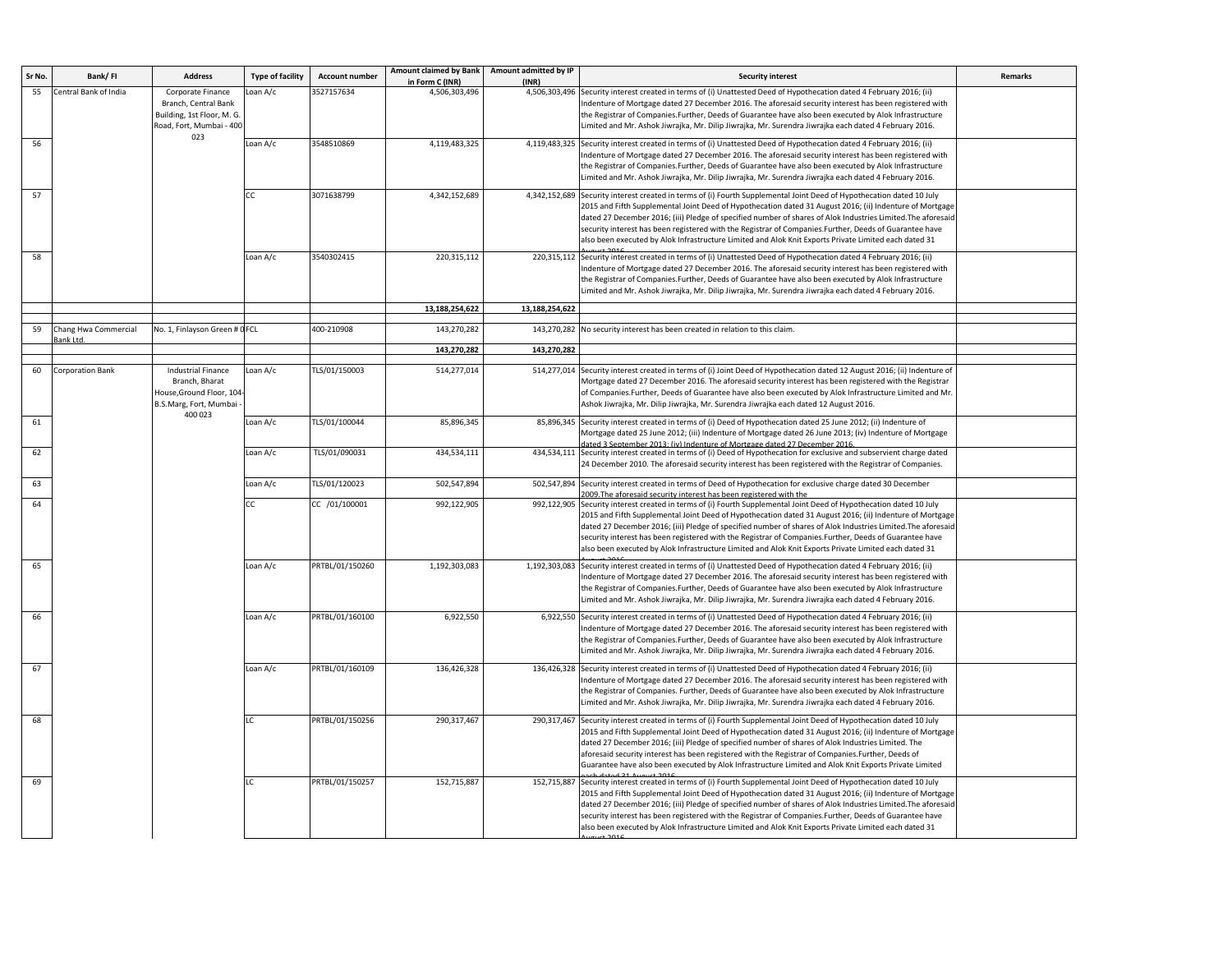| Sr No. | Bank/FI | <b>Address</b> | <b>Type of facility</b> | <b>Account number</b> | <b>Amount claimed by Bank</b> | Amount admitted by IP | <b>Security interest</b>                                                                                            | Remarks |
|--------|---------|----------------|-------------------------|-----------------------|-------------------------------|-----------------------|---------------------------------------------------------------------------------------------------------------------|---------|
|        |         |                |                         |                       | in Form C (INR)               | (INR)                 |                                                                                                                     |         |
| 70     |         |                |                         | PRTBL/01/150258       | 172.065.159                   |                       | 172,065,159 Security interest created in terms of (i) Fourth Supplemental Joint Deed of Hypothecation dated 10 July |         |
|        |         |                |                         |                       |                               |                       | 2015 and Fifth Supplemental Joint Deed of Hypothecation dated 31 August 2016; (ii) Indenture of Mortgage            |         |
|        |         |                |                         |                       |                               |                       | dated 27 December 2016; (iii) Pledge of specified number of shares of Alok Industries Limited. The aforesaid        |         |
|        |         |                |                         |                       |                               |                       | security interest has been registered with the Registrar of Companies. Further, Deeds of Guarantee have             |         |
|        |         |                |                         |                       |                               |                       | also been executed by Alok Infrastructure Limited and Alok Knit Exports Private Limited each dated 31               |         |
|        |         |                |                         |                       |                               |                       | $+201c$                                                                                                             |         |
| 71     |         |                |                         | PRTBL/01/150261       | 41.480.341                    |                       | 41,480,341 Security interest created in terms of (i) Fourth Supplemental Joint Deed of Hypothecation dated 10 July  |         |
|        |         |                |                         |                       |                               |                       | 2015 and Fifth Supplemental Joint Deed of Hypothecation dated 31 August 2016; (ii) Indenture of Mortgage            |         |
|        |         |                |                         |                       |                               |                       | dated 27 December 2016; (iii) Pledge of specified number of shares of Alok Industries Limited. The aforesaid        |         |
|        |         |                |                         |                       |                               |                       | security interest has been registered with the Registrar of Companies. Further, Deeds of Guarantee have             |         |
|        |         |                |                         |                       |                               |                       | also been executed by Alok Infrastructure Limited and Alok Knit Exports Private Limited each dated 31               |         |
|        |         |                |                         |                       |                               |                       | $+2010$                                                                                                             |         |
|        |         |                |                         |                       | 4.521.609.085                 | 4.521.609.085         |                                                                                                                     |         |
|        |         |                |                         |                       |                               |                       |                                                                                                                     |         |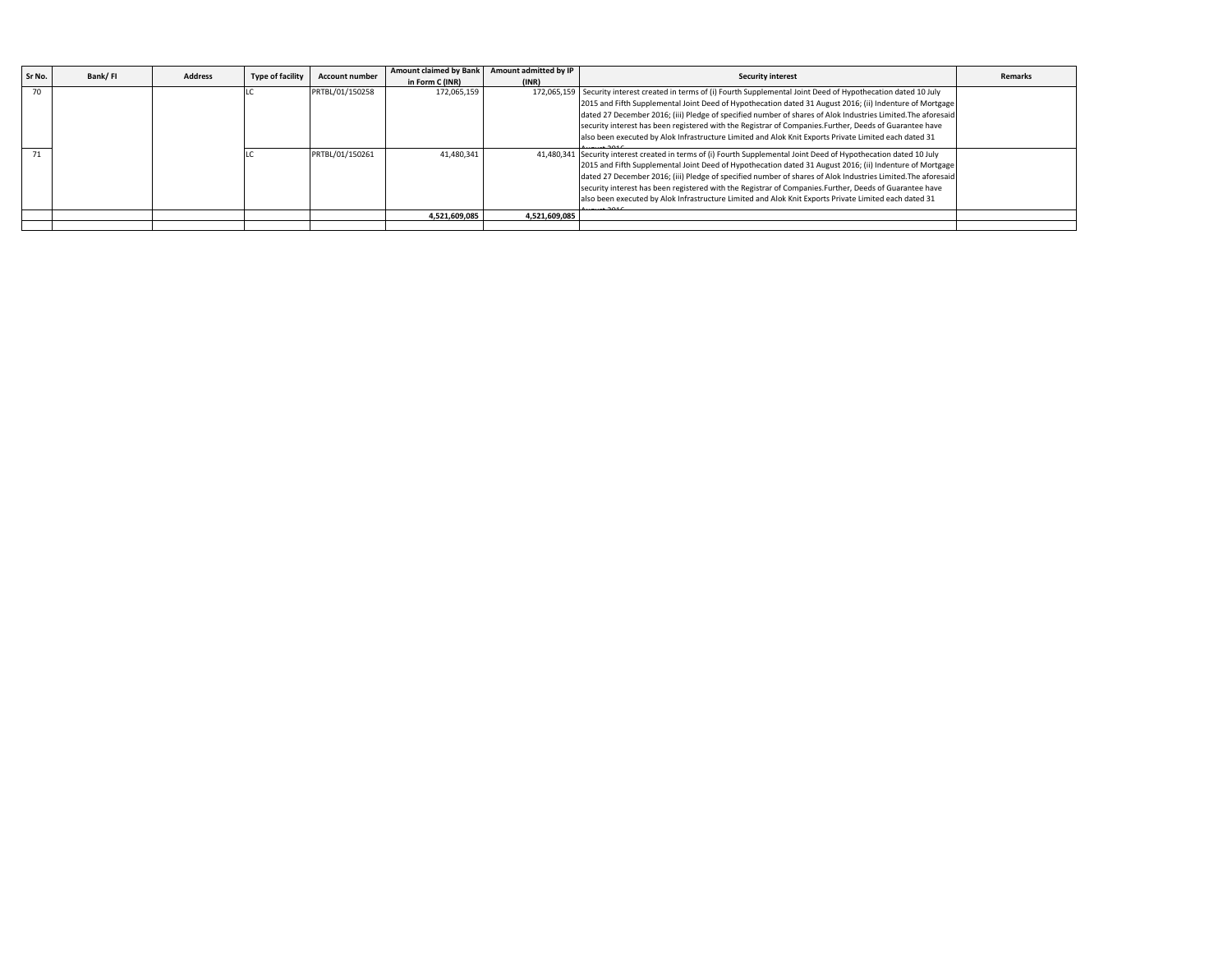| Sr No. | Bank/FI                                         | <b>Address</b>                               | <b>Type of facility</b> | <b>Account number</b> | Amount claimed by Bank         | Amount admitted by IP | <b>Security interest</b>                                                                                                                                                                                                  | Remarks |
|--------|-------------------------------------------------|----------------------------------------------|-------------------------|-----------------------|--------------------------------|-----------------------|---------------------------------------------------------------------------------------------------------------------------------------------------------------------------------------------------------------------------|---------|
| 72     | <b>CSEB - Gratuity and Pension</b>              | Vidyut Seva Bhavan, 2nd                      | <b>NCD</b>              | NΔ                    | in Form C (INR)<br>312,393,718 | (INR)<br>312,393,718  | Security interest created in terms of (i) Indenture of Mortgage dated 6 July 2010 under the Debenture Trust                                                                                                               |         |
|        | Fund Trust                                      | Floor, Daganiya, Raipur,                     |                         |                       |                                |                       | Deed; (ii) Agreement of Hypothecation dated 23 July 2010. The aforesaid security interest has been                                                                                                                        |         |
|        |                                                 | Chhattisgarh - 492013                        |                         |                       |                                |                       | registered with the Registrar of Companies.                                                                                                                                                                               |         |
|        |                                                 |                                              |                         |                       | 312,393,718                    | 312,393,718           |                                                                                                                                                                                                                           |         |
|        |                                                 |                                              |                         |                       |                                |                       |                                                                                                                                                                                                                           |         |
| 73     | CSEB - Provident Fund Trust Vidyut Seva Bhavan, |                                              | <b>NCD</b>              | <b>NA</b>             | 62,478,744                     |                       | 62,478,744 Security interest created in terms of (i) Indenture of Mortgage dated 6 July 2010 under the Debenture Trust                                                                                                    |         |
|        |                                                 | Ground Floor, Daganiya,                      |                         |                       |                                |                       | Deed; (ii) Agreement of Hypothecation dated 23 July 2010. The aforesaid security interest has been                                                                                                                        |         |
|        |                                                 | Raipur, Chhattisgarh -<br>92013              |                         |                       |                                |                       | registered with the Registrar of Companies.                                                                                                                                                                               |         |
|        |                                                 |                                              |                         |                       | 62,478,744                     | 62,478,744            |                                                                                                                                                                                                                           |         |
| 74     | Dena Bank                                       | Dena Corporate Centre, C-CC                  |                         | 116213001018          | 1,094,589,164                  | 1,094,589,164         | Security interest created in terms of (i) Fourth Supplemental Joint Deed of Hypothecation dated 10 July                                                                                                                   |         |
|        |                                                 | 10, G Block, Bandra Kurla                    |                         |                       |                                |                       | 2015; (ii) Indenture of Mortgage dated 27 December 2016; (iii) Pledge of specified number of shares of Alok                                                                                                               |         |
|        |                                                 | Complex, Bandra (E),                         |                         |                       |                                |                       | Industries Limited. The aforesaid security interest has been registered with the Registrar of                                                                                                                             |         |
|        |                                                 | Mumbai-400 051                               |                         |                       |                                |                       | Companies.Further, Deeds of Guarantee have also been executed by Alok Infrastructure Limited and Alok                                                                                                                     |         |
| 75     |                                                 |                                              | Loan A/c                | 116257001060          | 16,596,440                     |                       | 16,596,440 Security interest created in terms of (i) Deed of Hypothecation dated 30 November 2006; (ii) Indenture of                                                                                                      |         |
|        |                                                 |                                              |                         |                       |                                |                       | Mortgage dated 27 December 2016; (iii) Personal Guarantee dated 13 April 2006. The aforesaid security                                                                                                                     |         |
|        |                                                 |                                              |                         |                       |                                |                       | interest has been registered with the Registrar of Companies except for modification of charge required to                                                                                                                |         |
|        |                                                 |                                              |                         |                       |                                |                       | be registered pursuant to Indenture of Mortgage dated 27 December 2016.                                                                                                                                                   |         |
| 76     |                                                 |                                              | Loan A/c                | 116257021326          | 25,004,945                     |                       | 25,004,945 Security interest created in terms of a Deed of Hypothecation dated 15 December 2011. The aforesaid                                                                                                            |         |
| 77     |                                                 |                                              | Loan A/c                | 116257021325          | 125,024,727                    | 125,024,727           | ecurity interest has been registered with the Registrar of Companies<br>Security interest created in terms of a Deed of Hypothecation dated 15 December 2011. The aforesaid                                               |         |
| 78     |                                                 |                                              | Loan A/c                | 116257021387          | 569,112,490                    |                       | security interest has been registered with the Registrar of Companies.<br>569,112,490 Security interest created in terms of a Deed of Hypothecation dated 10 May 2012. The aforesaid security                             |         |
|        |                                                 |                                              |                         |                       |                                |                       | interest has been registered with the Registrar of Companies.                                                                                                                                                             |         |
| 79     |                                                 |                                              | Loan A/c                | 116257021474          | 2,478,123,322                  | 2,478,123,322         | Security interest created in terms of (i) Deed of Hypothecation dated 18 July 2014; (ii) Indenture of                                                                                                                     |         |
|        |                                                 |                                              |                         |                       |                                |                       | Mortgage dated 7 January 2015; (ii) Indenture of Mortgage dated 12 June 2015; (iii) Indenture of Mortgage                                                                                                                 |         |
|        |                                                 |                                              |                         |                       |                                |                       | 27 December 2016. The aforesaid security interest has been registered with the Registrar of Companies.                                                                                                                    |         |
| 80     |                                                 |                                              | Loan A/c                | 116257021539          | 971,466,626                    |                       | 971,466,626 Security interest created in terms of (i) Joint Deed of Hypothecation dated 12 August 2016; (ii) Indenture of                                                                                                 |         |
|        |                                                 |                                              |                         |                       |                                |                       | Mortgage dated 27 December 2016. The aforesaid security interest has been registered with the Registrar                                                                                                                   |         |
|        |                                                 |                                              |                         |                       |                                |                       | of Companies. Further, Deeds of Guarantee have also been executed by Alok Infrastructure Limited and Mr<br>Ashok Jiwrajka, Mr. Dilip Jiwrajka, Mr. Surendra Jiwrajka each dated 12 August 2016.                           |         |
|        |                                                 |                                              |                         |                       |                                |                       |                                                                                                                                                                                                                           |         |
| 81     |                                                 |                                              | Loan A/c                | 116254021064          | 1,238,670,779                  |                       | 1,238,670,779 Security interest created in terms of (i) Unattested Deed of Hypothecation dated 4 February 2016; (ii)                                                                                                      |         |
|        |                                                 |                                              |                         |                       |                                |                       | Indenture of Mortgage dated 27 December 2016. The aforesaid security interest has been registered with<br>the Registrar of Companies.Further, Deeds of Guarantee have also been executed by Alok Infrastructure           |         |
|        |                                                 |                                              |                         |                       |                                |                       | Limited and Mr. Ashok Jiwrajka, Mr. Dilip Jiwrajka, Mr. Surendra Jiwrajka each dated 4 February 2016.                                                                                                                     |         |
|        |                                                 |                                              |                         |                       |                                |                       |                                                                                                                                                                                                                           |         |
| 82     |                                                 |                                              | Loan A/c                | 16254021014           | 659,859,155                    | 659,859,155           | Security interest created in terms of (i) Unattested Deed of Hypothecation dated 4 February 2016; (ii)<br>Indenture of Mortgage dated 27 December 2016. The aforesaid security interest has been registered with          |         |
|        |                                                 |                                              |                         |                       |                                |                       | the Registrar of Companies.Further, Deeds of Guarantee have also been executed by Alok Infrastructure                                                                                                                     |         |
|        |                                                 |                                              |                         |                       |                                |                       | Limited and Mr. Ashok Jiwrajka, Mr. Dilip Jiwrajka, Mr. Surendra Jiwrajka each dated 4 February 2016.                                                                                                                     |         |
| 83     |                                                 |                                              | $\overline{C}$          | 11620IB00017          | 650,487,519                    |                       | 650,487,519 Security interest created in terms of (i) Fourth Supplemental Joint Deed of Hypothecation dated 10 July                                                                                                       |         |
|        |                                                 |                                              |                         |                       |                                |                       | 2015; (ii) Indenture of Mortgage dated 27 December 2016; (iii) Pledge of specified number of shares of Alok                                                                                                               |         |
|        |                                                 |                                              |                         |                       |                                |                       | Industries Limited. The aforesaid security interest has been registered with the Registrar of                                                                                                                             |         |
|        |                                                 |                                              |                         |                       |                                |                       | Companies.Further, Deeds of Guarantee have also been executed by Alok Infrastructure Limited and Alok                                                                                                                     |         |
|        |                                                 |                                              |                         |                       | 7,828,935,167                  | 7,828,935,167         | neb data d.21 Au<br>$-1016$                                                                                                                                                                                               |         |
|        |                                                 |                                              |                         |                       |                                |                       |                                                                                                                                                                                                                           |         |
| 84     | Dombivali Nagari Sahkari<br><b>Bank Limited</b> | 5/8, Sambava Chambers<br>Sir P M Road, Fort, | Loan A/c                | MB/24                 | 88,931,645                     |                       | 88,931,645 Security interest created in terms of (i) Deed of Hypothecation dated 2 June 2014; (ii) Demand Promissory<br>Note dated 2 June 2014. The aforesaid security interest has been registered with the Registrar of |         |
|        |                                                 | MUMBAI - 400 001                             |                         |                       |                                |                       | Companies.                                                                                                                                                                                                                |         |
|        |                                                 |                                              |                         |                       |                                |                       |                                                                                                                                                                                                                           |         |
| 85     |                                                 |                                              | Loan A/c                | MB/25                 | 63,348,728                     |                       | 63,348,728 Security interest created in terms of (i) Deed of Hypothecation dated 2 May 2013; (ii) Demand Promissory                                                                                                       |         |
|        |                                                 |                                              |                         |                       |                                |                       | Note dated 2 May 2013. The aforesaid security interest has been registered with the Registrar of<br>Companies.                                                                                                            |         |
|        |                                                 |                                              |                         |                       |                                |                       |                                                                                                                                                                                                                           |         |
| 86     |                                                 |                                              | Loan A/c                | MB/27                 | 67,926,427                     |                       | 67,926,427 Security interest created in terms of (i) Deed of Hypothecation dated 2 May 2013; (ii) Demand Promissory                                                                                                       |         |
|        |                                                 |                                              |                         |                       |                                |                       | Note dated 2 May 2013. The aforesaid security interest has been registered with the Registrar of<br>Companies.                                                                                                            |         |
|        |                                                 |                                              |                         |                       |                                |                       |                                                                                                                                                                                                                           |         |
|        |                                                 |                                              |                         |                       | 220,206,800                    | 220,206,800           |                                                                                                                                                                                                                           |         |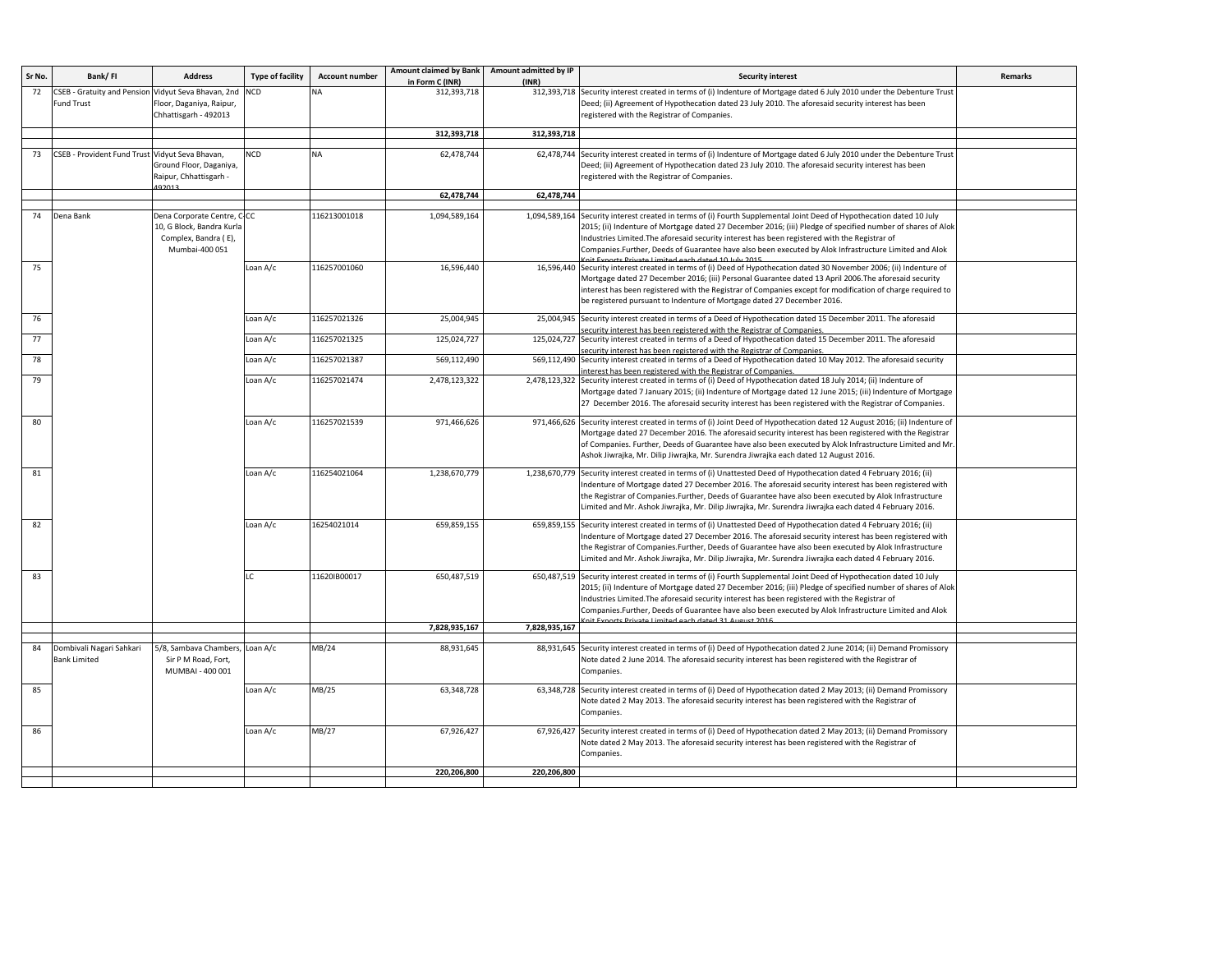| Sr No. | Bank/FI                                                                                      | <b>Address</b>                                                                                                                                       | <b>Type of facility</b> | <b>Account number</b> | Amount claimed by Bank<br>in Form C (INR) | Amount admitted by IP<br>(INR) | <b>Security interest</b>                                                                                                                                                                                                                                                                                                                                                                                                                                                                                                                                                                                                                                                                                                                                                                                                                                                                                                           | <b>Remarks</b>                                                                                                                                                                                                                                                                                                                                                                                                                     |                  |                 |               |                                                                                                                                                                                                                                                                                                                                                             |                                                                                                                                                                                                                                                                                                                                               |  |
|--------|----------------------------------------------------------------------------------------------|------------------------------------------------------------------------------------------------------------------------------------------------------|-------------------------|-----------------------|-------------------------------------------|--------------------------------|------------------------------------------------------------------------------------------------------------------------------------------------------------------------------------------------------------------------------------------------------------------------------------------------------------------------------------------------------------------------------------------------------------------------------------------------------------------------------------------------------------------------------------------------------------------------------------------------------------------------------------------------------------------------------------------------------------------------------------------------------------------------------------------------------------------------------------------------------------------------------------------------------------------------------------|------------------------------------------------------------------------------------------------------------------------------------------------------------------------------------------------------------------------------------------------------------------------------------------------------------------------------------------------------------------------------------------------------------------------------------|------------------|-----------------|---------------|-------------------------------------------------------------------------------------------------------------------------------------------------------------------------------------------------------------------------------------------------------------------------------------------------------------------------------------------------------------|-----------------------------------------------------------------------------------------------------------------------------------------------------------------------------------------------------------------------------------------------------------------------------------------------------------------------------------------------|--|
| 87     | Sun Commercial Bank                                                                          | 3. Marina View, #41-06 AFCL                                                                                                                          |                         | 5506-95888            | 286.540.611                               | 286.540.611                    | No security interest has been created in relation to this claim                                                                                                                                                                                                                                                                                                                                                                                                                                                                                                                                                                                                                                                                                                                                                                                                                                                                    |                                                                                                                                                                                                                                                                                                                                                                                                                                    |                  |                 |               |                                                                                                                                                                                                                                                                                                                                                             |                                                                                                                                                                                                                                                                                                                                               |  |
|        |                                                                                              |                                                                                                                                                      |                         |                       | 286,540,611                               | 286,540,611                    |                                                                                                                                                                                                                                                                                                                                                                                                                                                                                                                                                                                                                                                                                                                                                                                                                                                                                                                                    |                                                                                                                                                                                                                                                                                                                                                                                                                                    |                  |                 |               |                                                                                                                                                                                                                                                                                                                                                             |                                                                                                                                                                                                                                                                                                                                               |  |
| 88     | Export Import Bank of India<br>(Exim Bank)                                                   | 21st Floor, Centre -1<br>Building, World Trade<br>Centre Complex, Cuffe<br>Period, Mumbai - 400<br>005                                               | <b>PCFC</b>             | HOPCNINR00000093      | 1,682,554,477                             | 1,682,554,477                  | Security interest created in terms of (i) Deed of Hypothecation dated 31 August 2016; (ii) Indenture of<br>Mortgage dated 27 December 2016; (iii) Pledge of specified number of shares of Alok Industries<br>Limited. The aforesaid security interest has been registered with the Registrar of Companies. Further, Deeds<br>of Guarantee have also been executed by Alok Infrastructure Limited and Alok Knit Exports Private Limited<br>ab datad 21 August 2016                                                                                                                                                                                                                                                                                                                                                                                                                                                                  |                                                                                                                                                                                                                                                                                                                                                                                                                                    |                  |                 |               |                                                                                                                                                                                                                                                                                                                                                             |                                                                                                                                                                                                                                                                                                                                               |  |
| 89     |                                                                                              |                                                                                                                                                      | Loan A/c                | HOGTCINR00000611      | 4,135,601,212                             |                                | 4,135,601,212 Security interest created in terms of (i) Deed of Hypothecation dated 22 April 2014; (ii) Charge Agreement:<br>dated 1 February 2016 for fixed and floating charge on assets of Alok Industries International Ltd, Alok<br>Worldwide Limited, Grabal Alok International Limited; (iii) Indenture of Mortgage dated 27 December<br>2016; (iv) Pledge Agreements dated 1 February 2016 for shares held by Alok Industries Limited in Alok<br>Industries International Ltd, Alok Worldwide Limited, Grabal Alok International Limited; (v) Pledge<br>Agreement dated 1 February 2016 for shares held by Alok Industries International Limited in Mileta AS. The<br>aforesaid security interest has been registered with the Registrar of Companies, as applicable. Further,<br>Counter Guarantees have also been executed by Mr. Ashok Jiwrajka, Mr. Dilip Jiwrajka, Mr. Surendra<br>Jiwrajka each dated 22 April 2014. |                                                                                                                                                                                                                                                                                                                                                                                                                                    |                  |                 |               |                                                                                                                                                                                                                                                                                                                                                             |                                                                                                                                                                                                                                                                                                                                               |  |
| 90     |                                                                                              |                                                                                                                                                      |                         | Loan A/c              | HOGTCINR00000620                          | 231,549,961                    | 231.549.961                                                                                                                                                                                                                                                                                                                                                                                                                                                                                                                                                                                                                                                                                                                                                                                                                                                                                                                        | Security interest created in terms of (i) Unattested Deed of Hypothecation dated 4 February 2016; (ii)<br>Indenture of Mortgage dated 27 December 2016. The aforesaid security interest has been registered with<br>the Registrar of Companies.Further, Deeds of Guarantee have also been executed by Alok Infrastructure<br>Limited and Mr. Ashok Jiwrajka, Mr. Dilip Jiwrajka, Mr. Surendra Jiwrajka each dated 4 February 2016. |                  |                 |               |                                                                                                                                                                                                                                                                                                                                                             |                                                                                                                                                                                                                                                                                                                                               |  |
| 91     |                                                                                              |                                                                                                                                                      | Loan A/c                | HOLTWINR0000024       | 326,050,697                               |                                | 326,050,697 Security interest created in terms of (i) Joint Deed of Hypothecation dated 12 August 2016; (ii) Indenture of<br>Mortgage dated 27 December 2016. The aforesaid security interest has been registered with the Registrar<br>of Companies. Further, Deeds of Guarantee have also been executed by Alok Infrastructure Limited and Mr<br>Ashok Jiwrajka, Mr. Dilip Jiwrajka, Mr. Surendra Jiwrajka each dated 12 August 2016.                                                                                                                                                                                                                                                                                                                                                                                                                                                                                            |                                                                                                                                                                                                                                                                                                                                                                                                                                    |                  |                 |               |                                                                                                                                                                                                                                                                                                                                                             |                                                                                                                                                                                                                                                                                                                                               |  |
|        |                                                                                              |                                                                                                                                                      |                         |                       | 6,375,756,347                             | 6,375,756,347                  |                                                                                                                                                                                                                                                                                                                                                                                                                                                                                                                                                                                                                                                                                                                                                                                                                                                                                                                                    |                                                                                                                                                                                                                                                                                                                                                                                                                                    |                  |                 |               |                                                                                                                                                                                                                                                                                                                                                             |                                                                                                                                                                                                                                                                                                                                               |  |
| 92     | <b>FMO NV</b><br>Nederlandse Financierings-<br>Maatschappij voor<br>Ontwikkelingslanden N.V. | Nederlandse Financiering ECB<br>Maatschappij voor<br>Ontwikkelingslanden N.<br>V. FMO, Anna van<br>Saksenlaan 71 2593, The<br>lague, The Natherlands |                         | <b>NA</b>             | 1,693,443,623                             | 1,693,443,623                  | Security interest created in terms of Deed of Hypothecation dated 21 August 2008. The aforesaid security<br>interest has been registered with the Registrar of Companies.                                                                                                                                                                                                                                                                                                                                                                                                                                                                                                                                                                                                                                                                                                                                                          |                                                                                                                                                                                                                                                                                                                                                                                                                                    |                  |                 |               |                                                                                                                                                                                                                                                                                                                                                             |                                                                                                                                                                                                                                                                                                                                               |  |
|        |                                                                                              |                                                                                                                                                      |                         |                       | 1,693,443,623                             | 1,693,443,623                  |                                                                                                                                                                                                                                                                                                                                                                                                                                                                                                                                                                                                                                                                                                                                                                                                                                                                                                                                    |                                                                                                                                                                                                                                                                                                                                                                                                                                    |                  |                 |               |                                                                                                                                                                                                                                                                                                                                                             |                                                                                                                                                                                                                                                                                                                                               |  |
| 93     | <b>IDBI Bank Limited</b>                                                                     | 2nd Floor, Mittal Court, C-Loan A/c<br>Wing, Nariman Point,<br>Mumbai-400021                                                                         |                         | 126673200001618       | 531,359,723                               |                                | 531,359,723 Security Interest created in terms of Deed of Hypothecation dated 25 March 2013, Indenture of Mortgage<br>dated 3 September 2013 and Memorandum of Entry dated 30 March 2013.<br>The aforesaid security interest has been registered with the Registrar of Companies.                                                                                                                                                                                                                                                                                                                                                                                                                                                                                                                                                                                                                                                  |                                                                                                                                                                                                                                                                                                                                                                                                                                    |                  |                 |               |                                                                                                                                                                                                                                                                                                                                                             |                                                                                                                                                                                                                                                                                                                                               |  |
| 94     |                                                                                              |                                                                                                                                                      |                         |                       |                                           |                                |                                                                                                                                                                                                                                                                                                                                                                                                                                                                                                                                                                                                                                                                                                                                                                                                                                                                                                                                    | Loan A/c                                                                                                                                                                                                                                                                                                                                                                                                                           |                  | 126673200001991 | 1,811,567,739 |                                                                                                                                                                                                                                                                                                                                                             | 1,811,567,739 Security interest created in terms of (i) Deed of Hypothecation dated 12 February 2014; (ii) Indenture of<br>Mortgage dated 7 January 2015, 12 June 2015 and 27 December 2016. The aforesaid security interest has<br>been registered with the Registrar of Companies. The aforesaid security interest has been registered with |  |
| 95     |                                                                                              |                                                                                                                                                      | Loan A/c                | 4673200001274         | 709,910,359                               |                                | 709,910,359 Security interest created in terms of (i) Joint Deed of Hypothecation dated 12 August 2016; (ii) Indenture of<br>Mortgage dated 27 December 2016.<br>The aforesaid security interest has been registered with the Registrar of Companies except for modification<br>of charge required to be registered pursuant to Indenture of Mortgage dated 27 December 2016.<br>Further, Deeds of Guarantee have also been executed by Alok Infrastructure Limited and Mr. Ashok<br>Jiwarjka, Mr. Dilip Jiwrajka, Mr. Surendra Jiwarajka each dated 12 August 2016. Alok Knit Exports Private<br>Limited has also executed a deed of guarantee dated 26 December 2014.                                                                                                                                                                                                                                                            |                                                                                                                                                                                                                                                                                                                                                                                                                                    |                  |                 |               |                                                                                                                                                                                                                                                                                                                                                             |                                                                                                                                                                                                                                                                                                                                               |  |
| 96     |                                                                                              |                                                                                                                                                      |                         |                       |                                           |                                | Loan A/c                                                                                                                                                                                                                                                                                                                                                                                                                                                                                                                                                                                                                                                                                                                                                                                                                                                                                                                           |                                                                                                                                                                                                                                                                                                                                                                                                                                    | 0004673200002738 | 362,029,476     | 362,029,476   | Security interest created in terms of (i) Deed of Hypothecation dated 12 February 2014; (ii) Indenture of<br>Mortgage dated 7 January 2015, 12 June 2015 and 27 December 2016. The aforesaid security interest has<br>been registered with the Registrar of Companies. The aforesaid security interest has been registered with<br>he Pegistrar of Companie |                                                                                                                                                                                                                                                                                                                                               |  |
| 97     |                                                                                              |                                                                                                                                                      | Loan A/c                | 0004673200002721      | 250,258,361                               | 250,258,361                    | Security interest created in terms of (i) Deed of Hypothecation dated 12 February 2014; (ii) Indenture of<br>Mortgage dated 7 January 2015, 12 June 2015 and 27 December 2016. The aforesaid security interest has<br>been registered with the Registrar of Companies. The aforesaid security interest has been registered with                                                                                                                                                                                                                                                                                                                                                                                                                                                                                                                                                                                                    |                                                                                                                                                                                                                                                                                                                                                                                                                                    |                  |                 |               |                                                                                                                                                                                                                                                                                                                                                             |                                                                                                                                                                                                                                                                                                                                               |  |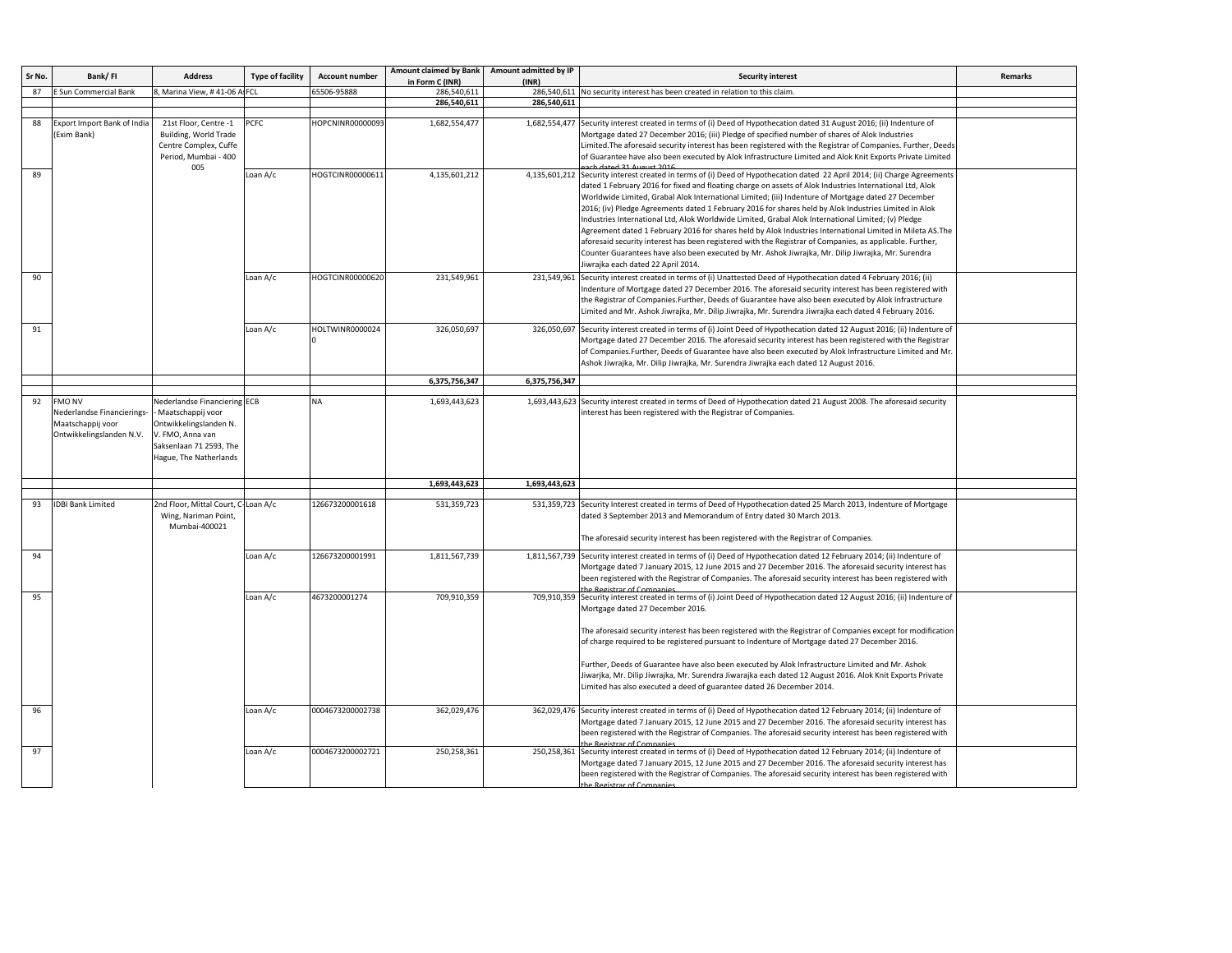|        |         |                |                         |                                      | <b>Amount claimed by Bank</b> | Amount admitted by IP |                                                                                                                                               |                |
|--------|---------|----------------|-------------------------|--------------------------------------|-------------------------------|-----------------------|-----------------------------------------------------------------------------------------------------------------------------------------------|----------------|
| Sr No. | Bank/FI | <b>Address</b> | <b>Type of facility</b> | <b>Account number</b>                | in Form C (INR)               | (INR)                 | <b>Security interest</b>                                                                                                                      | <b>Remarks</b> |
| 98     |         |                | Loan A/c                | 4673200001816                        | 784,889,957                   | 784,889,957           | Security interest created in terms of (i) Unattested Deed of Hypothecation dated 4 February 2016; (ii)                                        |                |
|        |         |                |                         |                                      |                               |                       | Indenture of Mortgage dated 27 December 2016.                                                                                                 |                |
|        |         |                |                         |                                      |                               |                       | The aforesaid security interest has been registered with the Registrar of Companies.                                                          |                |
|        |         |                |                         |                                      |                               |                       | Further, Deeds of Guarantee have also been executed by Alok Infrastructure Limited and Mr. Ashok                                              |                |
|        |         |                |                         |                                      |                               |                       | Jiwarjka, Mr. Dilip Jiwrajka, Mr. Surendra Jiwarajka each dated 4 February 2016. Deed of Guarantee has                                        |                |
|        |         |                |                         |                                      |                               |                       | also been executed by Alok Knit Exports Private Limited dated 26 December 2014.                                                               |                |
| 99     |         |                | CC.                     | 126655100000143                      | 7,371,823,368                 |                       | 7,371,823,368 Security interest created in terms of (i) Fourth Supplemental Joint Deed of Hypothecation dated 10 July                         |                |
|        |         |                |                         |                                      |                               |                       | 2015 and Fifth Supplemental Joint Deed of Hypothecation dated 31 August 2016; (ii) Indenture of Mortgage                                      |                |
|        |         |                |                         |                                      |                               |                       | dated 27 December 2016; (iii) Pledge of specified number of shares of Alok Industries Limited. The aforesaid                                  |                |
|        |         |                |                         |                                      |                               |                       | security interest has been registered with the Registrar of Companies. Further, Deeds of Guarantee have                                       |                |
|        |         |                |                         |                                      |                               |                       | also been executed by Alok Infrastructure Limited and Alok Knit Exports Private Limited each dated 31                                         |                |
| 100    |         |                | <b>ECB</b>              | 900167320000532                      | 596,959,390                   |                       | 596,959,390 Security interest created in terms of (i) Deed of Hypothecation dated 25 October 2012; (ii) Mortgage                              |                |
|        |         |                |                         |                                      |                               |                       | documents dated 26 June 2013, 3 September 2013 and 27 December 2016.                                                                          |                |
|        |         |                |                         |                                      |                               |                       | The aforesaid security interest has been registered with the Registrar of Companies.                                                          |                |
|        |         |                |                         |                                      |                               |                       | Further, Deed of Guarantee has also been executed by Mr. Ashok Jiwrajka, Mr. Dilip Jiwrajka, Mr. Surendra<br>Jiwrajka dated 27 November 2012. |                |
| 101    |         |                | <b>VBD</b>              | 160004DBD01274,1<br>60004DBD01275,16 | 221,124,945                   |                       | 221,124,945 No security interest has been created in relation to this claim.                                                                  |                |
|        |         |                |                         | 0004DBD01276,                        |                               |                       |                                                                                                                                               |                |
|        |         |                |                         | 160004DBD01277,1                     |                               |                       |                                                                                                                                               |                |
|        |         |                |                         | 60004DBD01278,                       |                               |                       |                                                                                                                                               |                |
| 102    |         |                | Loan A/c                | 0004671200022613                     | 9,015,568                     |                       | 9,015,568 Security interest created in terms of Deed of Hypothecation dated 2 July 2016. The aforesaid security                               |                |
|        |         |                |                         |                                      |                               |                       | interest has been registered with the Registrar of Companies.                                                                                 |                |
|        |         |                |                         |                                      | 12,648,938,887                | 12,648,938,887        |                                                                                                                                               |                |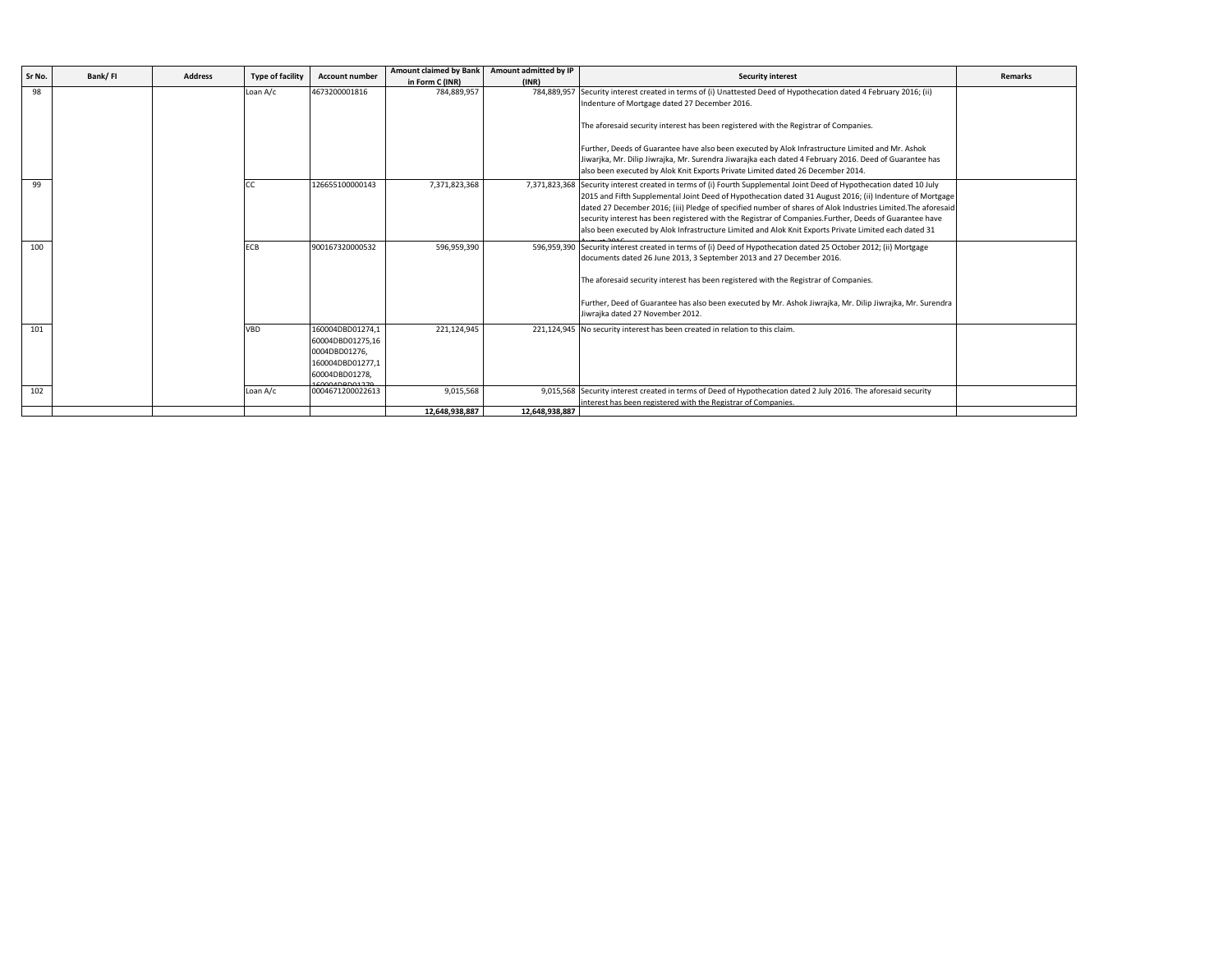| Sr No. | Bank/FI             | <b>Address</b>                                                                                             | <b>Type of facility</b> | <b>Account number</b> | Amount claimed by Bank<br>in Form C (INR) | Amount admitted by IP<br>(INR) | <b>Security interest</b>                                                                                                                                                                                                                                                                                                                                                                                                                                                                   | <b>Remarks</b>                                                                                                                                                                                                                                                                                                                                                                                                                                                                      |  |                                                                                                                                                                                                                                                                                                                                                                                                                                                                                   |  |
|--------|---------------------|------------------------------------------------------------------------------------------------------------|-------------------------|-----------------------|-------------------------------------------|--------------------------------|--------------------------------------------------------------------------------------------------------------------------------------------------------------------------------------------------------------------------------------------------------------------------------------------------------------------------------------------------------------------------------------------------------------------------------------------------------------------------------------------|-------------------------------------------------------------------------------------------------------------------------------------------------------------------------------------------------------------------------------------------------------------------------------------------------------------------------------------------------------------------------------------------------------------------------------------------------------------------------------------|--|-----------------------------------------------------------------------------------------------------------------------------------------------------------------------------------------------------------------------------------------------------------------------------------------------------------------------------------------------------------------------------------------------------------------------------------------------------------------------------------|--|
| 103    | <b>IFCI Limited</b> | IFCI, 9th Floor, Earnest<br>House, NCPA Marg,<br>Nariman Point, Mumbai<br>400 021                          | oan A/c                 | 2130039001            | 4,371,830,327                             | 4,371,830,327                  | Security interest created in terms of (i) DPN dated 19 September 2013; (ii) Deed of Hypothecation dated 19<br>Geptember 2013; (iii) Mortgage documents dated 7 January 2015, 12 June 2015 and 27 December 2016.<br>The aforesaid security interest has been registered with the Registrar of Companies.                                                                                                                                                                                    |                                                                                                                                                                                                                                                                                                                                                                                                                                                                                     |  |                                                                                                                                                                                                                                                                                                                                                                                                                                                                                   |  |
| 104    |                     |                                                                                                            | Loan A/c                | 2150035001            | 1,013,467,524                             |                                | 1,013,467,524 Security interest created in terms of (i) Joint Deed of Hypothecation dated 12 August 2016; (ii) Indenture of<br>Mortgage dated 27 December 2016. The aforesaid security interest has been registered with the Registrar<br>of Companies.Further, Deeds of Guarantee have also been executed by Alok Infrastructure Limited and Mr.<br>Ashok Jiwrajka, Mr. Dilip Jiwrajka, Mr. Surendra Jiwrajka each dated 12 August 2016.                                                  |                                                                                                                                                                                                                                                                                                                                                                                                                                                                                     |  |                                                                                                                                                                                                                                                                                                                                                                                                                                                                                   |  |
| 105    |                     |                                                                                                            | Loan A/c                | 2150041001            | 487,592,680                               |                                | 487,592,680 Security interest created in terms of (i) Unattested Deed of Hypothecation dated 4 February 2016; (ii)<br>Indenture of Mortgage dated 27 December 2016. The aforesaid security interest has been registered with<br>the Registrar of Companies.Further, Deeds of Guarantee have also been executed by Alok Infrastructure<br>Limited and Mr. Ashok Jiwrajka, Mr. Dilip Jiwrajka, Mr. Surendra Jiwrajka each dated 4 February 2016.                                             |                                                                                                                                                                                                                                                                                                                                                                                                                                                                                     |  |                                                                                                                                                                                                                                                                                                                                                                                                                                                                                   |  |
| 106    |                     |                                                                                                            | <b>NCD</b>              | 2110008001            | 1,088,250,502                             |                                | 1,088,250,502 Security interest created in terms of (i) Deed of Hypothecation dated 4 March 2011; (ii) Debenture Trust<br>Deed dated 1 March 2011. The aforesaid security interest has been registered with the Registrar of                                                                                                                                                                                                                                                               |                                                                                                                                                                                                                                                                                                                                                                                                                                                                                     |  |                                                                                                                                                                                                                                                                                                                                                                                                                                                                                   |  |
|        |                     |                                                                                                            |                         |                       | 6,961,141,033                             | 6,961,141,033                  |                                                                                                                                                                                                                                                                                                                                                                                                                                                                                            |                                                                                                                                                                                                                                                                                                                                                                                                                                                                                     |  |                                                                                                                                                                                                                                                                                                                                                                                                                                                                                   |  |
| 107    | <b>Indian Bank</b>  | No. 1, Sane Guruji<br>Premises, 386, Veer<br>Savarkar Marg,<br>Op.Siddhivinayak,<br>Prabahdevi, Mumbai 400 | oan A/c                 | 6399775946            | 866,482,591                               | 866,482,591                    | Security interest created in terms of (i) Unattested Deed of Hypothecation dated 4 February 2016; (ii)<br>Indenture of Mortgage dated 27 December 2016. The aforesaid security interest has been registered with<br>the Registrar of Companies.Further, Deeds of Guarantee have also been executed by Alok Infrastructure<br>Limited and Mr. Ashok Jiwrajka, Mr. Dilip Jiwrajka, Mr. Surendra Jiwrajka each dated 4 February 2016.                                                         |                                                                                                                                                                                                                                                                                                                                                                                                                                                                                     |  |                                                                                                                                                                                                                                                                                                                                                                                                                                                                                   |  |
| 108    |                     | 025                                                                                                        | Loan A/c                | 6435573779            | 4,607,327                                 |                                | 4,607,327 Security interest created in terms of (i) Unattested Deed of Hypothecation dated 4 February 2016; (ii)<br>Indenture of Mortgage dated 27 December 2016. The aforesaid security interest has been registered with<br>the Registrar of Companies. Further, Deeds of Guarantee have also been executed by Alok Infrastructure<br>Limited and Mr. Ashok Jiwrajka, Mr. Dilip Jiwrajka, Mr. Surendra Jiwrajka each dated 4 February 2016.                                              |                                                                                                                                                                                                                                                                                                                                                                                                                                                                                     |  |                                                                                                                                                                                                                                                                                                                                                                                                                                                                                   |  |
| 109    |                     |                                                                                                            | Loan A/c                | 6453689738            | 1,363,705,584                             |                                | 1,363,705,584 Security interest created in terms of (i) Unattested Deed of Hypothecation dated 4 February 2016; (ii)<br>Indenture of Mortgage dated 27 December 2016. The aforesaid security interest has been registered with<br>the Registrar of Companies.Further, Deeds of Guarantee have also been executed by Alok Infrastructure<br>Limited and Mr. Ashok Jiwrajka, Mr. Dilip Jiwrajka, Mr. Surendra Jiwrajka each dated 4 February 2016.                                           |                                                                                                                                                                                                                                                                                                                                                                                                                                                                                     |  |                                                                                                                                                                                                                                                                                                                                                                                                                                                                                   |  |
| 110    |                     |                                                                                                            |                         | <b>CC</b>             | 880182815                                 | 1,081,719,212                  |                                                                                                                                                                                                                                                                                                                                                                                                                                                                                            | 1,081,719,212 Security interest created in terms of (i) Fourth Supplemental Joint Deed of Hypothecation dated 10 July<br>2015; (ii) Indenture of Mortgage dated 27 December 2016; (iii) Pledge of specified number of shares of Alok<br>Industries Limited. The aforesaid security interest has been registered with the Registrar of<br>Companies.Further, Deeds of Guarantee have also been executed by Alok Infrastructure Limited and Alok<br>a Limited anch dated 10 July 2015 |  |                                                                                                                                                                                                                                                                                                                                                                                                                                                                                   |  |
| 111    |                     |                                                                                                            |                         |                       |                                           | LC                             | 6383343299                                                                                                                                                                                                                                                                                                                                                                                                                                                                                 | 112,382,364                                                                                                                                                                                                                                                                                                                                                                                                                                                                         |  | 112,382,364 Security interest created in terms of (i) Fourth Supplemental Joint Deed of Hypothecation dated 10 July<br>2015; (ii) Indenture of Mortgage dated 27 December 2016; (iii) Pledge of specified number of shares of Alok<br>Industries Limited. The aforesaid security interest has been registered with the Registrar of<br>Companies.Further, Deeds of Guarantee have also been executed by Alok Infrastructure Limited and Alok                                      |  |
| 112    |                     |                                                                                                            |                         |                       |                                           | LC.                            | 6383343801                                                                                                                                                                                                                                                                                                                                                                                                                                                                                 | 113,828,055                                                                                                                                                                                                                                                                                                                                                                                                                                                                         |  | 113,828,055 Security interest created in terms of (i) Fourth Supplemental Joint Deed of Hypothecation dated 10 July<br>2015; (ii) Indenture of Mortgage dated 27 December 2016; (iii) Pledge of specified number of shares of Alok<br>Industries Limited. The aforesaid security interest has been registered with the Registrar of<br>Companies.Further, Deeds of Guarantee have also been executed by Alok Infrastructure Limited and Alok<br>a Limited each dated 10 July 2015 |  |
| 113    |                     |                                                                                                            | LC                      | 6394901637            | 15,542,601                                |                                | 15,542,601 Security interest created in terms of (i) Fourth Supplemental Joint Deed of Hypothecation dated 10 July<br>2015; (ii) Indenture of Mortgage dated 27 December 2016; (iii) Pledge of specified number of shares of Alok<br>Industries Limited. The aforesaid security interest has been registered with the Registrar of<br>Companies.Further, Deeds of Guarantee have also been executed by Alok Infrastructure Limited and Alok                                                |                                                                                                                                                                                                                                                                                                                                                                                                                                                                                     |  |                                                                                                                                                                                                                                                                                                                                                                                                                                                                                   |  |
| 114    |                     |                                                                                                            | LC                      | 6398028984            | 75,671,879                                | 75,671,879                     | Security interest created in terms of (i) Fourth Supplemental Joint Deed of Hypothecation dated 10 July<br>2015; (ii) Indenture of Mortgage dated 27 December 2016; (iii) Pledge of specified number of shares of Alok<br>Industries Limited. The aforesaid security interest has been registered with the Registrar of<br>Companies.Further, Deeds of Guarantee have also been executed by Alok Infrastructure Limited and Alok                                                           |                                                                                                                                                                                                                                                                                                                                                                                                                                                                                     |  |                                                                                                                                                                                                                                                                                                                                                                                                                                                                                   |  |
| 115    |                     |                                                                                                            | LC.                     | 6406102534            | 118,130,384                               |                                | 118,130,384 Security interest created in terms of (i) Fourth Supplemental Joint Deed of Hypothecation dated 10 July<br>2015; (ii) Indenture of Mortgage dated 27 December 2016; (iii) Pledge of specified number of shares of Alok<br>Industries Limited. The aforesaid security interest has been registered with the Registrar of<br>Companies.Further, Deeds of Guarantee have also been executed by Alok Infrastructure Limited and Alok<br>te Private Limited each dated 10 July 2015 |                                                                                                                                                                                                                                                                                                                                                                                                                                                                                     |  |                                                                                                                                                                                                                                                                                                                                                                                                                                                                                   |  |
| 116    |                     |                                                                                                            | LC                      | 6405111244            | 157,277,965                               |                                | 157,277,965 Security interest created in terms of (i) Fourth Supplemental Joint Deed of Hypothecation dated 10 July<br>2015; (ii) Indenture of Mortgage dated 27 December 2016; (iii) Pledge of specified number of shares of Alok<br>Industries Limited. The aforesaid security interest has been registered with the Registrar of<br>Companies.Further, Deeds of Guarantee have also been executed by Alok Infrastructure Limited and Alok<br>angle viul 01 hotels dage                  |                                                                                                                                                                                                                                                                                                                                                                                                                                                                                     |  |                                                                                                                                                                                                                                                                                                                                                                                                                                                                                   |  |
| 117    |                     |                                                                                                            | LC                      | 6407777856            | 118,630,556                               |                                | 118,630,556 Security interest created in terms of (i) Fourth Supplemental Joint Deed of Hypothecation dated 10 July<br>2015; (ii) Indenture of Mortgage dated 27 December 2016; (iii) Pledge of specified number of shares of Alok<br>Industries Limited. The aforesaid security interest has been registered with the Registrar of<br>Companies.Further, Deeds of Guarantee have also been executed by Alok Infrastructure Limited and Alok                                               |                                                                                                                                                                                                                                                                                                                                                                                                                                                                                     |  |                                                                                                                                                                                                                                                                                                                                                                                                                                                                                   |  |
|        |                     |                                                                                                            |                         |                       | 4,027,978,518                             | 4,027,978,518                  |                                                                                                                                                                                                                                                                                                                                                                                                                                                                                            |                                                                                                                                                                                                                                                                                                                                                                                                                                                                                     |  |                                                                                                                                                                                                                                                                                                                                                                                                                                                                                   |  |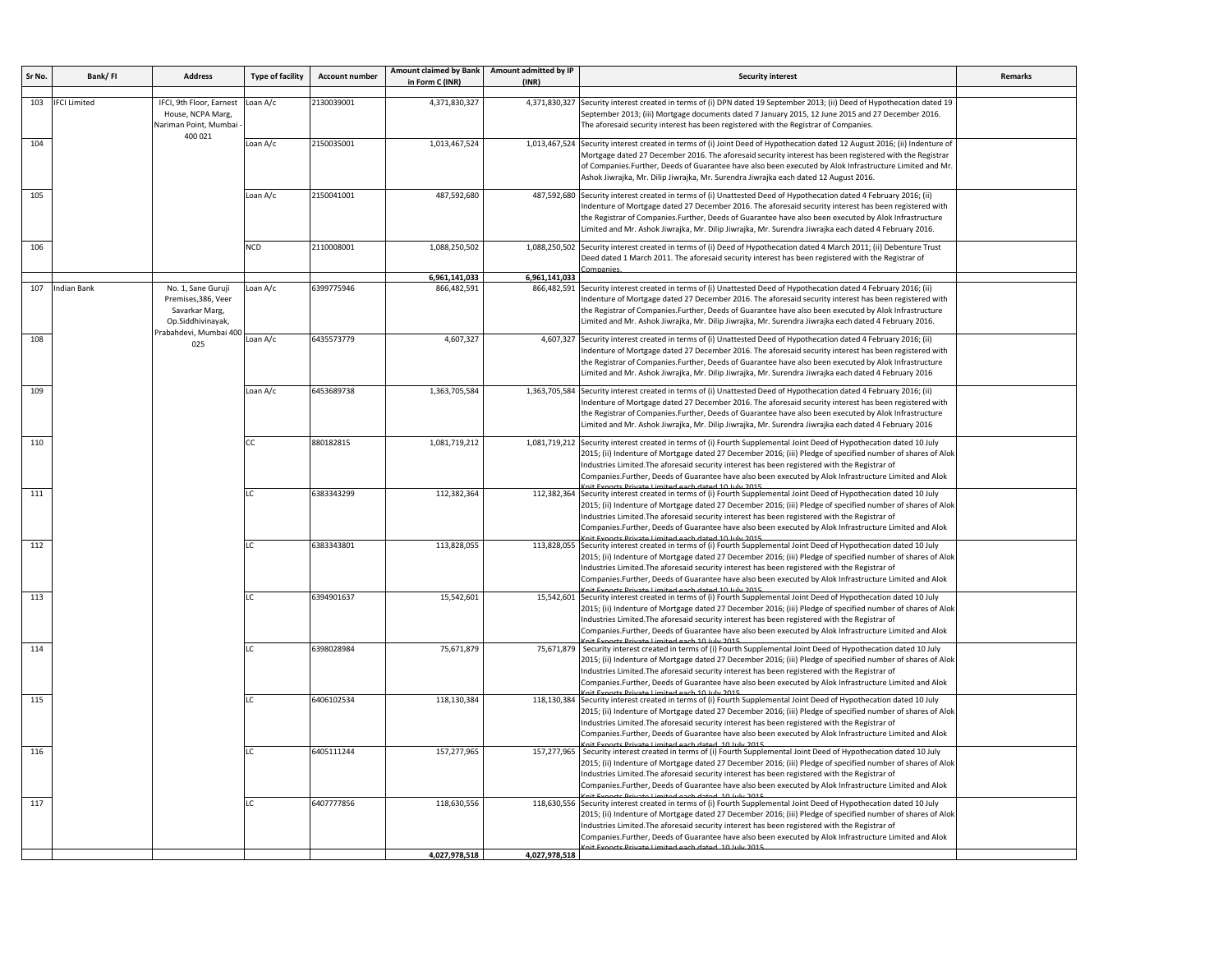| Sr No. | Bank/FI |         | <b>Type of facility</b> |                       | <b>Amount claimed by Bank</b> | Amount admitted by IP |                          |         |
|--------|---------|---------|-------------------------|-----------------------|-------------------------------|-----------------------|--------------------------|---------|
|        |         | Address |                         | <b>Account number</b> | in Form C (INR)               | (INR                  | <b>Security interest</b> | Remarks |
|        |         |         |                         |                       |                               |                       |                          |         |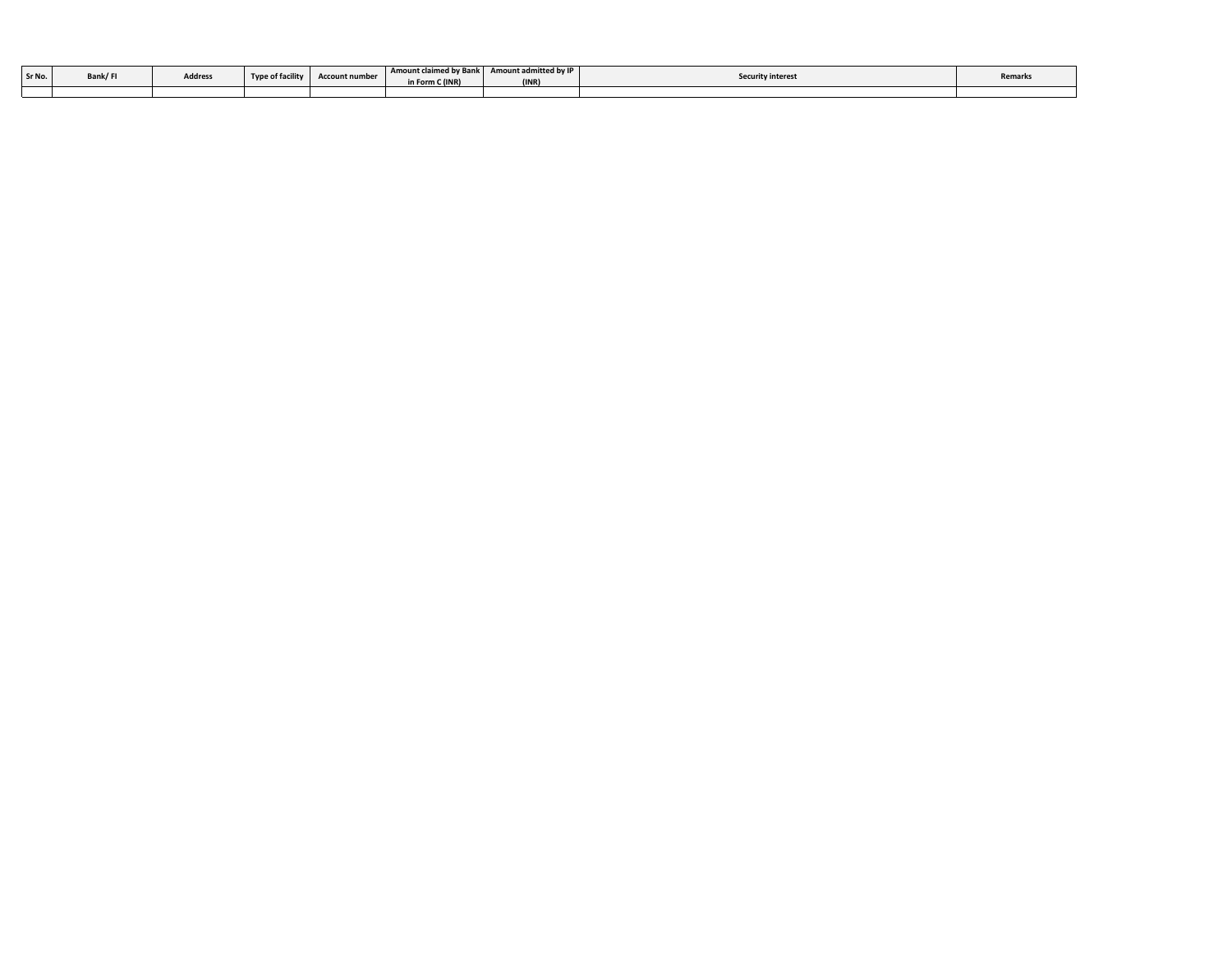| Sr No. | Bank/FI                     | <b>Address</b>                 | <b>Type of facility</b> | Account number   | <b>Amount claimed by Bank</b> | Amount admitted by IP | <b>Security interest</b>                                                                                                                                          | <b>Remarks</b> |
|--------|-----------------------------|--------------------------------|-------------------------|------------------|-------------------------------|-----------------------|-------------------------------------------------------------------------------------------------------------------------------------------------------------------|----------------|
|        |                             |                                |                         |                  | in Form C (INR)               | (INR)                 |                                                                                                                                                                   |                |
| 118    | India Bulls Housing Finance | M-62 & 63, 1st Floor,          | ICD                     | S000239316       | 705,737,799                   |                       | No security interest has been created in relation to this claim.                                                                                                  |                |
|        | Limited                     | Connaught Place, New           |                         |                  |                               |                       |                                                                                                                                                                   |                |
|        |                             | elhi 110001                    |                         |                  | 705,737,799                   |                       |                                                                                                                                                                   |                |
|        |                             |                                |                         |                  |                               |                       |                                                                                                                                                                   |                |
| 119    | Indian Overseas Bank        | Large Corporate Branch,        | Loan A/c                | 299803281400021  | 342,623,660                   |                       | 342,623,660 Security interest created in terms of (i) Joint Deed of Hypothecation dated 12 August 2016; (ii) Indenture of                                         |                |
|        |                             | 7th Floor, Naman               |                         |                  |                               |                       | Mortgage dated 27 December 2016. The aforesaid security interest has been registered with the Registrar                                                           |                |
|        |                             | Corporate Link, Plt. 31, G-    |                         |                  |                               |                       | of Companies. Further, Deeds of Guarantee have also been executed by Alok Infrastructure Limited and Mr                                                           |                |
|        |                             | Block, Bandra-Kurla            |                         |                  |                               |                       | Ashok Jiwrajka, Mr. Dilip Jiwrajka, Mr. Surendra Jiwrajka each dated 12 August 2016.                                                                              |                |
|        |                             | Complex, Mumbai - 400          |                         |                  |                               |                       |                                                                                                                                                                   |                |
| 120    |                             | 051                            | CC                      | 299802000000011  | 1,989,456,635                 |                       | 1,989,456,635 Security interest created in terms of (i) Fourth Supplemental Joint Deed of Hypothecation dated 10 July                                             |                |
|        |                             |                                |                         |                  |                               |                       | 2015 and Fifth Supplemental Joint Deed of Hypothecation dated 31 August 2016; (ii) Indenture of Mortgage                                                          |                |
|        |                             |                                |                         |                  |                               |                       | dated 27 December 2016; (iii) Pledge of specified number of shares of Alok Industries Limited. The aforesaio                                                      |                |
|        |                             |                                |                         |                  |                               |                       | security interest has been registered with the Registrar of Companies. Further, Deeds of Guarantee have                                                           |                |
|        |                             |                                |                         |                  |                               |                       | also been executed by Alok Infrastructure Limited and Alok Knit Exports Private Limited each dated 31                                                             |                |
| 121    |                             |                                | Loan A/c                | 299803281600001  | 2,417,220,236                 |                       | 2,417,220,236 Security interest created in terms of (i) Unattested Deed of Hypothecation dated 4 February 2016; (ii)                                              |                |
|        |                             |                                |                         |                  |                               |                       | Indenture of Mortgage dated 27 December 2016. The aforesaid security interest has been registered with                                                            |                |
|        |                             |                                |                         |                  |                               |                       | the Registrar of Companies.Further, Deeds of Guarantee have also been executed by Alok Infrastructure                                                             |                |
|        |                             |                                |                         |                  |                               |                       | Limited and Mr. Ashok Jiwrajka, Mr. Dilip Jiwrajka, Mr. Surendra Jiwrajka each dated 4 February 2016.                                                             |                |
|        |                             |                                |                         |                  |                               |                       |                                                                                                                                                                   |                |
|        |                             |                                |                         |                  | 4,749,300,531                 | 4,749,300,531         |                                                                                                                                                                   |                |
|        |                             |                                |                         |                  |                               |                       |                                                                                                                                                                   |                |
| 122    | Industrial & Commercial     | 801, 8th Floor, A wing,        | <b>PCFC</b>             | 1660001118523610 | 552,040,343                   |                       | 552,040,343 Security interest created in terms of Deed of Hypothecation dated 14 March 2014.                                                                      |                |
|        | Bank of China               | ONE BKC, C-66, G Block,        |                         | 00               |                               |                       |                                                                                                                                                                   |                |
|        |                             | Bandra East, Mumbai -          |                         |                  |                               |                       | The aforesaid security interest has been registered with the Registrar of Companies.                                                                              |                |
|        |                             | 400 051                        |                         |                  |                               |                       |                                                                                                                                                                   |                |
|        |                             |                                |                         |                  |                               |                       | Further, Deed of Guarantee has also been executed by Mr. Surendra Jiwrajka dated 14 March 2014. Also,                                                             |                |
|        |                             |                                |                         |                  |                               |                       | an undated security cheque has been issued by Mr. Surendra Jiwrajka as more particularly set out in letter                                                        |                |
|        |                             |                                |                         |                  |                               |                       | dated 13 March 2014 from Mr. Surendra Jiwrajka.                                                                                                                   |                |
|        |                             |                                |                         |                  |                               |                       |                                                                                                                                                                   |                |
|        |                             |                                |                         |                  |                               |                       |                                                                                                                                                                   |                |
|        |                             |                                |                         |                  |                               |                       |                                                                                                                                                                   |                |
|        |                             |                                |                         |                  |                               |                       |                                                                                                                                                                   |                |
|        |                             |                                |                         |                  | 552,040,343                   | 552,040,343           |                                                                                                                                                                   |                |
|        |                             |                                |                         |                  |                               |                       |                                                                                                                                                                   |                |
| 123    | Industrial & Commercial     | 6 Raffles Quay #17-01, Sin FCL |                         | 001-1-392321     | 1,146,162,230                 |                       | 1,146,162,230 No security interest has been created in relation to this claim.                                                                                    |                |
|        | <b>Bank of China</b>        |                                |                         |                  | 1,146,162,230                 | 1,146,162,230         |                                                                                                                                                                   |                |
|        |                             |                                |                         |                  |                               |                       |                                                                                                                                                                   |                |
| 124    | Kotak Mahindra Bank         | 27, BKC, G - Block,            | Loan A/c                | 500042070506     | 263,218,953                   | 263,218,953           | Security interest created in terms of Deed of Hypothecation dated 17 July 2015. The aforesaid security                                                            |                |
|        | imited                      | Bandra Kurla Complex,          |                         |                  |                               |                       | nterest has been registered with the Registrar of Companies                                                                                                       |                |
| 125    |                             | Bandra - East, Mumbai          | <sub>CC</sub>           | 500044000297     | 913,355,407                   | 913,355,407           | Security interest created in terms of (i) Fourth Supplemental Joint Deed of Hypothecation dated 10 July                                                           |                |
|        |                             | 400051                         |                         |                  |                               |                       | 2015; (ii) Indenture of Mortgage dated 27 December 2016; (iii) Pledge of specified number of shares of Alok                                                       |                |
|        |                             |                                |                         |                  |                               |                       | Industries Limited. The aforesaid security interest has been registered with the Registrar of                                                                     |                |
|        |                             |                                |                         |                  |                               |                       | Companies.Further, Deeds of Guarantee have also been executed by Alok Infrastructure Limited and Alok                                                             |                |
|        |                             |                                |                         |                  |                               |                       | d 10 July 201                                                                                                                                                     |                |
|        |                             |                                |                         |                  | 1,176,574,360                 | 1,176,574,360         |                                                                                                                                                                   |                |
| 126    | Landesbank Baden            | Am Hauptbahnhof 2,             | ECB                     | 64/31269508      | 385,765,313                   |                       | 385,765,313 No security interest has been created in relation to this claim.                                                                                      |                |
| 127    | Wurttemberg                 | 70173 Stuttgart,               | ECB                     | 664/31160909     | 300,109,644                   |                       | 300,109,644 No security interest has been created in relation to this claim                                                                                       |                |
| 128    |                             | Germany                        | ECB                     | 664/31133710     | 1,367,135,617                 | 1,367,135,617         | Security interest has been created in terms of Deed of Hypothecation dated January 17, 2011 pursuant to                                                           |                |
|        |                             |                                |                         |                  |                               |                       | the Loan Agreement dated October 14/November 30, 2010, as amended from time to time. The security                                                                 |                |
|        |                             |                                |                         |                  |                               |                       | interest created in terms of the Deed of Hypothecation dated January 17, 2011 has been registered with                                                            |                |
|        |                             |                                |                         |                  |                               |                       | the Registrar of Companies.                                                                                                                                       |                |
|        |                             |                                |                         |                  |                               |                       |                                                                                                                                                                   |                |
|        |                             |                                |                         |                  | 2,053,010,574                 | 2,053,010,574         |                                                                                                                                                                   |                |
|        |                             |                                |                         |                  |                               |                       |                                                                                                                                                                   |                |
| 129    | Linea Trading Private       | Mr. Vikram Govind Rao, ICD     |                         | <b>NA</b>        | 13,082,192                    |                       | 12,839,726 No security interest has been created in relation to this claim                                                                                        |                |
|        | Limited                     | 401 Ameya Society, New         |                         |                  |                               |                       |                                                                                                                                                                   |                |
|        |                             | Prabhadevi Road,               |                         |                  |                               |                       |                                                                                                                                                                   |                |
|        |                             | Mumbai 400 025                 |                         |                  |                               |                       |                                                                                                                                                                   |                |
|        |                             |                                |                         |                  |                               |                       |                                                                                                                                                                   |                |
|        |                             |                                |                         |                  | 13,082,192                    | 12,839,726            |                                                                                                                                                                   |                |
|        |                             |                                |                         |                  |                               |                       |                                                                                                                                                                   |                |
| 130    | NPS Trustees A/c LIC        | Yogakshema, East Wing, NCD     |                         | CG               | 210,155,146                   |                       | 210,155,146 Security interest created in terms of (i) Indenture of Mortgage dated 6 July 2010 under the Debenture Trust                                           |                |
|        | Pension Fund Scheme)        | 7th Floor, Jeevan Bima         |                         |                  |                               |                       | Deed; (ii) Agreement of Hypothecation dated 23 July 2010. The aforesaid security interest has been                                                                |                |
| 131    |                             | Marg, Nariman Point,           | <b>NCD</b>              | SG               | 83,357,628                    |                       | istered with the Registrar of Companies<br>83,357,628 Security interest created in terms of (i) Indenture of Mortgage dated 6 July 2010 under the Debenture Trust |                |
|        |                             | Mumbai - 400 021               |                         |                  |                               |                       | Deed; (ii) Agreement of Hypothecation dated 23 July 2010. The aforesaid security interest has been                                                                |                |
|        |                             |                                |                         |                  |                               |                       | istered with the Registrar of Companies                                                                                                                           |                |
|        |                             |                                |                         |                  | 293,512,774                   | 293,512,774           |                                                                                                                                                                   |                |
|        |                             |                                |                         |                  |                               |                       |                                                                                                                                                                   |                |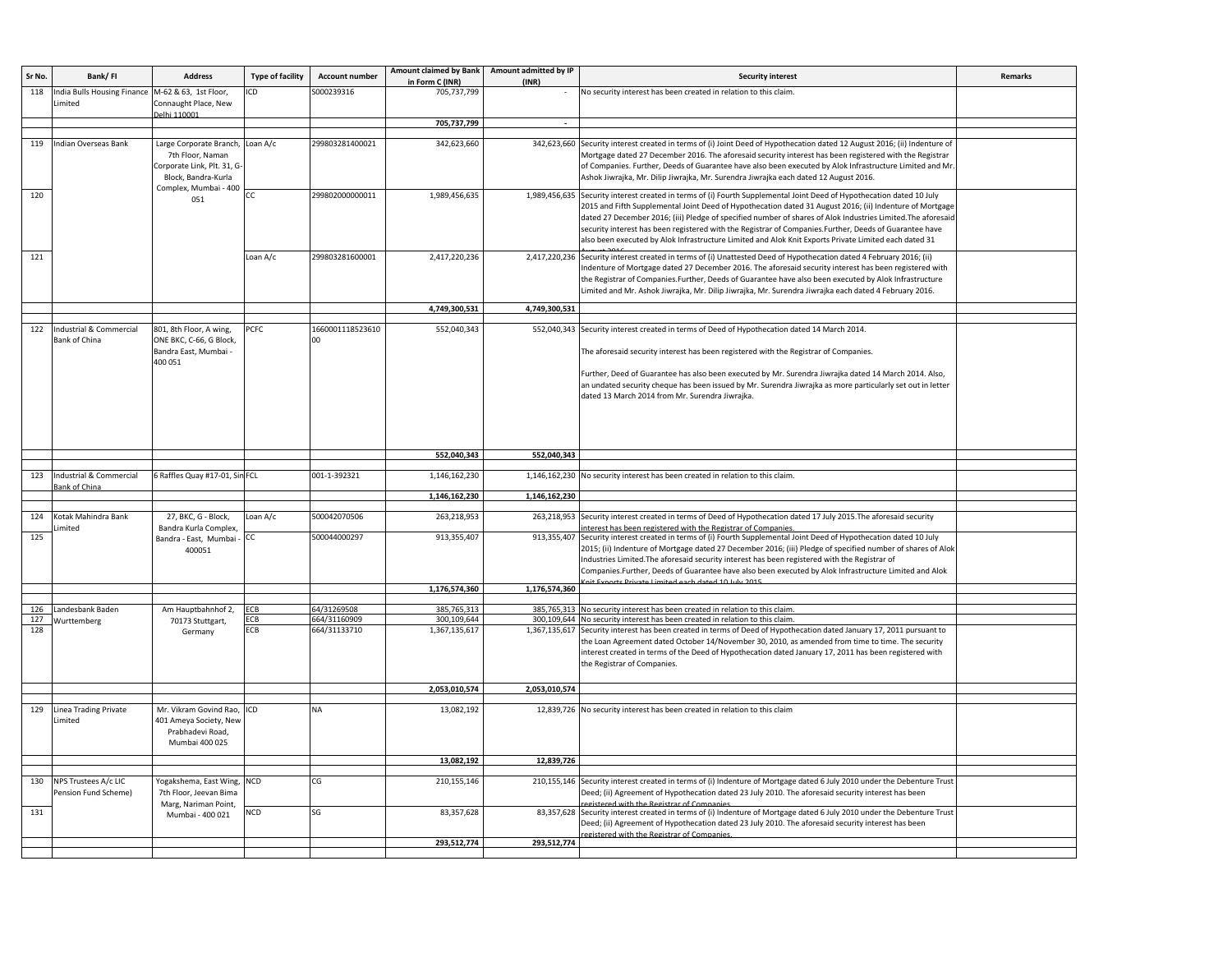| Sr No. | Bank/FI                       | <b>Address</b>                      | <b>Type of facility</b> | <b>Account number</b> | <b>Amount claimed by Bank</b> | Amount admitted by IP | <b>Security interest</b>                                                                                             | <b>Remarks</b> |
|--------|-------------------------------|-------------------------------------|-------------------------|-----------------------|-------------------------------|-----------------------|----------------------------------------------------------------------------------------------------------------------|----------------|
|        |                               |                                     |                         |                       | in Form C (INR)               | (INR)                 |                                                                                                                      |                |
| 132    | ife Insurance Corporation     | Investment (M&A)                    | Loan A/c                | 2100292/2100402/2     | 384,568,171                   |                       | 384,568,171 Security interest created in terms of (i) Deed of Hypothecation dated 23 April 2008; (ii) Mortgage       |                |
|        | of India                      | Department, 6th Floor,              |                         | 100403                |                               |                       | documents dated 27 December 2016. The aforesaid security interest has been registered with the Registrar             |                |
|        |                               | East Wing, Jeevan Bima              |                         |                       |                               |                       | of Companies except for modification of charge required to be registered pursuant to Indenture of                    |                |
|        |                               | Marg, Mumbai - 400 021              |                         |                       |                               |                       | Mortgage dated 27 December 2016                                                                                      |                |
| 133    |                               |                                     | Loan A/c                | 2100995               | 3,326,698,978                 |                       | 3,326,698,978 Security interest created in terms of (i) Deed of Hypothecation dated 23 September 2013; (ii) Mortgage |                |
|        |                               |                                     |                         |                       |                               |                       | documents dated 27 December 2016. The aforesaid security interest has been registered with the Registrar             |                |
|        |                               |                                     |                         |                       |                               |                       | of Companies                                                                                                         |                |
| 134    |                               |                                     | 12% NCDs                | 300908                | 4,297,896,898                 |                       | 4,297,896,898 Security interest created in terms of (i) debenture trust Deed dated 2 February 2012; (ii) Deed of     |                |
|        |                               |                                     |                         |                       |                               |                       | Hypothecation dated 30 June 2012; (iii) Mortgage documents dated 26 June 2013, 3 September 2013 and                  |                |
|        |                               |                                     |                         |                       |                               |                       | 27 December 2016. The aforesaid security interest has been registered with the Registrar of Companies.               |                |
|        |                               |                                     |                         |                       |                               |                       |                                                                                                                      |                |
|        |                               |                                     |                         |                       | 8.009.164.047                 | 8.009.164.047         |                                                                                                                      |                |
|        |                               |                                     |                         |                       |                               |                       |                                                                                                                      |                |
| 135    | Omkara Asset                  | C/515, Kanakia Zillion, Loan A/c    |                         | 27140080000001        | 42,227,445                    |                       | 42,227,445 Security interest created in terms of (i) Deed of Hypothecation dated 5 November 2012; and iii) Mortgage  |                |
|        | <b>Reconstruction Private</b> | Junction of LBS Road and            |                         |                       |                               |                       | documents dated 26 June 2013, 3 September 2013 and 27 December 2016. The aforesaid security interest                 |                |
|        | Limited                       | CST Road, BKC Annexe,               |                         |                       |                               |                       | has been registered with the Registrar of Companies. Further, letter of Guarantee has also been executed             |                |
|        |                               | Near Equinox, Kalina/               |                         |                       |                               |                       | by two promoter directors of Alok Industries Limited dated 5 November 2012.                                          |                |
|        |                               | Kurla (West), Mumbai -              |                         |                       |                               |                       |                                                                                                                      |                |
|        |                               | 400 070.                            |                         |                       |                               |                       |                                                                                                                      |                |
| 136    |                               |                                     | Loan A/c                | 27140080000019        | 190,558,932                   |                       | 190,558,932 Security interest created in terms of Deed of Hypothecation dated 15 November 2016. The aforesaid        |                |
|        |                               |                                     |                         |                       |                               |                       | security interest has been registered with the Registrar of Companies.                                               |                |
|        |                               |                                     |                         |                       |                               |                       |                                                                                                                      |                |
|        |                               |                                     |                         |                       | 232,786,377                   | 232,786,377           |                                                                                                                      |                |
|        |                               |                                     |                         |                       |                               |                       |                                                                                                                      |                |
| 137    | Noor Bank                     | <b>Emaar Square, Building NoFCL</b> |                         | AE730520000110478     | 366.609.719                   |                       | 366,609,719 No security interest has been created in relation to this claim.                                         |                |
|        |                               |                                     |                         |                       | 366,609,719                   | 366,609,719           |                                                                                                                      |                |
|        |                               |                                     |                         |                       |                               |                       |                                                                                                                      |                |
| 138    | Norddeutsche Landesbank       | 138 Market Street                   | ECB                     | <b>NA</b>             | 1,085,118,261                 |                       | 1,085,118,261 Security interest created in terms of Deed of Hypothecation dated 28 June 2011. The aforesaid security |                |
| 139    | Girozentrale                  | CapitaGreen #36-03                  | ECB                     | <b>NA</b>             |                               |                       | interest has been registered with the Registrar of Companies.                                                        |                |
| 140    |                               | singanore 048946                    | ECB                     | <b>NA</b>             |                               |                       |                                                                                                                      |                |
|        |                               |                                     |                         |                       | 1,085,118,261                 | 1,085,118,261         |                                                                                                                      |                |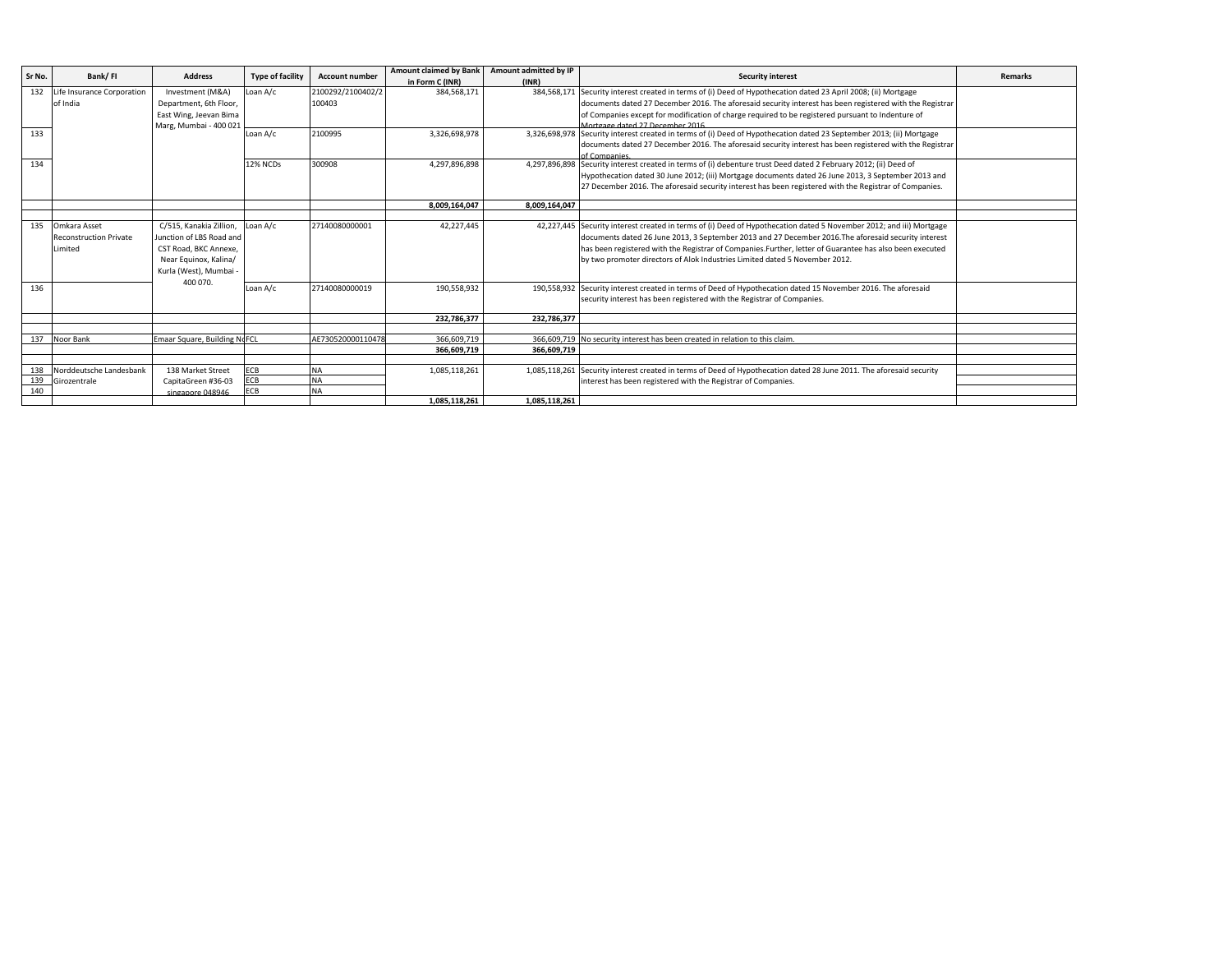| Sr No. | Bank/FI                       | <b>Address</b>                                                             | <b>Type of facility</b> | <b>Account number</b>                                                                                                                                                            | Amount claimed by Bank Amount admitted by IP<br>in Form C (INR) | (INR)         | <b>Security interest</b>                                                                                                                                                                                                                                                                                                                                                                                                                                                                                                                                                             | Remarks |
|--------|-------------------------------|----------------------------------------------------------------------------|-------------------------|----------------------------------------------------------------------------------------------------------------------------------------------------------------------------------|-----------------------------------------------------------------|---------------|--------------------------------------------------------------------------------------------------------------------------------------------------------------------------------------------------------------------------------------------------------------------------------------------------------------------------------------------------------------------------------------------------------------------------------------------------------------------------------------------------------------------------------------------------------------------------------------|---------|
| 141    | Oriental Bank of Commerce     | Mumbai South, Maker<br>Tower- F, 14th Floor, Cuff<br>Parade, Mumbai-400005 | СC                      | 9024011000126                                                                                                                                                                    | 890,405,044                                                     | 890,405,044   | Security interest created in terms of (i) Fourth Supplemental Joint Deed of Hypothecation dated 10 July<br>2015; (ii) Indenture of Mortgage dated 27 December 2016; (iii) Pledge of specified number of shares of Alok<br>Industries Limited. The aforesaid security interest has been registered with the Registrar of<br>Companies.Further, Deeds of Guarantee have also been executed by Alok Infrastructure Limited and Alok                                                                                                                                                     |         |
| 142    |                               |                                                                            | Loan A/c                | 9027021001190                                                                                                                                                                    | 361,730,524                                                     |               | 361,730,524 Security interest created in terms of Deed of Hypothecation dated 26 April 2010. The aforesaid security<br>iterest has been registered with the Registrar of Companies.                                                                                                                                                                                                                                                                                                                                                                                                  |         |
| 143    |                               |                                                                            | Loan A/c                | 9027021001480                                                                                                                                                                    | 374,601,730                                                     |               | 374,601,730 Security interest created in terms of Deed of Hypothecation dated 26 October 2009. The aforesaid security<br>nterest has been registered with the Registrar of Companies                                                                                                                                                                                                                                                                                                                                                                                                 |         |
| 144    |                               |                                                                            | Loan A/c                | 9027025001076                                                                                                                                                                    | 2,028,771,447                                                   |               | 2,028,771,447 Security interest created in terms of (i) Deed of Hypothecation dated 15 January 2013; (ii) Mortgage<br>documents dated 7 January 2015, 12 June 2015 and 27 December 2016. The aforesaid security interest has<br>een registered with the Registrar of Companies                                                                                                                                                                                                                                                                                                       |         |
| 145    |                               |                                                                            | Loan A/c                | 9027025002312                                                                                                                                                                    | 654,420,692                                                     |               | 654,420,692 Security interest created in terms of (i) Joint Deed of Hypothecation dated 12 August 2016; (ii) Indenture of<br>Mortgage dated 27 December 2016. The aforesaid security interest has been registered with the Registrar<br>of Companies. Further, Deeds of Guarantee have also been executed by Alok Infrastructure Limited and Mr<br>Ashok Jiwrajka, Mr. Dilip Jiwrajka, Mr. Surendra Jiwrajka each dated 12 August 2016.                                                                                                                                              |         |
| 146    |                               |                                                                            | Loan A/c                | 9027025003093                                                                                                                                                                    | 388,202,624                                                     |               | 388,202,624 Security interest created in terms of (i) Unattested Deed of Hypothecation dated 4 February 2016; (ii)<br>Indenture of Mortgage dated 27 December 2016. The aforesaid security interest has been registered with<br>the Registrar of Companies.Further, Deeds of Guarantee have also been executed by Alok Infrastructure<br>Limited and Mr. Ashok Jiwrajka, Mr. Dilip Jiwrajka, Mr. Surendra Jiwrajka each dated 4 February 2016.                                                                                                                                       |         |
| 147    |                               |                                                                            | Loan A/c                | 9027025003912                                                                                                                                                                    | 656,800,284                                                     |               | 656,800,284 Security interest created in terms of (i) Unattested Deed of Hypothecation dated 4 February 2016; (ii)<br>Indenture of Mortgage dated 27 December 2016. The aforesaid security interest has been registered with<br>the Registrar of Companies.Further, Deeds of Guarantee have also been executed by Alok Infrastructure<br>imited and Mr. Ashok Jiwrajka, Mr. Dilip Jiwrajka, Mr. Surendra Jiwrajka each dated 4 February 2016.                                                                                                                                        |         |
| 148    |                               |                                                                            | <b>PCFC</b>             | 09028511002130                                                                                                                                                                   | 151,331,507                                                     |               | 151,331,507 Security interest created in terms of (i) Fourth Supplemental Joint Deed of Hypothecation dated 10 July<br>2015; (ii) Indenture of Mortgage dated 27 December 2016; (iii) Pledge of specified number of shares of Alok<br>Industries Limited. The aforesaid security interest has been registered with the Registrar of<br>Companies.Further, Deeds of Guarantee have also been executed by Alok Infrastructure Limited and Alok                                                                                                                                         |         |
|        |                               |                                                                            |                         |                                                                                                                                                                                  | 5,506,263,852                                                   | 5,506,263,852 |                                                                                                                                                                                                                                                                                                                                                                                                                                                                                                                                                                                      |         |
| 149    | Phoenix ARC Private<br>imited | 5th Floor, Dani Corporate Loan A/c<br>Park, 158, CST Road,                 |                         | 1/12857100000784                                                                                                                                                                 | 5,109,760                                                       |               | 5,109,760 Security interest created in terms of Deed of Hypothecation dated 17 November 2005. The aforesaid<br>curity interest has been registered with the Registrar of Companies                                                                                                                                                                                                                                                                                                                                                                                                   |         |
| 150    |                               | Kalina, Santacruz (E),<br>Mumbai - 400 098                                 | Loan A/c                | 2/12857100002848                                                                                                                                                                 | 231,554,384                                                     |               | 231,554,384 Security interest created in terms of Deed of Hypothecation dated 23 April 2008. The aforesaid security<br>nterest has been registered with the Registrar of Companies                                                                                                                                                                                                                                                                                                                                                                                                   |         |
| 151    |                               |                                                                            | Loan A/c                | 3/12857100002855                                                                                                                                                                 | 268,072,277                                                     |               | 268,072,277 Security interest created in terms of Deed of Hypothecation dated 14 February 2008. The aforesaid security<br>nterest has been registered with the Registrar of Companies                                                                                                                                                                                                                                                                                                                                                                                                |         |
|        |                               |                                                                            |                         |                                                                                                                                                                                  | 504,736,422                                                     | 504,736,422   |                                                                                                                                                                                                                                                                                                                                                                                                                                                                                                                                                                                      |         |
| 152    | PT Bank Negara Indonesia      | 39, Robinson Road, #06-01FCL                                               |                         |                                                                                                                                                                                  | 214,905,416                                                     |               | 214,905,416 No security interest has been created in relation to this claim.                                                                                                                                                                                                                                                                                                                                                                                                                                                                                                         |         |
|        |                               |                                                                            |                         |                                                                                                                                                                                  | 214,905,416                                                     | 214,905,416   |                                                                                                                                                                                                                                                                                                                                                                                                                                                                                                                                                                                      |         |
| 153    | Punjab National Bank          | PNB House, Sir PM Road,<br>Fort, Mumbai - 400 001                          | Loan A/c                | 006200IC00041180                                                                                                                                                                 | 677,711,718                                                     |               | 677,711,718 Security interest created in terms of (i) Unattested Deed of Hypothecation dated 4 February 2016; (ii)<br>Indenture of Mortgage dated 27 December 2016. The aforesaid security interest has been registered with<br>the Registrar of Companies.Further, Deeds of Guarantee have also been executed by Alok Infrastructure<br>Limited and Mr. Ashok Jiwrajka, Mr. Dilip Jiwrajka, Mr. Surendra Jiwrajka each dated 4 February 2016.                                                                                                                                       |         |
| 154    |                               |                                                                            | Loan A/c                | 006200IC00041287                                                                                                                                                                 | 1,612,337,557                                                   |               | 1,612,337,557 Security interest created in terms of (i) Unattested Deed of Hypothecation dated 4 February 2016; (ii)<br>Indenture of Mortgage dated 27 December 2016. The aforesaid security interest has been registered with<br>the Registrar of Companies. Further, Deeds of Guarantee have also been executed by Alok Infrastructure<br>Limited and Mr. Ashok Jiwrajka, Mr. Dilip Jiwrajka, Mr. Surendra Jiwrajka each dated 4 February 2016.                                                                                                                                    |         |
| 155    |                               |                                                                            | CC                      | 0062008700024461                                                                                                                                                                 | 4,097,609,438                                                   |               | 4,097,609,438 Security interest created in terms of (i) Fourth Supplemental Joint Deed of Hypothecation dated 10 July<br>2015 and Fifth Supplemental Joint Deed of Hypothecation dated 31 August 2016; (ii) Indenture of Mortgage<br>dated 27 December 2016; (iii) Pledge of specified number of shares of Alok Industries Limited. The aforesaid<br>security interest has been registered with the Registrar of Companies. Further, Deeds of Guarantee have<br>also been executed by Alok Infrastructure Limited and Alok Knit Exports Private Limited each dated 31                |         |
| 156    |                               |                                                                            | LC                      | 006200UR00004386<br>006200UR00004429<br>006200UR00004447<br>006200UR00004474<br>006200UR00004508<br>006200UR00004526<br>006200UR00004553<br>006200UR00004562<br>006200UR00004571 | 2,966,678,742<br>9,354,337,455                                  | 9,354,337,455 | 2,966,678,742 Security interest created in terms of (i) Fourth Supplemental Joint Deed of Hypothecation dated 10 July<br>2015 and Fifth Supplemental Joint Deed of Hypothecation dated 31 August 2016; (ii) Indenture of Mortgage<br>dated 27 December 2016; (iii) Pledge of specified number of shares of Alok Industries Limited. The aforesaid<br>security interest has been registered with the Registrar of Companies.Further, Deeds of Guarantee have<br>also been executed by Alok Infrastructure Limited and Alok Knit Exports Private Limited each dated 31<br>August 2016. |         |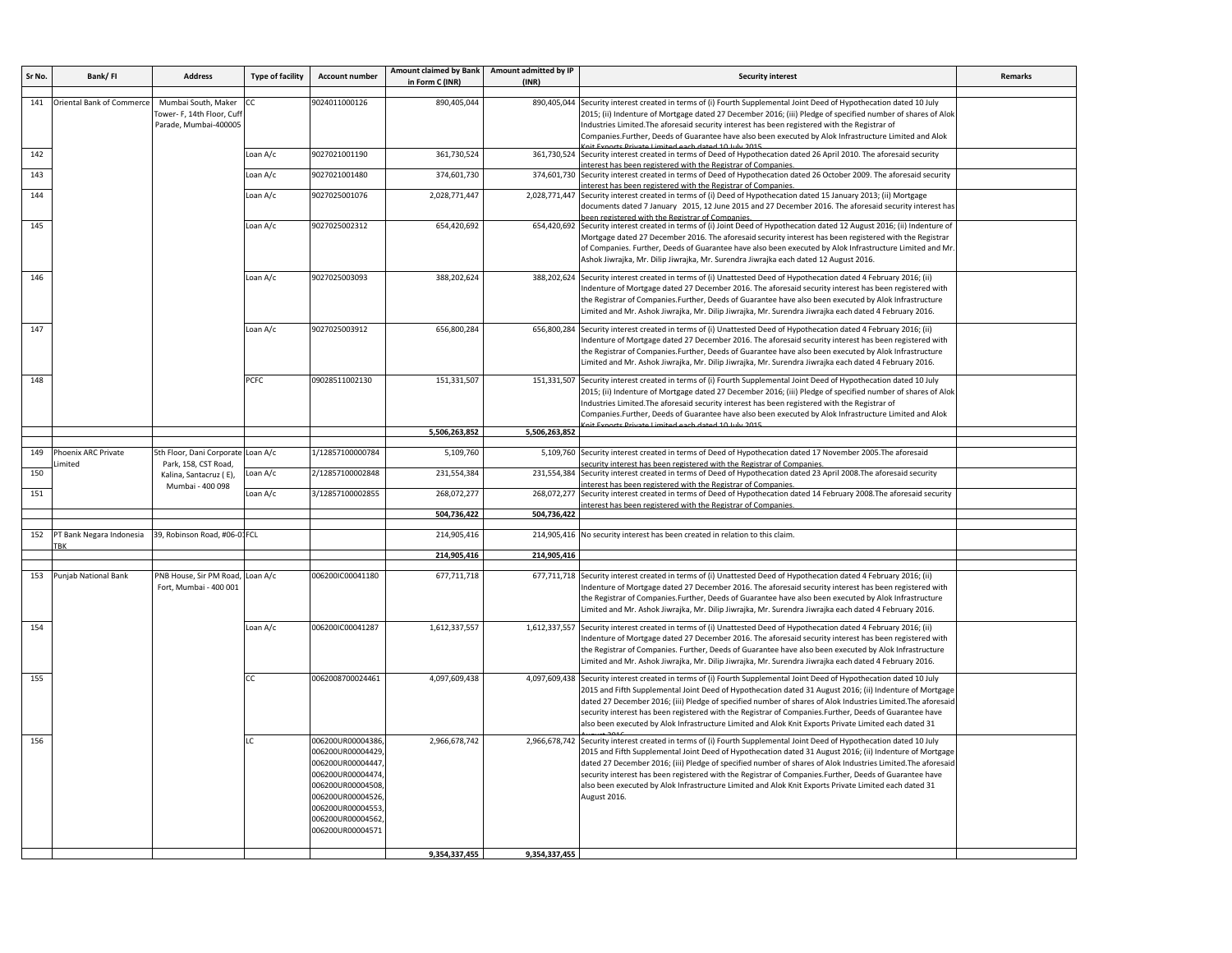| Sr No. | Bank/FI                                    | <b>Address</b>                                                                                                                         | <b>Type of facility</b> | <b>Account number</b>  | <b>Amount claimed by Bank</b> | Amount admitted by IP | <b>Security interest</b>                                                                                                                                                                                                                                                                                                                                                                                                   | <b>Remarks</b>                                                     |
|--------|--------------------------------------------|----------------------------------------------------------------------------------------------------------------------------------------|-------------------------|------------------------|-------------------------------|-----------------------|----------------------------------------------------------------------------------------------------------------------------------------------------------------------------------------------------------------------------------------------------------------------------------------------------------------------------------------------------------------------------------------------------------------------------|--------------------------------------------------------------------|
|        |                                            |                                                                                                                                        |                         |                        | in Form C (INR)               | (INR)                 |                                                                                                                                                                                                                                                                                                                                                                                                                            |                                                                    |
| 157    | Raiffeisen Bank<br><b>International AG</b> | 50 Raffles Place, #31-03 FCL<br>Singapore Land Tower,<br>Singapore 048623                                                              |                         | FN122119M              | 407,267,247                   |                       | 407,267,247 No security interest has been created in relation to this claim.                                                                                                                                                                                                                                                                                                                                               |                                                                    |
|        |                                            |                                                                                                                                        |                         |                        | 407,267,247                   | 407,267,247           |                                                                                                                                                                                                                                                                                                                                                                                                                            |                                                                    |
| 158    | Rosean Trading Company<br>Limited          | D 401, Ameya Society,<br>New Prabhadevi Road,<br>Prabhadevi, Mumbai -<br>200010                                                        | ICD                     | <b>NA</b>              | 742,321,983                   |                       | No security interest has been created in relation to this claim.                                                                                                                                                                                                                                                                                                                                                           |                                                                    |
|        |                                            |                                                                                                                                        |                         |                        | 742,321,983                   |                       |                                                                                                                                                                                                                                                                                                                                                                                                                            |                                                                    |
| 159    | Saraswat Bank                              | Ekanath Thakur Bhavan,<br>953, Appasaheb Marathe<br>Marg, Prabhadevi,<br>Mumbai - 400 025                                              | Loan A/c                | <b>SLPUB/223</b>       | 385,672,430                   |                       | 383,437,267 Security interest created in terms of (i) Agreement of Hypothecation of Movable Property dated 11 January<br>2012; (ii) Letter of continuing security dated 11 January 2012. The aforesaid security interest has been<br>registered with the Registrar of Companies.Further, certain post-dated cheques as set out in the<br>Undertaking for Post-dated Cheques dated 11 January 2012 have also been executed. | Excluding interest for the period<br>from 19.07.2017 to 31.07.2017 |
|        |                                            |                                                                                                                                        |                         |                        | 385,672,430                   | 383,437,267           |                                                                                                                                                                                                                                                                                                                                                                                                                            |                                                                    |
| 160    | SICOM Ltd                                  | Solitaire Corporate Park, Loan A/c<br>Building No 4, 6th Floor,<br>Guru Hargovindji Road,<br>Chakala, Andheri (E),<br>Mumbai - 400 093 |                         | V0177/V0160/<br>V0155B | 844,446,989                   |                       | 794,446,989 Security interest created in terms of Deed of Hypothecation dated 27 May 2014/28 August 2011/13<br>December 2013. The aforesaid security interest has been registered with the Registrar of Companies.                                                                                                                                                                                                         |                                                                    |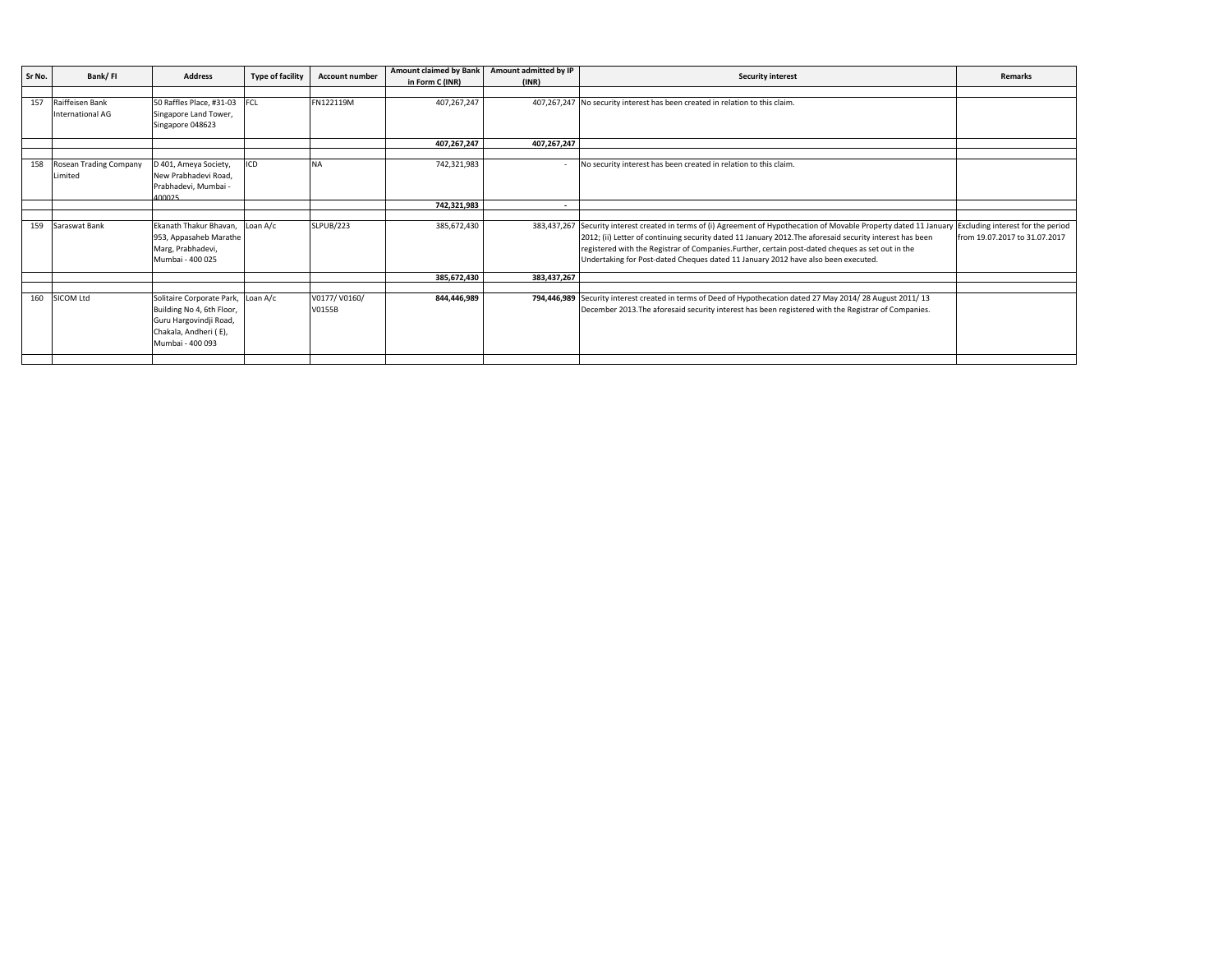| Sr No. | Bank/FI                    | <b>Address</b>                                                               | <b>Type of facility</b> | <b>Account number</b> | in Form C (INR) | Amount claimed by Bank Amount admitted by IP<br>(INR) | <b>Security interest</b>                                                                                                                                                                                                                                                                                                                                                                                                                                                                                                                                            | Remarks                                                             |
|--------|----------------------------|------------------------------------------------------------------------------|-------------------------|-----------------------|-----------------|-------------------------------------------------------|---------------------------------------------------------------------------------------------------------------------------------------------------------------------------------------------------------------------------------------------------------------------------------------------------------------------------------------------------------------------------------------------------------------------------------------------------------------------------------------------------------------------------------------------------------------------|---------------------------------------------------------------------|
|        | 161 SIDBI                  |                                                                              | VBD                     | 18102000012254        | 173,681,929     | 173,681,929                                           | Security interest created in terms of (i) Deed of Hypothecation dated 24 January 2013; (ii) certain post-<br>dated cheques and bills of exchange. The aforesaid security interest has been registered with the Registrar                                                                                                                                                                                                                                                                                                                                            |                                                                     |
|        |                            |                                                                              |                         |                       |                 |                                                       | of Companies. Further, Deed of Guarantee has also been executed by Ashok Jiwrajka, Surendra Jiwrajka                                                                                                                                                                                                                                                                                                                                                                                                                                                                |                                                                     |
|        |                            |                                                                              |                         |                       | 173,681,929     | 173,681,929                                           |                                                                                                                                                                                                                                                                                                                                                                                                                                                                                                                                                                     |                                                                     |
|        | 162 Sinopac                | 11F No. 9-1 Sec2, Jianguo FCL                                                |                         | NА                    | 143,270,282     | 143,270,282                                           | No security interest has been created in relation to this claim.                                                                                                                                                                                                                                                                                                                                                                                                                                                                                                    |                                                                     |
|        |                            |                                                                              |                         |                       | 143,270,282     | 143,270,282                                           |                                                                                                                                                                                                                                                                                                                                                                                                                                                                                                                                                                     |                                                                     |
|        |                            |                                                                              |                         |                       |                 |                                                       |                                                                                                                                                                                                                                                                                                                                                                                                                                                                                                                                                                     |                                                                     |
| 163    | State Bank of India        | Tulsiani Chambers, 1st Loan A/c<br>Floor, Nariman Point,<br>Mumbai - 400 021 |                         | 34252788206           | 5,357,980,501   |                                                       | 5,357,980,501 Security interest created in terms of (i) Joint Deed of Hypothecation dated 12 August 2016; (ii) Indenture of<br>Mortgage dated 27 December 2016. The aforesaid security interest has been registered with the Registrar<br>of Companies.Further, Deeds of Guarantee have also been executed by Alok Infrastructure Limited and Mr.<br>Ashok Jiwrajka, Mr. Dilip Jiwrajka, Mr. Surendra Jiwrajka each dated 12 August 2016.                                                                                                                           |                                                                     |
| 164    |                            |                                                                              | Loan A/c                | 32909314850           | 2,737,126,967   |                                                       | 2,737,126,967 Security interest created in terms of (i) Indenture of Mortgage dated 17 September 2014; (ii) Indenture of<br>Mortgage dated 27 December 2016; (iii) Agreement of Hypothecation of goods and assets dated 26 March<br>2013. The aforesaid security interest has been registered with the Registrar of Companies.                                                                                                                                                                                                                                      |                                                                     |
| 165    |                            |                                                                              | Loan A/c                | 35002404208           | 2,210,166,956   | 2,210,166,956                                         | Security created in terms of (i) Joint Deed of Hypothecation dated 12 August 2016; (ii) Indenture of<br>Mortgage dated 27 December 2016. The aforesaid security interest has been registered with the Registrar<br>of Companies.Further, Deeds of Guarantee have also been executed by Alok Infrastructure Limited and Mr.<br>Ashok Jiwrajka, Mr. Dilip Jiwrajka, Mr. Surendra Jiwrajka each dated 12 August 2016.                                                                                                                                                  |                                                                     |
| 166    |                            |                                                                              | Loan A/c                | 35406755260           | 12,524,279,420  |                                                       | 12,524,279,420 Security interest created in terms of (i) Unattested Deed of Hypothecation dated 4 February 2016; (ii)<br>Indenture of Mortgage dated 27 December 2016. The aforesaid security interest has been registered with<br>he Registrar of Companies.Further, Deeds of Guarantee have also been executed by Alok Infrastructure<br>Limited and Mr. Ashok Jiwrajka, Mr. Dilip Jiwrajka, Mr. Surendra Jiwrajka each dated 4 February 2016.                                                                                                                    |                                                                     |
| 167    |                            |                                                                              | Loan A/c                | 35796297198           | 136,092,860     |                                                       | 136,092,860 Security interest created in terms of (i) Unattested Deed of Hypothecation dated 4 February 2016; (ii)<br>Indenture of Mortgage dated 27 December 2016. The aforesaid security interest has been registered with<br>he Registrar of Companies.Further, Deeds of Guarantee have also been executed by Alok Infrastructure<br>Limited and Mr. Ashok Jiwrajka, Mr. Dilip Jiwrajka, Mr. Surendra Jiwrajka each dated 4 February 2016                                                                                                                        |                                                                     |
| 168    |                            |                                                                              | Loan A/c                | 35888394812           | 2,545,900,929   |                                                       | 2,545,900,929 Security interest created in terms of (i) Indenture of Mortgage dated 27 December 2016; (ii) Agreement for<br>Hypothecation of current and movable assets dated 4 February 2016; (iii) Corporate Guarantee dated 11<br>December 2014; (iv) Corporate Guarantee dated 4 February 2016; (v) Personal Guarantee dated 4 February<br>2016. The aforesaid security interest has been registered with the Registrar of Companies.                                                                                                                           |                                                                     |
| 169    |                            |                                                                              | Loan A/c                | 36874990733           | 200,000,000     |                                                       | 200,000,000 No security interest has been created in relation to this claim.                                                                                                                                                                                                                                                                                                                                                                                                                                                                                        |                                                                     |
| 170    |                            |                                                                              | CC.                     | 32179643189           | 725,560,917     | 725,560,917                                           | Security interest created in terms of (i) Agreement of Hypothecation dated 31 August 2016 in SBICAP's<br>favour; (ii) Agreement of Hypothecation dated 10 July 2015 in SBI's favour; (iii) Indenture of Mortgage<br>dated 27 December 2016; (iv) Share Pledge (v) Corporate Guarantee dated 31 August 2016. The aforesaid<br>prurity interest has been registered with the Registrar of Companies                                                                                                                                                                   |                                                                     |
| 171    |                            |                                                                              | CC                      | 10972438829           | 29,129,314,491  | 29,129,314,491                                        | Security interest created in terms of (i) Agreement of Hypothecation dated 31 August 2016 in SBICAP's<br>favour; (ii) Agreement of Hypothecation dated 10 July 2015 in SBI's favour (iii) Indenture of Mortgage dated<br>27 December 2016; (iv) Share Pledge (v) Corporate Guarantees dated 31 August 2016. The aforesaid<br>urity interest has been registered with the Registrar of Companie                                                                                                                                                                      |                                                                     |
| 172    |                            |                                                                              | ECB                     | 10130027660003        | 858,000,000     |                                                       | 858,000,000 Security interest created in terms of (i) Agreement of Hypothecation on movable assets dated 19 July 2013;<br>(ii) Agreement of Hypothecation- DSRA dated 19 July 2013; (iii) Indenture of Mortgage dated 27 December<br>2016. The aforesaid security interest has been registered with the Registrar of Companies.                                                                                                                                                                                                                                     |                                                                     |
| 175    |                            |                                                                              | FCI.                    | 10735802              | 674,905,198     |                                                       | 674,905,198 No security interest has been created in relation to this claim.                                                                                                                                                                                                                                                                                                                                                                                                                                                                                        |                                                                     |
| 176    |                            |                                                                              |                         | 10972508208           | 1,200,000,000   |                                                       | 600,000,000 Security interest created in terms of (i) Fourth Supplemental Joint Deed of Hypothecation dated 10 July<br>2015 and Fifth Supplemental Joint Deed of Hypothecation dated 31 August 2016; (ii) Indenture of Mortgage<br>dated 27 December 2016; (iii) Pledge of specified number of shares of Alok Industries Limited. The aforesair<br>security interest has been registered with the Registrar of Companies. Further, Deeds of Guarantee have<br>also been executed by Alok Infrastructure Limited and Alok Knit Exports Private Limited each dated 31 | Amount Considered after netting<br>off margin of 50% kept with bank |
| 177    |                            |                                                                              | BG                      |                       | 522,100,000     |                                                       | 469,890,000 Security interest created in terms of (i) Fourth Supplemental Joint Deed of Hypothecation dated 10 July<br>2015 and Fifth Supplemental Joint Deed of Hypothecation dated 31 August 2016; (ii) Indenture of Mortgage<br>dated 27 December 2016; (iii) Pledge of specified number of shares of Alok Industries Limited. The aforesaid<br>security interest has been registered with the Registrar of Companies. Further, Deeds of Guarantee have<br>also been executed by Alok Infrastructure Limited and Alok Knit Exports Private Limited each dated 31 | Amount Considered after netting<br>off margin of 10% kept with bank |
| 178    | State Bank of India (SBBJ) |                                                                              | Loan A/c                | 61252311606           | 646,251,733     |                                                       | 646,251,733 Security interest created in terms of (i) Joint Deed of Hypothecation dated 12 August 2016; (ii) Indenture of<br>Mortgage dated 27 December 2016. The aforesaid security interest has been registered with the Registrar<br>of Companies. Further, Deeds of Guarantee have also been executed by Alok Infrastructure Limited and Mr.<br>Ashok Jiwrajka, Mr. Dilip Jiwrajka, Mr. Surendra Jiwrajka each dated 12 August 2016.                                                                                                                            |                                                                     |
| 179    |                            |                                                                              | Loan A/c                | 61301647066           | 663,094,334     |                                                       | 663,094,334 Security interest created in terms of (i) Indenture of Mortgage dated 27 December 2016; (ii) Deed of<br>Hypothecation dated 4 February 2016; (iii) Corporate Guarantee dated 4 February 2016; (iv) Personal<br>Guarantee dated 4 February 2016. The aforesaid security interest has been registered with the Registrar of                                                                                                                                                                                                                               |                                                                     |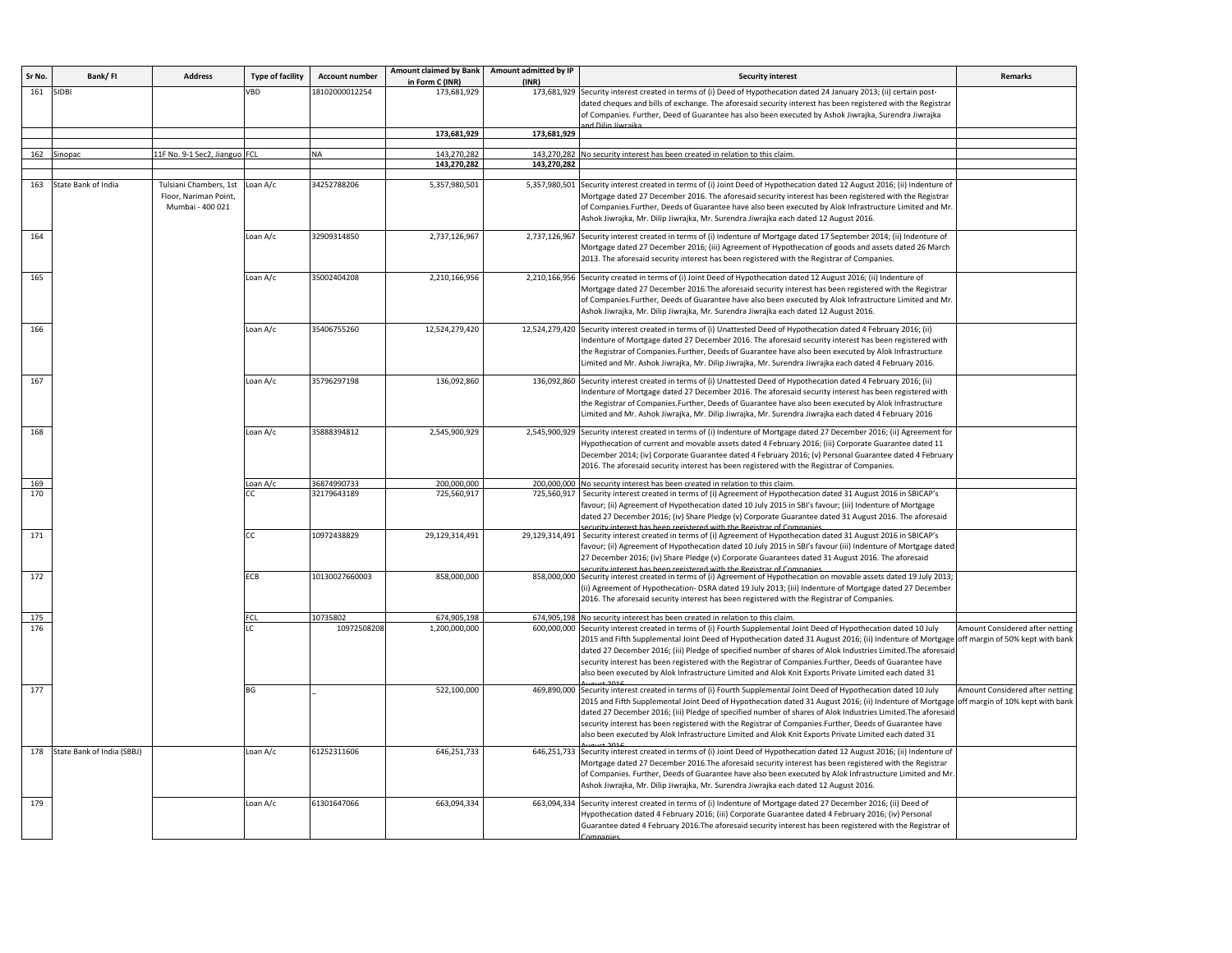| Sr No. | Bank/FI                       | <b>Address</b> | <b>Type of facility</b> | <b>Account number</b> | Amount claimed by Bank Amount admitted by IP<br>in Form C (INR) | (INR)         | <b>Security interest</b>                                                                                                                                                                                                                                                                                                                                                                                                                                                                                                                                              | Remarks                                                             |
|--------|-------------------------------|----------------|-------------------------|-----------------------|-----------------------------------------------------------------|---------------|-----------------------------------------------------------------------------------------------------------------------------------------------------------------------------------------------------------------------------------------------------------------------------------------------------------------------------------------------------------------------------------------------------------------------------------------------------------------------------------------------------------------------------------------------------------------------|---------------------------------------------------------------------|
| 180    |                               |                | Loan A/c                | 61315822341           | 14,013,019                                                      | 14,013,019    | Security interest created in terms of (i) Unattested Deed of Hypothecation dated 4 February 2016; (ii)<br>ndenture of Mortgage dated 27 December 2016. The aforesaid security interest has been registered with<br>the Registrar of Companies.Further, Deeds of Guarantee have also been executed by Alok Infrastructure                                                                                                                                                                                                                                              |                                                                     |
|        |                               |                |                         |                       |                                                                 |               | imited and Mr. Ashok Jiwrajka, Mr. Dilip Jiwrajka, Mr. Surendra Jiwrajka each dated 4 February 2016.                                                                                                                                                                                                                                                                                                                                                                                                                                                                  |                                                                     |
| 181    |                               |                | Loan A/c                | 61320064546           | 2,574,354,947                                                   |               | 2,574,354,947 Security interest created in terms of (i) Indenture of Mortgage dated 27 December 2016; (ii) Deed of<br>Hypothecation dated 4 February 2016; (iii) Corporate Guarantee dated 4 February 2016; (iv) Personal<br>Guarantee dated 4 February 2016. The aforesaid security interest has been registered with the Registrar of                                                                                                                                                                                                                               |                                                                     |
| 182    |                               |                | CC                      | 51008701340           | 3,972,497,530                                                   |               | 3,972,497,530 Security interest created in terms of (i) Fourth Supplemental Joint Deed of Hypothecation dated 10 July<br>2015 and Fifth Supplemental Joint Deed of Hypothecation dated 31 August 2016; (ii) Indenture of Mortgage<br>dated 27 December 2016; (iii) Pledge of specified number of shares of Alok Industries Limited. The aforesaic<br>security interest has been registered with the Registrar of Companies. Further, Deeds of Guarantee have<br>also been executed by Alok Infrastructure Limited and Alok Knit Exports Private Limited each dated 31 |                                                                     |
| 183    |                               |                | <b>PCFC</b>             | 61159051835           | 103,274,384                                                     |               | 103,274,384 Security interest created in terms of (i) Fourth Supplemental Joint Deed of Hypothecation dated 10 July<br>2015 and Fifth Supplemental Joint Deed of Hypothecation dated 31 August 2016; (ii) Indenture of Mortgage<br>dated 27 December 2016; (iii) Pledge of specified number of shares of Alok Industries Limited. The aforesair<br>security interest has been registered with the Registrar of Companies.Further, Deeds of Guarantee have<br>also been executed by Alok Infrastructure Limited and Alok Knit Exports Private Limited each dated 31    |                                                                     |
| 184    |                               |                | BG                      |                       | 9,800,000                                                       |               | 8,820,000 Security interest created in terms of (i) Fourth Supplemental Joint Deed of Hypothecation dated 10 July<br>2015 and Fifth Supplemental Joint Deed of Hypothecation dated 31 August 2016; (ii) Indenture of Mortgage<br>dated 27 December 2016; (iii) Pledge of specified number of shares of Alok Industries Limited. The aforesaic<br>security interest has been registered with the Registrar of Companies. Further, Deeds of Guarantee have<br>also been executed by Alok Infrastructure Limited and Alok Knit Exports Private Limited each dated 31     | Amount Considered after netting<br>off margin of 10% kept with bank |
| 185    | State Bank of India (SBH)     |                | Loan A/c                | 62398763309           | 831,333,604                                                     |               | 831,333,604 Security interest created in terms of (i) Joint Deed of Hypothecation dated 12 August 2016; (ii) Indenture of<br>Mortgage dated 27 December 2016. The aforesaid security interest has been registered with the Registrar<br>of Companies. Further, Deeds of Guarantee have also been executed by Alok Infrastructure Limited and Mr<br>Ashok Jiwrajka, Mr. Dilip Jiwrajka, Mr. Surendra Jiwrajka each dated 12 August 2016.                                                                                                                               |                                                                     |
| 186    |                               |                | Loan A/c                | 62453130602           | 814,013,740                                                     |               | 814,013,740 Security interest created in terms of (i) Indenture of Mortgage dated 27 December 2016; (ii) Deed of<br>Hypothecation on current and fixed assets dated 4 February 2016; (iii) Corporate Guarantee dated 4<br>February 2016; (iv) Personal Guarantee dated 4 February 2016.The aforesaid security interest has been<br>red with the Registrar of Companie                                                                                                                                                                                                 |                                                                     |
| 187    |                               |                | Loan A/c                | 62467227667           | 45,335,373                                                      |               | 45,335,373 Security interest created in terms of (i) Indenture of Mortgage dated 27 December 2016; (ii) Deed of<br>4 Hypothecation on current and fixed assets dated 4 February 2016; (iii) Corporate Guarantee dated<br>February 2016; (iv) Personal Guarantee dated 4 February 2016. The aforesaid security interest has been<br>ictored with the Registrar of Companie                                                                                                                                                                                             |                                                                     |
| 188    |                               |                | Loan A/c                | 62472393321           | 1,746,563,936                                                   |               | 1,746,563,936 Security interest created in terms of (i) Unattested Deed of Hypothecation dated 4 February 2016; (ii)<br>Indenture of Mortgage dated 27 December 2016. The aforesaid security interest has been registered with<br>the Registrar of Companies.Further, Deeds of Guarantee have also been executed by Alok Infrastructure<br>Limited and Mr. Ashok Jiwrajka, Mr. Dilip Jiwrajka, Mr. Surendra Jiwrajka each dated 4 February 2016                                                                                                                       |                                                                     |
| 189    |                               |                | СC                      | 52119506529           | 7,854,428,797                                                   | 7,854,428,797 | Security interest created in terms of (i) Deed of Hypothecation on current and fixed assets dated 10 July<br>2016; (ii) Deed of Hypothecation dated 31 August 2016; (iii) Indenture of Mortgage dated 27 December<br>2016; (iv) Corporate Guarantees dated 31 August 2016 (v) Pledge of shares. The aforesaid security interest<br>stared with the Registrar of Companie                                                                                                                                                                                              |                                                                     |
| 190    |                               |                | CC                      | 62278634575           | 203,250,601                                                     | 203,250,601   | Security interest created in terms of (i) Deed of Hypothecation on current and fixed assets dated 10 July<br>2016; (ii) Deed of Hypothecation dated 31 August 2016; (iii) Indenture of Mortgage dated 27 December<br>2016; (iv) Corporate Guarantees dated 31 August 2016 (v) Pledge of shares. The aforesaid security interest<br>egistered with the Registrar of Companies                                                                                                                                                                                          |                                                                     |
|        | 191 State Bank of India (SBM) |                | Loan A/c                | 64020739723           | 90,980,725                                                      | 90,980,725    | Security interest created in terms of (i) Deed of Hypothecation of movable assets dated 23 April 2008; (ii)<br>Indenture of Mortgage dated 27 December 2016. The aforesaid security interest has been registered with<br>the Registrar of Companies except for modification of charge required to be registered pursuant to<br>denture of Mortgage dated 27 December 2016                                                                                                                                                                                             |                                                                     |
| 192    |                               |                | Loan A/c                | 64163425488           | 520,090,558                                                     |               | 520,090,558 Security interest created in terms of (i) Joint Deed of Hypothecation dated 12 August 2016; (ii) Indenture of<br>Mortgage dated 27 December 2016. The aforesaid security interest has been registered with the Registrar<br>of Companies.Further, Deeds of Guarantee have also been executed by Alok Infrastructure Limited and Mr<br>Ashok Jiwrajka, Mr. Dilip Jiwrajka, Mr. Surendra Jiwrajka each dated 12 August 2016.                                                                                                                                |                                                                     |
| 193    |                               |                | Loan A/c                | 64127043795           | 507,349,952                                                     |               | 507,349,952 Security interest created in terms of (i) Indenture of Mortgage dated 27 December 2016; (ii) Deed of<br>Hypothecation of movable current assets dated 29 September 2013. The aforesaid security interest has<br>een registered with the Registrar of Companies                                                                                                                                                                                                                                                                                            |                                                                     |
| 194    |                               |                | Loan A/c                | 64099802822           | 99,978,999                                                      | 99,978,999    | Security interest created in terms of Deed of Hypothecation of assets from finance dated 23 April 2012.<br>The aforesaid security interest has been registered with the Registrar of Companies.                                                                                                                                                                                                                                                                                                                                                                       |                                                                     |
| 195    |                               |                | Loan A/c                | 64200032766           | 2,162,383,876                                                   | 2,162,383,876 | Security interest created in terms of (i) Indenture of Mortgage dated 27 December 2016 (ii) Deed of<br>4 Hypothecation on current and fixed assets dated 4 February 2016; (iii) Corporate Guarantee dated<br>February 2016; (iv) Personal Guarantee dated 4 February 2016.The aforesaid security interest has been<br>gistered with the Registrar of Companies                                                                                                                                                                                                        |                                                                     |
| 196    |                               |                | Loan A/c                | 64188269686           | 398,825,463                                                     |               | 398,825,463 Security interest created in terms of (i) Indenture of Mortgage dated 27 December 2016 (ii) Deed of<br>4ypothecation on current and fixed assets dated 4 February 2016; (iii) Corporate Guarantee dated 4<br>February 2016; (iv) Personal Guarantee dated 4 February 2016. The aforesaid security interest has been<br>ictorod with the Registrar of Companies                                                                                                                                                                                            |                                                                     |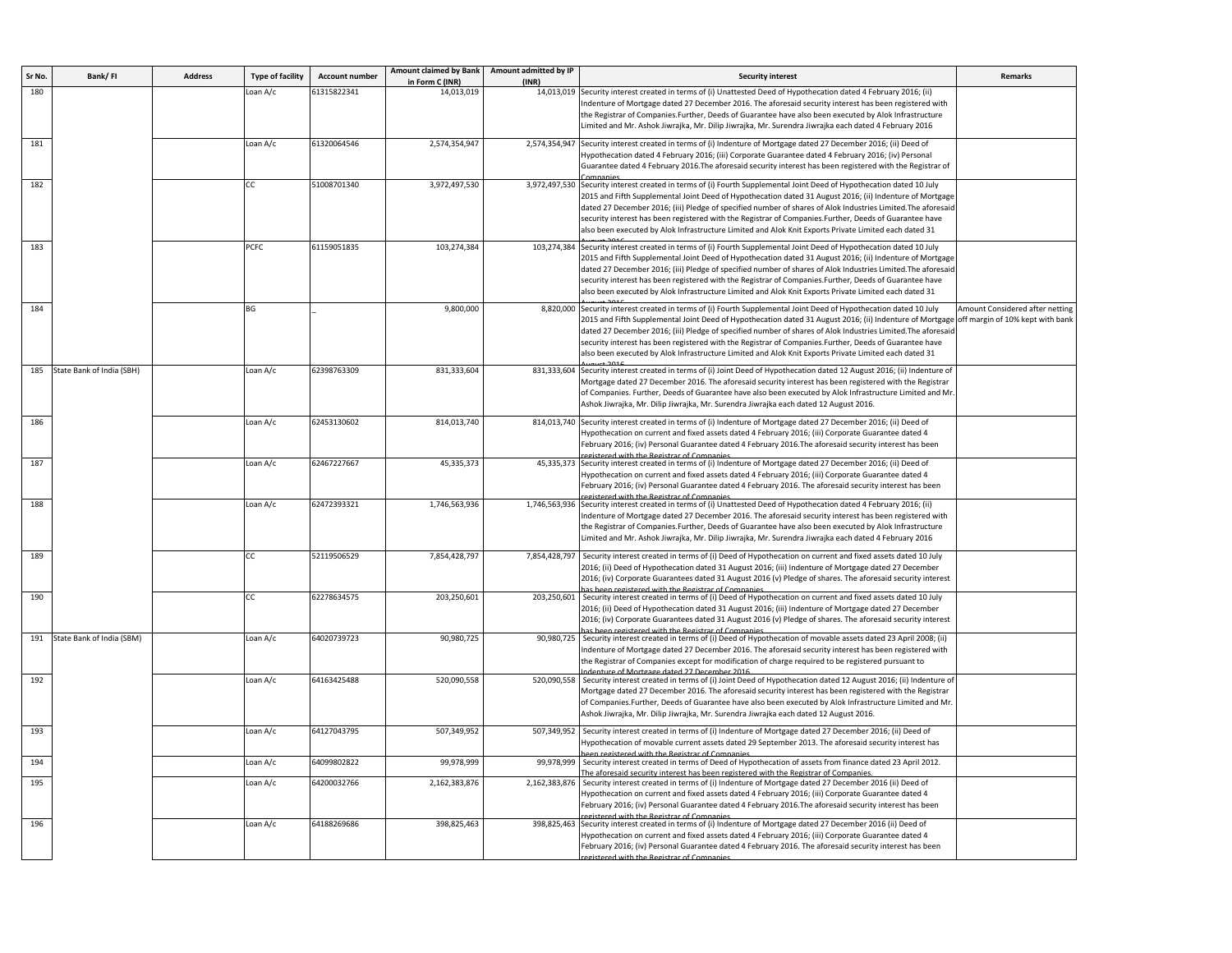| Sr No. | Bank/FI | Address | <b>Type of facility</b> | <b>Account number</b> | <b>Amount claimed by Bank</b> | Amount admitted by IP | <b>Security interest</b>                                                                                              | <b>Remarks</b>                   |
|--------|---------|---------|-------------------------|-----------------------|-------------------------------|-----------------------|-----------------------------------------------------------------------------------------------------------------------|----------------------------------|
|        |         |         |                         |                       | in Form C (INR)               | (INR)                 |                                                                                                                       |                                  |
| 197    |         |         |                         | 54030717770           | 3,546,673,771                 |                       | 3,546,673,771 Security interest created in terms of (i) Fourth Supplemental Joint Deed of Hypothecation dated 10 July |                                  |
|        |         |         |                         |                       |                               |                       | 2015 and Fifth Supplemental Joint Deed of Hypothecation dated 31 August 2016; (ii) Indenture of Mortgage              |                                  |
|        |         |         |                         |                       |                               |                       | dated 27 December 2016; (iii) Pledge of specified number of shares of Alok Industries Limited. The                    |                                  |
|        |         |         |                         |                       |                               |                       | aforesaid security interest has been registered with the Registrar of Companies. Further, Deeds of                    |                                  |
|        |         |         |                         |                       |                               |                       | Guarantee have also been executed by Alok Infrastructure Limited and Alok Knit Exports Private Limited                |                                  |
| 198    |         |         | PCFC                    | 54030717475           | 64,252,669                    |                       | 64,252,669 Security interest created in terms of (i) Fourth Supplemental Joint Deed of Hypothecation dated 10 July    |                                  |
|        |         |         |                         |                       |                               |                       | 2015 and Fifth Supplemental Joint Deed of Hypothecation dated 31 August 2016; (ii) Indenture of Mortgage              |                                  |
|        |         |         |                         |                       |                               |                       | dated 27 December 2016; (iii) Pledge of specified number of shares of Alok Industries Limited. The aforesaid          |                                  |
|        |         |         |                         |                       |                               |                       | security interest has been registered with the Registrar of Companies. Further, Deeds of Guarantee have               |                                  |
|        |         |         |                         |                       |                               |                       | also been executed by Alok Infrastructure Limited and Alok Knit Exports Private Limited each dated 31                 |                                  |
| 199    |         |         | IBG.                    |                       | 70,000,000                    |                       | 63,000,000 Security interest created in terms of (i) Fourth Supplemental Joint Deed of Hypothecation dated 10 July    | Amount Considered after netting  |
|        |         |         |                         |                       |                               |                       | 2015 and Fifth Supplemental Joint Deed of Hypothecation dated 31 August 2016; (ii) Indenture of Mortgage              | off margin of 10% kept with bank |
|        |         |         |                         |                       |                               |                       | dated 27 December 2016; (iii) Pledge of specified number of shares of Alok Industries Limited. The aforesaid          |                                  |
|        |         |         |                         |                       |                               |                       | security interest has been registered with the Registrar of Companies. Further, Deeds of Guarantee have               |                                  |
|        |         |         |                         |                       |                               |                       | also been executed by Alok Infrastructure Limited and Alok Knit Exports Private Limited each dated 31                 |                                  |
|        |         |         |                         |                       |                               |                       |                                                                                                                       |                                  |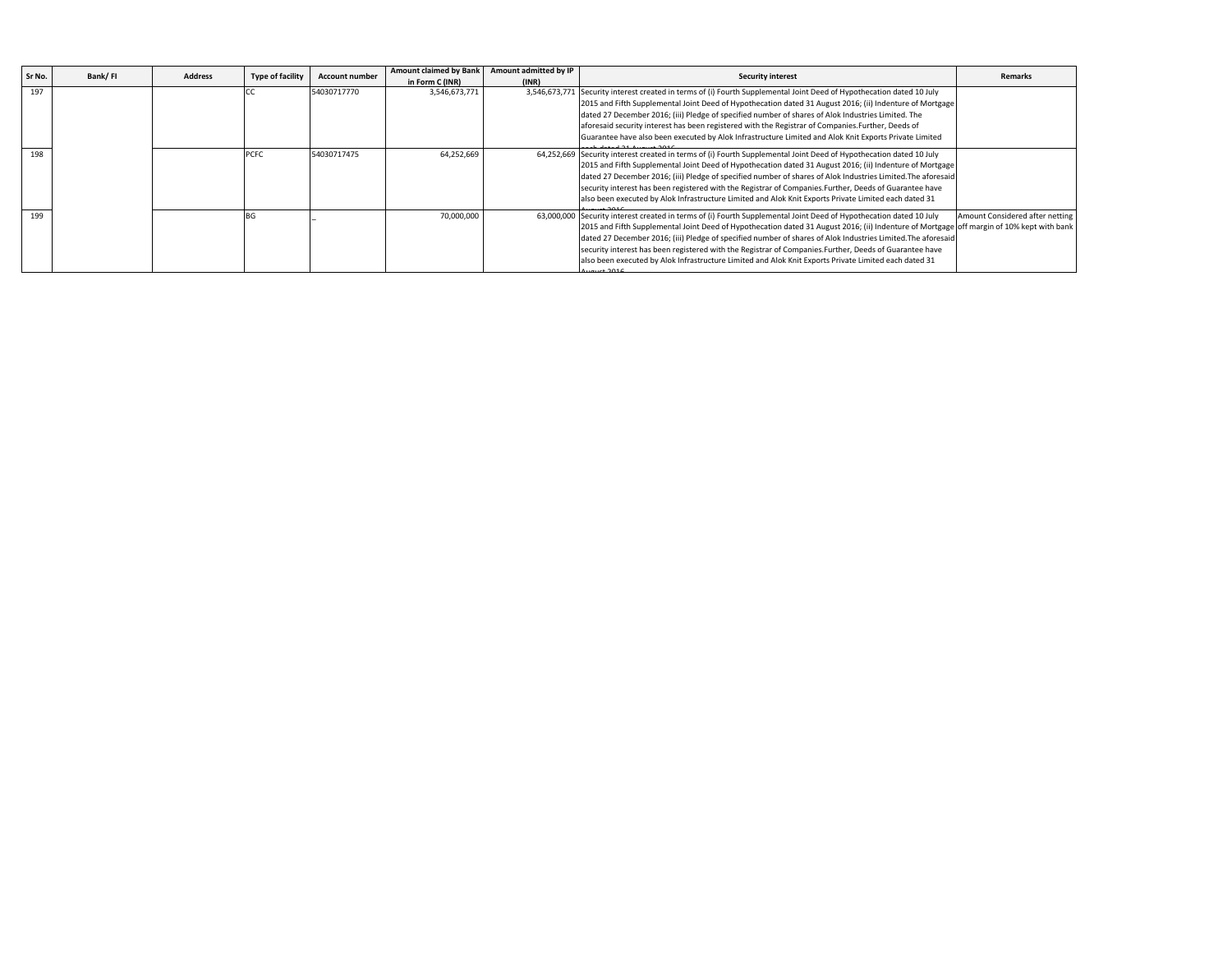| Sr No. | Bank/FI                   | <b>Address</b> | <b>Type of facility</b> | <b>Account number</b> | Amount claimed by Bank | Amount admitted by IP | <b>Security interest</b>                                                                                                                                                                                                                                                                                                                                                                                                                                                                                                                                | <b>Remarks</b> |
|--------|---------------------------|----------------|-------------------------|-----------------------|------------------------|-----------------------|---------------------------------------------------------------------------------------------------------------------------------------------------------------------------------------------------------------------------------------------------------------------------------------------------------------------------------------------------------------------------------------------------------------------------------------------------------------------------------------------------------------------------------------------------------|----------------|
|        |                           |                |                         |                       | in Form C (INR)        | (INR)                 |                                                                                                                                                                                                                                                                                                                                                                                                                                                                                                                                                         |                |
| 200    | State Bank of India (SBP) |                | Loan A/c                | 55138596274           | 28,950,492             |                       | 28,950,492 Security interest created in terms of Deed of Hypothecation dated 12 April 2012 for exclusive charges to<br>SBP. The aforesaid security interest has been registered with the Registrar of Companies.                                                                                                                                                                                                                                                                                                                                        |                |
| 201    |                           |                | Loan A/c                | 65081526558           | 219,625,712            |                       | 219,625,712 Security interest created in terms of Deed of Hypothecation dated 30 March 2010 for exclusive charges to<br>SBP. The aforesaid security interest has been registered with the Registrar of Companies.                                                                                                                                                                                                                                                                                                                                       |                |
| 202    |                           |                | Loan A/c                | 55057413500           | 26,932,837             |                       | 26,932,837 Security interest created in terms of (i) Indenture of Mortgage dated 27 December 2016; (ii) Deed of<br>Hypothecation dated of movable assets 30 March 2010. The aforesaid security interest has been registered<br>vith the Registrar of Companies.                                                                                                                                                                                                                                                                                         |                |
| 203    |                           |                | Loan A/c                | 65032367583           | 36,005,848             |                       | 36,005,848 Security interest created in terms of (i) Indenture of Mortgage dated 27 December 2016; (ii) Deed of<br>Hypothecation on movable assets (not exclusive) dated 15 November 2007; (iii) Personal Guarantee dated<br>15 November 2007. The aforesaid security interest has been registered with the Registrar of Companies.                                                                                                                                                                                                                     |                |
| 204    |                           |                | Loan A/c                | 55024634903           | 61,659,523             |                       | 61,659,523 Security interest created in terms of (i) Deed of Hypothecation dated 31 August 2016; (ii) Deed of<br>Hypothecation on current and fixed assets dated 10 July 2015; (iii) Indenture of Mortgage dated 27<br>December 2016; (iv) Corporate Guarantee dated 4 February 2016. The aforesaid security interest has been<br>registered with the Registrar of Companies except for modification of charge required to be registered                                                                                                                |                |
| 205    |                           |                | Loan A/c                | 65007062321           | 21,852,803             | 21,852,803            | Security interest created in terms of (i) Indenture of Mortgage dated 27 December 2016; (ii) Deed of Joint<br>Hypothecation on movable assets (except certain assets) dated 30 November 2016; (iii) Personal Guarantee<br>dated 13 April 2006. The aforesaid security interest has been registered with the Registrar of Companies<br>except for modification of charge required to be registered pursuant to Indenture of Mortgage dated 27                                                                                                            |                |
| 206    |                           |                | Loan A/c                | 55087182593           | 1,962,916              |                       | 1,962,916 Security interest created in terms of (i) Indenture of Mortgage dated 27 December 2016; (ii) Deed of Joint<br>Hypothecation of movable assets dated 3 March 2005; (iii) Personal Guarantee dated 9 May 2005. The<br>aforesaid security interest has been registered with the Registrar of Companies except for modification of<br>charge required to be registered pursuant to Indenture of Mortgage dated 27 December 2016.                                                                                                                  |                |
| 207    |                           |                | Loan A/c                | 55087182582           | 2,091,604              |                       | 2,091,604 Security interest created in terms of (i) Indenture of Mortgage dated 27 December 2016; (ii) Deed of Joint<br>Hypothecation of movable assets dated 30 March 2015. The aforesaid security interest has been registered<br>with the Registrar of Companies except for modification of charge required to be registered pursuant to<br>denture of Mortgage dated 27 December 2016                                                                                                                                                               |                |
| 208    |                           |                | Loan A/c                | 65028310780           | 16,111,057             | 16,111,057            | Security interest created in terms of (i) Indenture of Mortgage dated 27 December 2016 (ii) Deed of Joint<br>Hypothecation of movable assets dated 2 November 2007; (iii) Personal Guarantee dated 2 November<br>2007. The aforesaid security interest has been registered with the Registrar of Companies.                                                                                                                                                                                                                                             |                |
| 209    |                           |                | СC                      | 65242126264           | 2,696,762,575          | 2,696,762,575         | Security interest created in terms of (i) Fourth Supplemental Joint Deed of Hypothecation dated 10 July<br>2015 and Fifth Supplemental Joint Deed of Hypothecation dated 31 August 2016; (ii) Indenture of Mortgage<br>dated 27 December 2016; (iii) Pledge of specified number of shares of Alok Industries Limited. The aforesaid<br>security interest has been registered with the Registrar of Companies. Further, Deeds of Guarantee have<br>also been executed by Alok Infrastructure Limited and Alok Knit Exports Private Limited each dated 31 |                |
| 210    |                           |                | <b>CC</b>               | 55081764903           | 1,264,035,154          | 1,264,035,154         | Security interest created in terms of (i) Fourth Supplemental Joint Deed of Hypothecation dated 10 July<br>2015 and Fifth Supplemental Joint Deed of Hypothecation dated 31 August 2016; (ii) Indenture of Mortgage<br>dated 27 December 2016; (iii) Pledge of specified number of shares of Alok Industries Limited. The aforesaic<br>security interest has been registered with the Registrar of Companies.Further, Deeds of Guarantee have<br>also been executed by Alok Infrastructure Limited and Alok Knit Exports Private Limited each dated 31  |                |
| 211    |                           |                | Loan A/c                | 65249209451           | 1,159,400,429          | 1,159,400,429         | Security interest created in terms of (i) Indenture of Mortgage dated 27 December 2016; (ii) Deed of<br>Hypothecation on movable fixed and current assets dated 4 February 2016; (iii) Corporate Guarantee dated<br>4 February 2016; (iv) Personal Guarantee dated 4 February 2016. The aforesaid security interest has been<br>gistered with the Registrar of Companier                                                                                                                                                                                |                |
| 212    |                           |                | Loan A/c                | 65263888377           | 4,676,894,081          | 4,676,894,081         | Security interest created in terms of (i) Indenture of Mortgage dated 27 December 2016; (ii) Deed of<br>Hypothecation on movable fixed and current assets dated 4 February 2016; (iii) Corporate Guarantee dated<br>4 February 2016; (iv) Personal Guarantee dated 4 February 2016. The aforesaid security interest has been<br>ictored with the Registrar of Companies                                                                                                                                                                                 |                |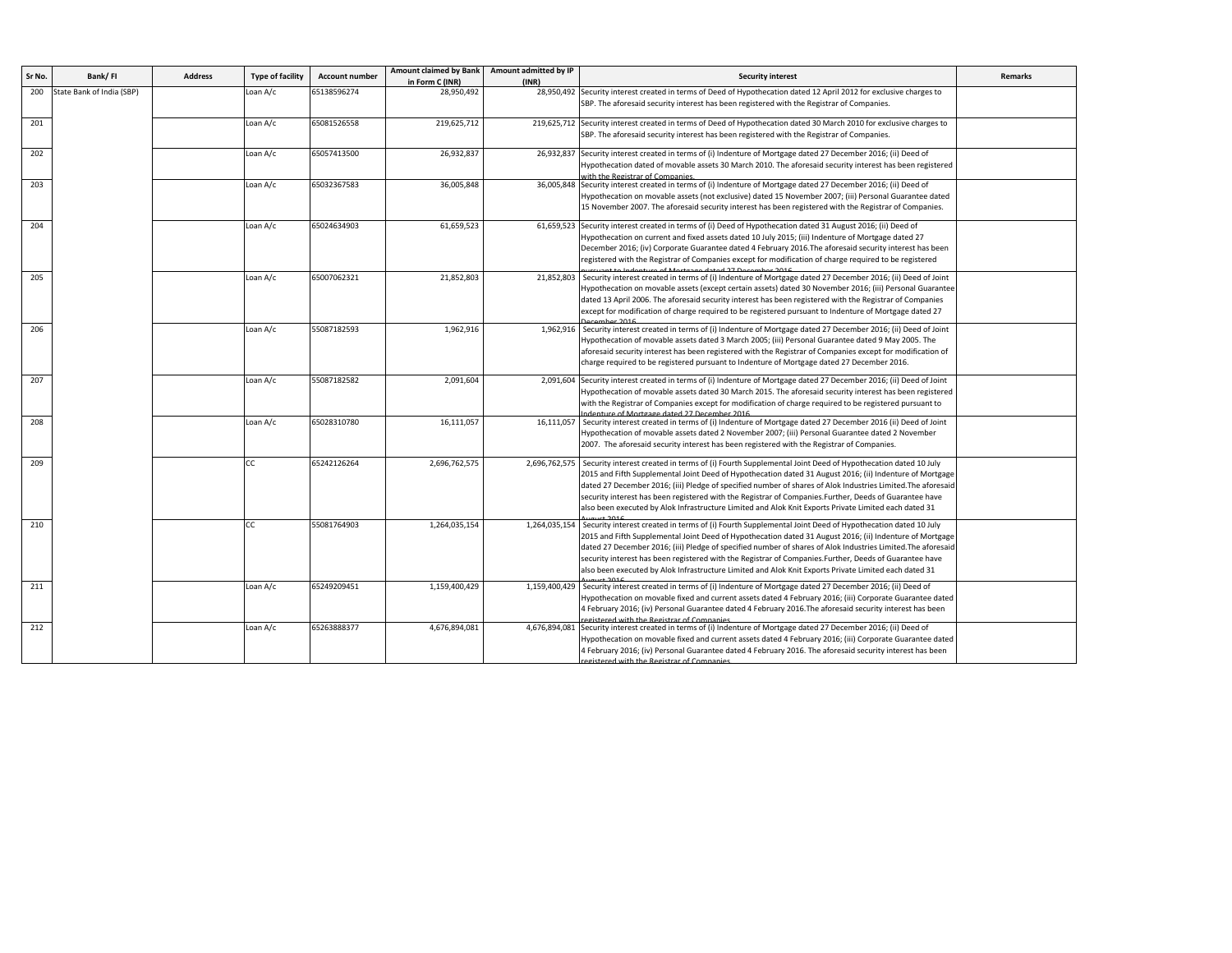| Sr No. | Bank/FI                        | <b>Address</b>                                                              | <b>Type of facility</b> | <b>Account number</b>                                                                                             | <b>Amount claimed by Bank</b><br>in Form C (INR) | Amount admitted by IP<br>(INR) | <b>Security interest</b>                                                                                                                                                                                                                                                                                                                                                                                                                                                                                                                                              | <b>Remarks</b> |
|--------|--------------------------------|-----------------------------------------------------------------------------|-------------------------|-------------------------------------------------------------------------------------------------------------------|--------------------------------------------------|--------------------------------|-----------------------------------------------------------------------------------------------------------------------------------------------------------------------------------------------------------------------------------------------------------------------------------------------------------------------------------------------------------------------------------------------------------------------------------------------------------------------------------------------------------------------------------------------------------------------|----------------|
| 213    | State Bank of India (SBT)      |                                                                             | Loan A/c                | 67102652024                                                                                                       | 517,627,514                                      | 517,627,514                    | Security interest created in terms of Deed of Hypothecation for exclusive charge dated 14 January 2010.<br>he aforesaid security interest has been registered with the Registrar of Companies                                                                                                                                                                                                                                                                                                                                                                         |                |
| 214    |                                |                                                                             | Loan A/c                | 67348092172                                                                                                       | 830,756,358                                      |                                | 830,756,358 Security interest created in terms of (i) Indenture of Mortgage dated 27 December 2016; (ii) Deed of<br>4ypothecation on fixed and current assets dated 4 February 2016; (iii) Corporate Guarantee dated 4<br>February 2016; (iv) Personal Guarantee dated 4 February 2016. The aforesaid security interest has been<br>gictored with the Registrar of Companies                                                                                                                                                                                          |                |
| 215    |                                |                                                                             | Loan A/c                | 67371602314                                                                                                       | 1,864,759,956                                    |                                | 1,864,759,956 Security interest created in terms of (i) Indenture of Mortgage dated 27 December 2016; (ii) Deed of<br>4 Hypothecation on fixed and current assets dated 4 February 2016; (iii) Corporate Guarantee dated<br>February 2016; (iv) Personal Guarantee dated 4 February 2016. The aforesaid security interest has been<br>red with the Registrar of Companies                                                                                                                                                                                             |                |
| 216    |                                |                                                                             | CC                      | 67002526727                                                                                                       | 4,269,453,750                                    |                                | 4,269,453,750 Security interest created in terms of (i) Fourth Supplemental Joint Deed of Hypothecation dated 10 July<br>2015 and Fifth Supplemental Joint Deed of Hypothecation dated 31 August 2016; (ii) Indenture of Mortgage<br>dated 27 December 2016; (iii) Pledge of specified number of shares of Alok Industries Limited. The aforesaid<br>security interest has been registered with the Registrar of Companies. Further, Deeds of Guarantee have<br>also been executed by Alok Infrastructure Limited and Alok Knit Exports Private Limited each dated 31 |                |
| 217    |                                |                                                                             | CC                      | 67282437122                                                                                                       | 873,434,584                                      |                                | 873,434,584 Security interest created in terms of (i) Fourth Supplemental Joint Deed of Hypothecation dated 10 July<br>2015 and Fifth Supplemental Joint Deed of Hypothecation dated 31 August 2016; (ii) Indenture of Mortgage<br>dated 27 December 2016; (iii) Pledge of specified number of shares of Alok Industries Limited. The aforesaid<br>security interest has been registered with the Registrar of Companies. Further, Deeds of Guarantee have<br>also been executed by Alok Infrastructure Limited and Alok Knit Exports Private Limited each dated 31   |                |
| 218    |                                |                                                                             | PCFC                    | 67059204396                                                                                                       | 122,994,615                                      |                                | 122,994,615 Security interest created in terms of (i) Fourth Supplemental Joint Deed of Hypothecation dated 10 July<br>2015 and Fifth Supplemental Joint Deed of Hypothecation dated 31 August 2016; (ii) Indenture of Mortgage<br>dated 27 December 2016; (iii) Pledge of specified number of shares of Alok Industries Limited. The<br>aforesaid security interest has been registered with the Registrar of Companies.Further, Deeds of<br>Guarantee have also been executed by Alok Infrastructure Limited and Alok Knit Exports Private Limited                  |                |
|        |                                |                                                                             |                         |                                                                                                                   | 104,451,488,057                                  | 103,791,298,057                |                                                                                                                                                                                                                                                                                                                                                                                                                                                                                                                                                                       |                |
| 219    | <b>State Bank of Mauritius</b> | 101, Raheja Centre, 1st<br>Floor, Free Press Journal<br>Road, Mumbai-400021 | PCFC                    | 291100001<br>810CRYX161250002,<br>810CRYX161250003,<br>810CRYX161250004,<br>810CRYX161250005,<br>810CRYX161820001 | 576,072,378                                      | 576,072,378                    | Security interest created in terms of (i) Deed of Hypothecation dated 25 March 2011 and 5 August 2011; (ii)<br>Mortgage documents dated 5 January 2015 and 3 April 2015. The aforesaid security interest has been<br>registered with the Registrar of Companies.                                                                                                                                                                                                                                                                                                      |                |
|        |                                |                                                                             |                         |                                                                                                                   | 576,072,378                                      | 576,072,378                    |                                                                                                                                                                                                                                                                                                                                                                                                                                                                                                                                                                       |                |
| 220    | <b>State Bank of Mauritius</b> | 101, Raheja Centre, 1st<br>Floor, Free Press Journal<br>Road, Mumbai-400021 | FCL                     | 291100001<br>610LNFC112280001                                                                                     | 522,792,903                                      | 522,792,903                    | Security interest created in terms of Deed of Hypothecation dated 1 February 2012. The aforesaid security<br>interest has been registered with the Registrar of Companies.                                                                                                                                                                                                                                                                                                                                                                                            |                |
|        |                                |                                                                             |                         |                                                                                                                   | 522,792,903                                      | 522,792,903                    |                                                                                                                                                                                                                                                                                                                                                                                                                                                                                                                                                                       |                |
| 221    | Syndicate Bank                 | 26 A, Sir P.M Road, Fort, CC<br>Mumbai-400 001                              |                         | 50001250000329                                                                                                    | 996,720,545                                      | 996,720,545                    | Security interest created in terms of (i) Fourth Supplemental Joint Deed of Hypothecation dated 10 July<br>2015 and Fifth Supplemental Joint Deed of Hypothecation dated 31 August 2016; (ii) Indenture of Mortgage<br>dated 27 December 2016; (iii) Pledge of specified number of shares of Alok Industries Limited. The aforesaid<br>security interest has been registered with the Registrar of Companies. Further, Deeds of Guarantee have<br>also been executed by Alok Infrastructure Limited and Alok Knit Exports Private Limited each dated 31               |                |
| 222    |                                |                                                                             | Loan A/c                | 0250SLB150900001                                                                                                  | 592,949,715                                      |                                | 592,949,715 Security interest created in terms of (i) Joint Deed of Hypothecation dated 12 August 2016; (ii) Indenture of<br>Mortgage dated 27 December 2016. The aforesaid security interest has been registered with the Registrar<br>of Companies.Further, Deeds of Guarantee have also been executed by Alok Infrastructure Limited and Mr<br>Ashok Jiwrajka, Mr. Dilip Jiwrajka, Mr. Surendra Jiwrajka each dated 12 August 2016.                                                                                                                                |                |
| 223    |                                |                                                                             | Loan A/c                | 0250SLB140800002                                                                                                  | 2,303,174,868                                    |                                | 2,303,174,868 Security Interest created in terms of Composite Hypothecation Agreement dated 18 March 2014 and<br>ndenture of Mortgage dated 18 March 2014<br>The aforesaid security interest has been registered with the Registrar of Companies                                                                                                                                                                                                                                                                                                                      |                |
| 224    |                                |                                                                             | Loan A/c                | 0250SLN061390001                                                                                                  | 553,858,223                                      |                                | 553,858,223 Security Interest created in terms of Composite Hypothecation Agreement dated 17 May 2006 and Joint<br>Deed of Hypothecation dated 30 November 2006.<br>The aforesaid security interest has been registered with the Registrar of Companies                                                                                                                                                                                                                                                                                                               |                |
| 225    |                                |                                                                             | Loan A/c                | 0250SLN052280001                                                                                                  | 34,494,638                                       | 34,494,638                     | Security interest created in terms of (i) Deed of Hypothecation dated 24 April 2008; (ii) Agreement of<br>Hypothecation dated 16 August 2005. The aforesaid security interest has been registered with the Registrar<br>f Companies                                                                                                                                                                                                                                                                                                                                   |                |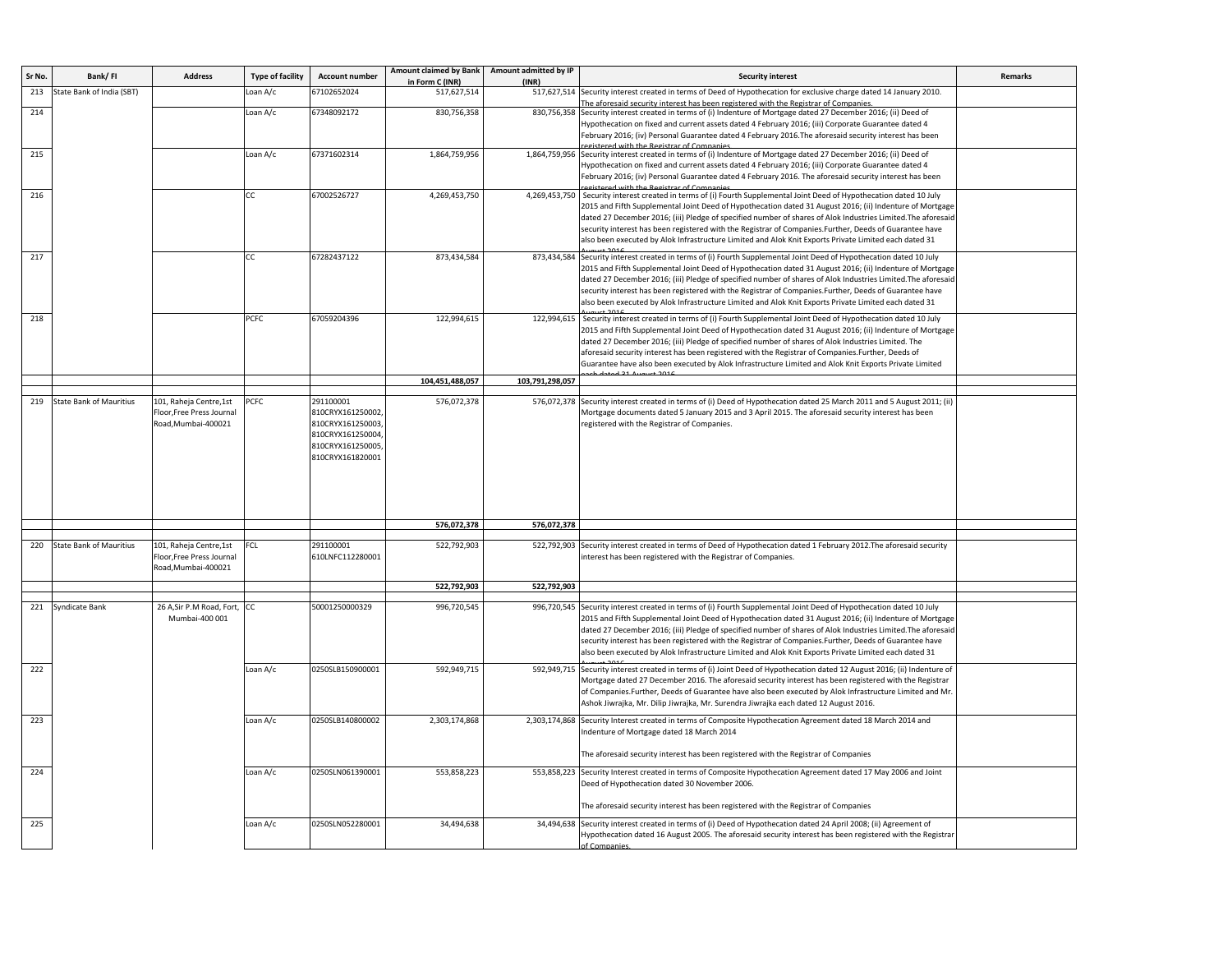| Sr No. | Bank/FI | <b>Address</b> | Type of facility | <b>Account number</b> | <b>Amount claimed by Bank</b> | Amount admitted by IP | <b>Security interest</b>                                                                                             | <b>Remarks</b> |
|--------|---------|----------------|------------------|-----------------------|-------------------------------|-----------------------|----------------------------------------------------------------------------------------------------------------------|----------------|
|        |         |                |                  |                       | in Form C (INR)               | (INR)                 |                                                                                                                      |                |
| 226    |         |                | Loan A/c         | 0250SL5161840001      | 538,991,610                   |                       | 538,991,610 Security interest created in terms of (i) Deed of Hypothecation dated 4 February 2016; (ii) Indenture of |                |
|        |         |                |                  |                       |                               |                       | Mortgage dated 27 December 2016; (iii) Corporate Guarantee dated 4 February 2016; (iv) Personal                      |                |
|        |         |                |                  |                       |                               |                       | Guarantee dated 4 February 2016. The aforesaid security interest has been registered with the Registrar of           |                |
|        |         |                |                  |                       |                               |                       | Companies                                                                                                            |                |
| 227    |         |                | Loan A/c         | 0250SL5161480001      | 30,078,811                    |                       | 30,078,811 Security interest created in terms of (i) Deed of Hypothecation dated 4 February 2016; (ii) Indenture of  |                |
|        |         |                |                  |                       |                               |                       | Mortgage dated 27 December 2016; (iii) Corporate Guarantee dated 4 February 2016; (iv) Personal                      |                |
|        |         |                |                  |                       |                               |                       | Guarantee dated 4 February 2016. The aforesaid security interest has been registered with the Registrar of           |                |
|        |         |                |                  |                       |                               |                       | Companies                                                                                                            |                |
|        |         |                |                  |                       | 5.050.268.410                 | 5,050,268,410         |                                                                                                                      |                |
|        |         |                |                  |                       |                               |                       |                                                                                                                      |                |
|        |         |                |                  |                       |                               |                       |                                                                                                                      |                |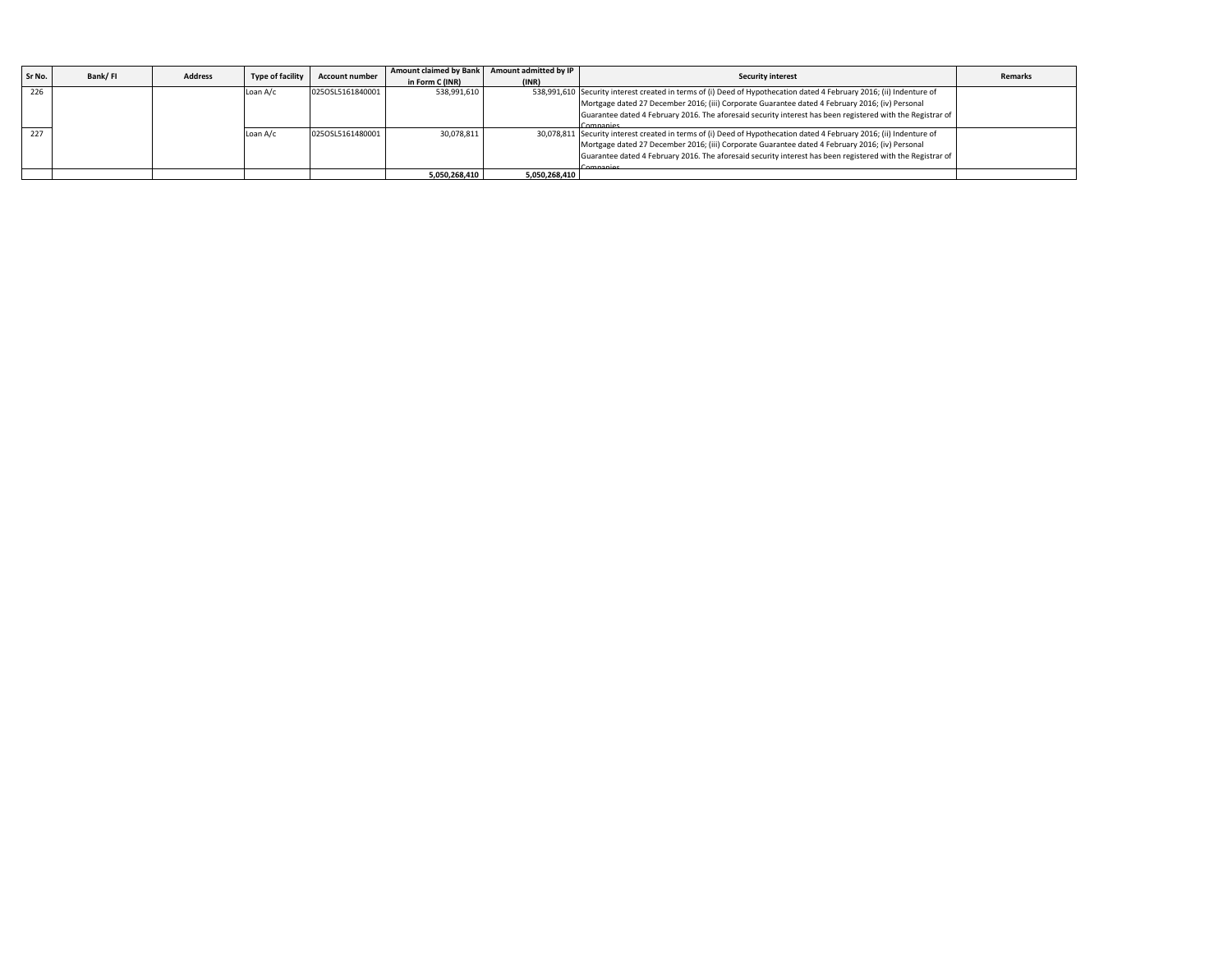| Sr No. | Bank/FI                             | <b>Address</b>                                                                       | <b>Type of facility</b> | <b>Account number</b> | <b>Amount claimed by Bank</b><br>in Form C (INR) | Amount admitted by IP<br>(INR)                                                                                                                                                                                                                                                                                                                                                                                                                 | <b>Security interest</b>                                                                                                                                                                                                                                                                                                                                                                                                                                                                                                                                              | <b>Remarks</b> |
|--------|-------------------------------------|--------------------------------------------------------------------------------------|-------------------------|-----------------------|--------------------------------------------------|------------------------------------------------------------------------------------------------------------------------------------------------------------------------------------------------------------------------------------------------------------------------------------------------------------------------------------------------------------------------------------------------------------------------------------------------|-----------------------------------------------------------------------------------------------------------------------------------------------------------------------------------------------------------------------------------------------------------------------------------------------------------------------------------------------------------------------------------------------------------------------------------------------------------------------------------------------------------------------------------------------------------------------|----------------|
| 228    | The Jammu & Kashmir Banl<br>Limited | 79, A Mehta House,<br><b>Bombay Samachar Marg</b><br>Fort, Mumbai - 400 001          | Loan A/c                | 146261030000005       | 858,840,657                                      | 858,840,657                                                                                                                                                                                                                                                                                                                                                                                                                                    | Security interest created in terms of (i) Joint Deed of Hypothecation dated 12 August 2016; (ii) Indenture of<br>Mortgage dated 27 December 2016. The aforesaid security interest has been registered with the Registrar<br>of Companies.Further, Deeds of Guarantee have also been executed by Alok Infrastructure Limited and Mr<br>Ashok Jiwrajka, Mr. Dilip Jiwrajka, Mr. Surendra Jiwrajka each dated 12 August 2016.                                                                                                                                            |                |
| 229    |                                     |                                                                                      | Loan A/c                | 146261020000001       | 1,591,437,438                                    |                                                                                                                                                                                                                                                                                                                                                                                                                                                | 1,591,437,438 Security interest created in terms of Mortgage documents dated 7 January 2015, 12 June 2015 and 27<br>December 2016. The aforesaid security interest has been registered with the Registrar of Companies.                                                                                                                                                                                                                                                                                                                                               |                |
| 230    |                                     |                                                                                      | Loan A/c                | 146266800000170       | 406,508,638                                      |                                                                                                                                                                                                                                                                                                                                                                                                                                                | 406,508,638 Security interest created in terms Deed of Hypothecation dated 1 August 2011The aforesaid security<br>nterest has been registered with the Registrar of Companies                                                                                                                                                                                                                                                                                                                                                                                         |                |
| 231    |                                     |                                                                                      | <b>NCD</b>              |                       | 1,302,911,318                                    |                                                                                                                                                                                                                                                                                                                                                                                                                                                | 1,302,911,318 Security interest created in terms (i) Debenture Trust Deed dated 10 January 2011; (ii) Deed of<br>Hypothecation dated 13 January 2011. The aforesaid security interest has been registered with the                                                                                                                                                                                                                                                                                                                                                    |                |
| 232    |                                     | Loan A/c                                                                             | 146261030000011         | 858,155,601           |                                                  | 858,155,601 Security interest created in terms of (i) Unattested Deed of Hypothecation dated 4 February 2016; (ii)<br>Indenture of Mortgage dated 27 December 2016. The aforesaid security interest has been registered with<br>the Registrar of Companies.Further, Deeds of Guarantee have also been executed by Alok Infrastructure<br>Limited and Mr. Ashok Jiwrajka, Mr. Dilip Jiwrajka, Mr. Surendra Jiwrajka each dated 4 February 2016. |                                                                                                                                                                                                                                                                                                                                                                                                                                                                                                                                                                       |                |
| 233    |                                     |                                                                                      | CC.                     | 146020100000050       | 1,137,269,970                                    |                                                                                                                                                                                                                                                                                                                                                                                                                                                | 1,137,269,970 Security interest created in terms of (i) Fourth Supplemental Joint Deed of Hypothecation dated 10 July<br>2015 and Fifth Supplemental Joint Deed of Hypothecation dated 31 August 2016; (ii) Indenture of Mortgage<br>dated 27 December 2016; (iii) Pledge of specified number of shares of Alok Industries Limited. The aforesaic<br>security interest has been registered with the Registrar of Companies. Further, Deeds of Guarantee have<br>also been executed by Alok Infrastructure Limited and Alok Knit Exports Private Limited each dated 31 |                |
| 234    |                                     |                                                                                      | Loan A/c                | 146010630000003       | 935,485,654                                      | 935,485,654                                                                                                                                                                                                                                                                                                                                                                                                                                    | Security interest created in terms of (i) Unattested Deed of Hypothecation dated 4 February 2016; (ii)<br>Indenture of Mortgage dated 27 December 2016. The aforesaid security interest has been registered with<br>the Registrar of Companies.Further, Deeds of Guarantee have also been executed by Alok Infrastructure<br>Limited and Mr. Ashok Jiwrajka, Mr. Dilip Jiwrajka, Mr. Surendra Jiwrajka each dated 4 February 2016.                                                                                                                                    |                |
|        |                                     |                                                                                      |                         |                       | 7,090,609,276                                    | 7,090,609,276                                                                                                                                                                                                                                                                                                                                                                                                                                  |                                                                                                                                                                                                                                                                                                                                                                                                                                                                                                                                                                       |                |
| 235    | The Karur Vysya Bank<br>Limited     | Noble Chambers, Ground Loan A/c<br>Floor, SA Balvry Road,<br>Fort, Mumbai - 4000 001 |                         | H00TERM15127000       | 248,636,715                                      | 248,636,715                                                                                                                                                                                                                                                                                                                                                                                                                                    | Security interest created in terms of (i) Joint Deed of Hypothecation dated 12 August 2016; (ii) Indenture of<br>Mortgage dated 27 December 2016. The aforesaid security interest has been registered with the Registrar<br>of Companies.Further, Deeds of Guarantee have also been executed by Alok Infrastructure Limited and Mr<br>Ashok Jiwrajka, Mr. Dilip Jiwrajka, Mr. Surendra Jiwrajka each dated 12 August 2016.                                                                                                                                            |                |
| 236    |                                     |                                                                                      | Loan A/c                | H00TERM16065000       | 850,332,916                                      |                                                                                                                                                                                                                                                                                                                                                                                                                                                | 850,332,916 Security interest created in terms of (i) Deed of Hypothecation dated 4 February 2016; (ii) Indenture of<br>Mortgage dated 27 December 2016; (iii) Corporate Guarantee dated 4 February 2016; (iv) Personal<br>Guarantee dated 4 February 2016. The aforesaid security interest has been registered with the Registrar of                                                                                                                                                                                                                                 |                |
| 237    |                                     |                                                                                      | PCFC                    | H00PCLN153090001      | 53,174,152                                       |                                                                                                                                                                                                                                                                                                                                                                                                                                                | 53,174,152 Security interest created in terms of (i) Deed of Hypothecation dated 10 July 2015; (ii) Deed of<br>Hypothecation dated 31 August 2016; (iii) Indenture of Mortgage dated 27 December 2016; (iv) Corporate<br>Guarantees dated 31 August 2016. The aforesaid security interest has been registered with the Registrar of                                                                                                                                                                                                                                   |                |
| 238    |                                     |                                                                                      | CC.                     | 2101223000000123      | 534,806,190                                      |                                                                                                                                                                                                                                                                                                                                                                                                                                                | 534,806,190 Security interest created in terms of (i) Fourth Supplemental Joint Deed of Hypothecation dated 10 July<br>2015 and Fifth Supplemental Joint Deed of Hypothecation dated 31 August 2016; (ii) Indenture of Mortgage<br>dated 27 December 2016; (iii) Pledge of specified number of shares of Alok Industries Limited. The aforesaid<br>security interest has been registered with the Registrar of Companies. Further, Deeds of Guarantee have<br>also been executed by Alok Infrastructure Limited and Alok Knit Exports Private Limited each dated 31   |                |
| 239    |                                     |                                                                                      | ١C                      | H00DVLC160470001      | 50,543,645                                       |                                                                                                                                                                                                                                                                                                                                                                                                                                                | 50,543,645 Security interest created in terms of (i) Fourth Supplemental Joint Deed of Hypothecation dated 10 July<br>2015 and Fifth Supplemental Joint Deed of Hypothecation dated 31 August 2016; (ii) Indenture of Mortgage<br>dated 27 December 2016; (iii) Pledge of specified number of shares of Alok Industries Limited. The aforesaid<br>security interest has been registered with the Registrar of Companies. Further, Deeds of Guarantee have<br>also been executed by Alok Infrastructure Limited and Alok Knit Exports Private Limited each dated 31    |                |
| 240    |                                     |                                                                                      | LC                      | H00DVLC160460001      | 151,374,381                                      |                                                                                                                                                                                                                                                                                                                                                                                                                                                | 151,374,381 Security interest created in terms of (i) Fourth Supplemental Joint Deed of Hypothecation dated 10 July<br>2015 and Fifth Supplemental Joint Deed of Hypothecation dated 31 August 2016; (ii) Indenture of Mortgage<br>dated 27 December 2016; (iii) Pledge of specified number of shares of Alok Industries Limited. The aforesaic<br>security interest has been registered with the Registrar of Companies. Further, Deeds of Guarantee have<br>also been executed by Alok Infrastructure Limited and Alok Knit Exports Private Limited each dated 31   |                |
| 241    |                                     |                                                                                      | LC.                     | H00DVLC160060001      | 50,077,239                                       |                                                                                                                                                                                                                                                                                                                                                                                                                                                | 50,077,239 Security interest created in terms of (i) Fourth Supplemental Joint Deed of Hypothecation dated 10 July<br>2015 and Fifth Supplemental Joint Deed of Hypothecation dated 31 August 2016; (ii) Indenture of Mortgage<br>dated 27 December 2016; (iii) Pledge of specified number of shares of Alok Industries Limited. The aforesaic<br>security interest has been registered with the Registrar of Companies. Further, Deeds of Guarantee have<br>also been executed by Alok Infrastructure Limited and Alok Knit Exports Private Limited each dated 31    |                |
| 242    |                                     |                                                                                      | ТC                      | H00DVLC160680001      | 96,677,379                                       |                                                                                                                                                                                                                                                                                                                                                                                                                                                | 96,677,379 Security interest created in terms of (i) Fourth Supplemental Joint Deed of Hypothecation dated 10 July<br>2015 and Fifth Supplemental Joint Deed of Hypothecation dated 31 August 2016; (ii) Indenture of Mortgag<br>dated 27 December 2016; (iii) Pledge of specified number of shares of Alok Industries Limited. The aforesaid<br>security interest has been registered with the Registrar of Companies. Further, Deeds of Guarantee have<br>also been executed by Alok Infrastructure Limited and Alok Knit Exports Private Limited each dated 31     |                |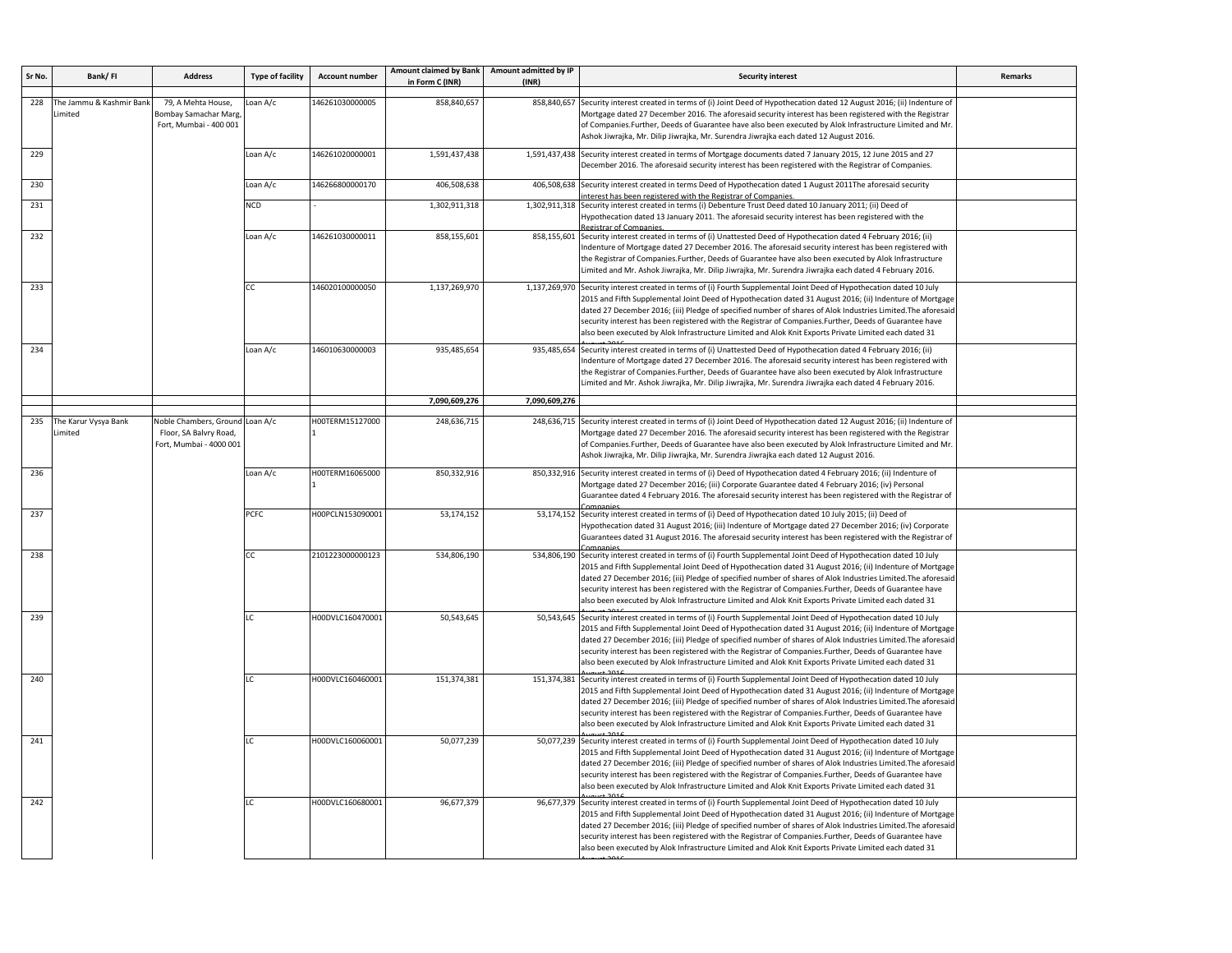| Sr No. | Bank/FI | <b>Address</b> | Type of facility | <b>Account number</b> | Amount claimed by Bank<br>in Form C (INR) | Amount admitted by IP<br>(INR) | <b>Security interest</b>                                                                                           | <b>Remarks</b> |
|--------|---------|----------------|------------------|-----------------------|-------------------------------------------|--------------------------------|--------------------------------------------------------------------------------------------------------------------|----------------|
| 243    |         |                |                  | H00DVLC160810001      | 12.142.978                                |                                | 12,142,978 Security interest created in terms of (i) Fourth Supplemental Joint Deed of Hypothecation dated 10 July |                |
|        |         |                |                  |                       |                                           |                                | 2015 and Fifth Supplemental Joint Deed of Hypothecation dated 31 August 2016; (ii) Indenture of Mortgage           |                |
|        |         |                |                  |                       |                                           |                                | dated 27 December 2016; (iii) Pledge of specified number of shares of Alok Industries Limited. The aforesaid       |                |
|        |         |                |                  |                       |                                           |                                | security interest has been registered with the Registrar of Companies. Further, Deeds of Guarantee have            |                |
|        |         |                |                  |                       |                                           |                                | also been executed by Alok Infrastructure Limited and Alok Knit Exports Private Limited each dated 31              |                |
|        |         |                |                  |                       |                                           |                                |                                                                                                                    |                |
|        |         |                |                  |                       | 2,047,765,595                             | 2,047,765,595                  |                                                                                                                    |                |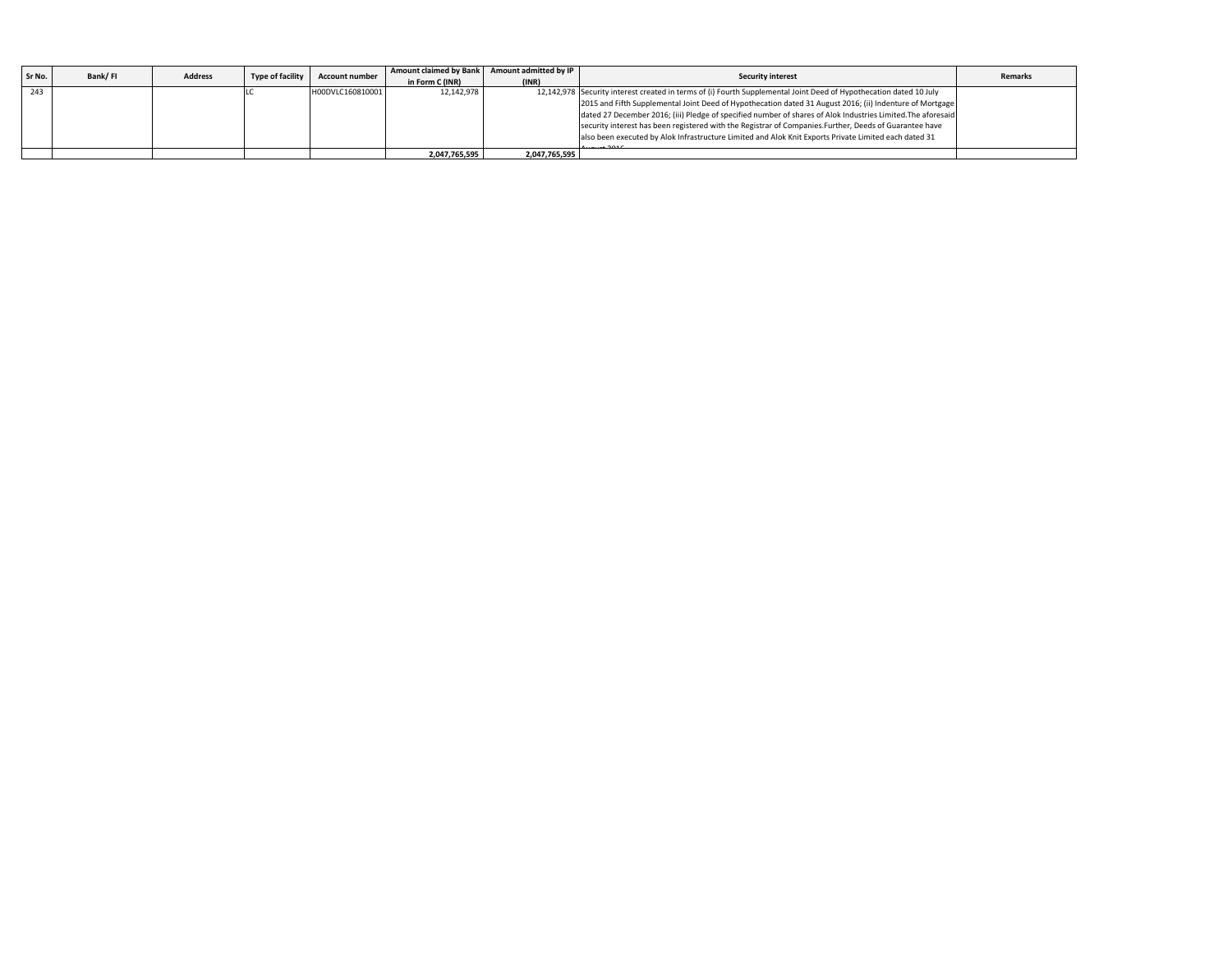| Sr No. | Bank/FI             | <b>Address</b>                                                                                                 | <b>Type of facility</b> | <b>Account number</b> | Amount claimed by Bank<br>in Form C (INR) | Amount admitted by IP<br>(INR) | <b>Security interest</b>                                                                                                                                                                                                                                                                                                                                                                                                                                                                                                                                           | <b>Remarks</b>                                                                                                                                                                                                                                                                                                                                                                                                                                                                                                                                       |                                                                                                                                                                                                                                                                                                                                                                                                                                                                                                   |  |                                                                                                                                                                                                                                                                                                                                                                                                                                                |  |
|--------|---------------------|----------------------------------------------------------------------------------------------------------------|-------------------------|-----------------------|-------------------------------------------|--------------------------------|--------------------------------------------------------------------------------------------------------------------------------------------------------------------------------------------------------------------------------------------------------------------------------------------------------------------------------------------------------------------------------------------------------------------------------------------------------------------------------------------------------------------------------------------------------------------|------------------------------------------------------------------------------------------------------------------------------------------------------------------------------------------------------------------------------------------------------------------------------------------------------------------------------------------------------------------------------------------------------------------------------------------------------------------------------------------------------------------------------------------------------|---------------------------------------------------------------------------------------------------------------------------------------------------------------------------------------------------------------------------------------------------------------------------------------------------------------------------------------------------------------------------------------------------------------------------------------------------------------------------------------------------|--|------------------------------------------------------------------------------------------------------------------------------------------------------------------------------------------------------------------------------------------------------------------------------------------------------------------------------------------------------------------------------------------------------------------------------------------------|--|
| 244    | UCO Bank            | Flagship Corp Branch,<br>Mafatlal Centre, 1st<br>Floor, Nariman Point,<br>Mumbai-400021                        | Loan A/c                | 19080610006238        | 70,066,774                                | 70,066,774                     | Security interest created in terms of (i) Unattested Deed of Hypothecation dated 4 February 2016; (ii)<br>Indenture of Mortgage dated 27 December 2016. The aforesaid security interest has been registered with<br>the Registrar of Companies.Further, Deeds of Guarantee have also been executed by Alok Infrastructure<br>Limited and Mr. Ashok Jiwrajka, Mr. Dilip Jiwrajka, Mr. Surendra Jiwrajka each dated 4 February 2016.                                                                                                                                 |                                                                                                                                                                                                                                                                                                                                                                                                                                                                                                                                                      |                                                                                                                                                                                                                                                                                                                                                                                                                                                                                                   |  |                                                                                                                                                                                                                                                                                                                                                                                                                                                |  |
| 245    |                     |                                                                                                                | Loan A/c                | 19080610006245        | 651,474,490                               |                                | 651,474,490 Security interest created in terms of (i) Unattested Deed of Hypothecation dated 4 February 2016; (ii)<br>Indenture of Mortgage dated 27 December 2016. The aforesaid security interest has been registered with<br>the Registrar of Companies.Further, Deeds of Guarantee have also been executed by Alok Infrastructure<br>Limited and Mr. Ashok Jiwrajka, Mr. Dilip Jiwrajka, Mr. Surendra Jiwrajka each dated 4 February 2016.                                                                                                                     |                                                                                                                                                                                                                                                                                                                                                                                                                                                                                                                                                      |                                                                                                                                                                                                                                                                                                                                                                                                                                                                                                   |  |                                                                                                                                                                                                                                                                                                                                                                                                                                                |  |
| 246    |                     |                                                                                                                |                         | Loan A/c              | 19080610006252                            | 1,263,245,537                  |                                                                                                                                                                                                                                                                                                                                                                                                                                                                                                                                                                    | 1,263,245,537 Security interest created in terms of (i) Unattested Deed of Hypothecation dated 4 February 2016; (ii)<br>Indenture of Mortgage dated 27 December 2016. The aforesaid security interest has been registered with<br>the Registrar of Companies.Further, Deeds of Guarantee have also been executed by Alok Infrastructure<br>Limited and Mr. Ashok Jiwrajka, Mr. Dilip Jiwrajka, Mr. Surendra Jiwrajka each dated 4 February 2016.                                                                                                     |                                                                                                                                                                                                                                                                                                                                                                                                                                                                                                   |  |                                                                                                                                                                                                                                                                                                                                                                                                                                                |  |
| 247    |                     |                                                                                                                | IC.                     | 19080510001059        | 155,140,048                               |                                | 155,140,048 Security interest created in terms of (i) Fourth Supplemental Joint Deed of Hypothecation dated 10 July<br>2015; (ii) Indenture of Mortgage dated 27 December 2016; (iii) Pledge of specified number of shares of Alok<br>Industries Limited. The aforesaid security interest has been registered with the Registrar of<br>Companies.Further, Deeds of Guarantee have also been executed by Alok Infrastructure Limited and Alok                                                                                                                       |                                                                                                                                                                                                                                                                                                                                                                                                                                                                                                                                                      |                                                                                                                                                                                                                                                                                                                                                                                                                                                                                                   |  |                                                                                                                                                                                                                                                                                                                                                                                                                                                |  |
| 248    |                     |                                                                                                                | ıс                      | 19080510001042        | 149,210,131                               |                                | 149,210,131 Security interest created in terms of (i) Fourth Supplemental Joint Deed of Hypothecation dated 10 July<br>2015; (ii) Indenture of Mortgage dated 27 December 2016; (iii) Pledge of specified number of shares of Alok<br>Industries Limited. The aforesaid security interest has been registered with the Registrar of<br>Companies.Further, Deeds of Guarantee have also been executed by Alok Infrastructure Limited and Alok<br>Private Limited each dated 10 July 2015                                                                            |                                                                                                                                                                                                                                                                                                                                                                                                                                                                                                                                                      |                                                                                                                                                                                                                                                                                                                                                                                                                                                                                                   |  |                                                                                                                                                                                                                                                                                                                                                                                                                                                |  |
| 249    |                     |                                                                                                                | LC.                     | 19080510000564        | 146,926,434                               |                                | 146,926,434 Security interest created in terms of (i) Fourth Supplemental Joint Deed of Hypothecation dated 10 July<br>2015; (ii) Indenture of Mortgage dated 27 December 2016; (iii) Pledge of specified number of shares of Alok<br>Industries Limited. The aforesaid security interest has been registered with the Registrar of<br>Companies.Further, Deeds of Guarantee have also been executed by Alok Infrastructure Limited and Alok<br>th data of 10 July 2015                                                                                            |                                                                                                                                                                                                                                                                                                                                                                                                                                                                                                                                                      |                                                                                                                                                                                                                                                                                                                                                                                                                                                                                                   |  |                                                                                                                                                                                                                                                                                                                                                                                                                                                |  |
|        |                     |                                                                                                                |                         |                       | 2,436,063,414                             | 2,436,063,414                  |                                                                                                                                                                                                                                                                                                                                                                                                                                                                                                                                                                    |                                                                                                                                                                                                                                                                                                                                                                                                                                                                                                                                                      |                                                                                                                                                                                                                                                                                                                                                                                                                                                                                                   |  |                                                                                                                                                                                                                                                                                                                                                                                                                                                |  |
| 250    | Union Bank of India | IFB Mumbai, 1st Floor,<br>Union Bank Bhavan, 239<br>Vidhan Bhavan Marg,<br>Nariman Point, Mumbai<br>$-400021.$ | Loan A/c                | 614106390000187       | 629,505,863                               | 629,505,863                    | Security interest created in terms of (i) Joint Deed of Hypothecation dated 12 August 2016; (ii) Indenture of<br>Mortgage dated 27 December 2016. The aforesaid security interest has been registered with the Registrar<br>of Companies. Further, Deeds of Guarantee have also been executed by Alok Infrastructure Limited and Mr<br>Ashok Jiwrajka, Mr. Dilip Jiwrajka, Mr. Surendra Jiwrajka each dated 12 August 2016.                                                                                                                                        |                                                                                                                                                                                                                                                                                                                                                                                                                                                                                                                                                      |                                                                                                                                                                                                                                                                                                                                                                                                                                                                                                   |  |                                                                                                                                                                                                                                                                                                                                                                                                                                                |  |
| 251    |                     |                                                                                                                |                         |                       | CC                                        | 614105010000109                | 1,100,136,173                                                                                                                                                                                                                                                                                                                                                                                                                                                                                                                                                      |                                                                                                                                                                                                                                                                                                                                                                                                                                                                                                                                                      | 1,100,136,173 Security interest created in terms of (i) Fourth Supplemental Joint Deed of Hypothecation dated 10 July<br>2015 and Fifth Supplemental Joint Deed of Hypothecation dated 31 August 2016; (ii) Indenture of Mortgage<br>dated 27 December 2016. The aforesaid security interest has been registered with the Registrar of<br>Companies.Further, Deeds of Guarantee have also been executed by Alok Infrastructure Limited and Alok<br>arts Private Limited aash dated 21 August 2016 |  |                                                                                                                                                                                                                                                                                                                                                                                                                                                |  |
| 252    |                     |                                                                                                                |                         | Loan A/c              | 614107040000033                           | 159,880,256                    |                                                                                                                                                                                                                                                                                                                                                                                                                                                                                                                                                                    | 159,880,256 Security interest created in terms of (i) Unattested Deed of Hypothecation dated 4 February 2016; (ii)<br>Indenture of Mortgage dated 27 December 2016. The aforesaid security interest has been registered with<br>the Registrar of Companies.Further, Deeds of Guarantee have also been executed by Alok Infrastructure<br>Limited and Mr. Ashok Jiwrajka, Mr. Dilip Jiwrajka, Mr. Surendra Jiwrajka each dated 4 February 2016.                                                                                                       |                                                                                                                                                                                                                                                                                                                                                                                                                                                                                                   |  |                                                                                                                                                                                                                                                                                                                                                                                                                                                |  |
| 253    |                     |                                                                                                                |                         | Loan A/c              | 614106390000202                           | 2,189,931,741                  |                                                                                                                                                                                                                                                                                                                                                                                                                                                                                                                                                                    | 2,189,931,741 Security interest created in terms of (i) Unattested Deed of Hypothecation dated 4 February 2016; (ii)<br>Indenture of Mortgage dated 27 December 2016. The aforesaid security interest has been registered with<br>the Registrar of Companies.Further, Deeds of Guarantee have also been executed by Alok Infrastructure<br>Limited and Mr. Ashok Jiwrajka, Mr. Dilip Jiwrajka, Mr. Surendra Jiwrajka each dated 4 February 2016.                                                                                                     |                                                                                                                                                                                                                                                                                                                                                                                                                                                                                                   |  |                                                                                                                                                                                                                                                                                                                                                                                                                                                |  |
| 254    |                     |                                                                                                                |                         |                       |                                           |                                | Loan A/c                                                                                                                                                                                                                                                                                                                                                                                                                                                                                                                                                           | 495806390002205                                                                                                                                                                                                                                                                                                                                                                                                                                                                                                                                      | 151,151,825                                                                                                                                                                                                                                                                                                                                                                                                                                                                                       |  | 151,151,825 Security interest created in terms of (i) Unattested Deed of Hypothecation dated 4 February 2016; (ii)<br>Indenture of Mortgage dated 27 December 2016. The aforesaid security interest has been registered with<br>the Registrar of Companies.Further, Deeds of Guarantee have also been executed by Alok Infrastructure<br>Limited and Mr. Ashok Jiwrajka, Mr. Dilip Jiwrajka, Mr. Surendra Jiwrajka each dated 4 February 2016. |  |
| 255    |                     |                                                                                                                |                         |                       | Loan A/c                                  | 495806400000060                | 1,228,858,076                                                                                                                                                                                                                                                                                                                                                                                                                                                                                                                                                      |                                                                                                                                                                                                                                                                                                                                                                                                                                                                                                                                                      | 1,228,858,076 Security interest created in terms of (i) Deed of Hypothecation dated 19 July 2013; (ii) Mortgage documents<br>dated 26 June 2013, 3 September 2013 and 27 December 2016. The aforesaid security interest has been<br>egistered with the Registrar of Companies                                                                                                                                                                                                                     |  |                                                                                                                                                                                                                                                                                                                                                                                                                                                |  |
| 256    |                     |                                                                                                                |                         | PCFC                  | 614107220000017                           | 46,932,962                     |                                                                                                                                                                                                                                                                                                                                                                                                                                                                                                                                                                    | 46,932,962 Security interest created in terms of (i) Fourth Supplemental Joint Deed of Hypothecation dated 10 July<br>2015 and Fifth Supplemental Joint Deed of Hypothecation dated 31 August 2016; (ii) Indenture of<br>Mortgage dated 27 December 2016; (iii) Pledge of specified number of shares of Alok Industries<br>Limited. The aforesaid security interest has been registered with the Registrar of Companies. Further, Deeds<br>of Guarantee have also been executed by Alok Infrastructure Limited and Alok Knit Exports Private Limited |                                                                                                                                                                                                                                                                                                                                                                                                                                                                                                   |  |                                                                                                                                                                                                                                                                                                                                                                                                                                                |  |
| 257    |                     |                                                                                                                | IC.                     | 614107030000230       | 56,175,336                                |                                | 56,175,336 Security interest created in terms of (i) Fourth Supplemental Joint Deed of Hypothecation dated 10 July<br>2015 and Fifth Supplemental Joint Deed of Hypothecation dated 31 August 2016; (ii) Indenture of Mortgage<br>dated 27 December 2016; (iii) Pledge of specified number of shares of Alok Industries Limited. The aforesaid<br>security interest has been registered with the Registrar of Companies. Further, Deeds of Guarantee have<br>also been executed by Alok Infrastructure Limited and Alok Knit Exports Private Limited each dated 31 |                                                                                                                                                                                                                                                                                                                                                                                                                                                                                                                                                      |                                                                                                                                                                                                                                                                                                                                                                                                                                                                                                   |  |                                                                                                                                                                                                                                                                                                                                                                                                                                                |  |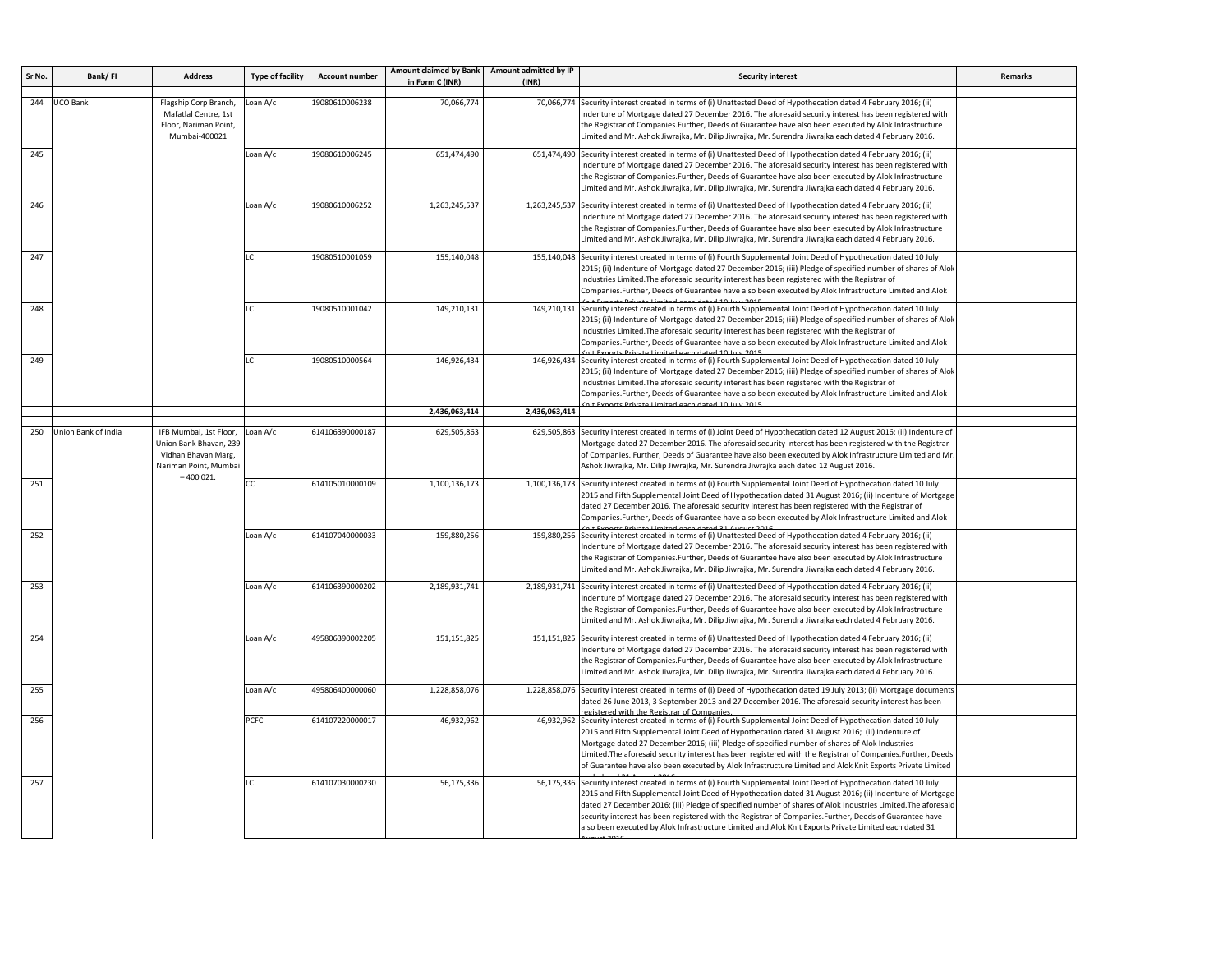| Sr No. |  | Bank/FI<br><b>Type of facility</b><br><b>Address</b> | <b>Account number</b> | <b>Amount claimed by Bank</b> | Amount admitted by IP | <b>Security interest</b>                                                                                            | <b>Remarks</b> |
|--------|--|------------------------------------------------------|-----------------------|-------------------------------|-----------------------|---------------------------------------------------------------------------------------------------------------------|----------------|
|        |  |                                                      |                       | in Form C (INR)               | (INR)                 |                                                                                                                     |                |
| 258    |  |                                                      | 614107030000231       | 167,059,810                   |                       | 167,059,810 Security interest created in terms of (i) Fourth Supplemental Joint Deed of Hypothecation dated 10 July |                |
|        |  |                                                      |                       |                               |                       | 2015 and Fifth Supplemental Joint Deed of Hypothecation dated 31 August 2016; (ii) Indenture of Mortgage            |                |
|        |  |                                                      |                       |                               |                       | dated 27 December 2016; (iii) Pledge of specified number of shares of Alok Industries Limited. The aforesaid        |                |
|        |  |                                                      |                       |                               |                       | security interest has been registered with the Registrar of Companies. Further, Deeds of Guarantee have             |                |
|        |  |                                                      |                       |                               |                       | also been executed by Alok Infrastructure Limited and Alok Knit Exports Private Limited each dated 31               |                |
| 259    |  |                                                      | 614107030000215       | 111,986,969                   |                       | 111,986,969 Security interest created in terms of (i) Fourth Supplemental Joint Deed of Hypothecation dated 10 July |                |
|        |  |                                                      |                       |                               |                       | 2015 and Fifth Supplemental Joint Deed of Hypothecation dated 31 August 2016; (ii) Indenture of Mortgage            |                |
|        |  |                                                      |                       |                               |                       | dated 27 December 2016; (iii) Pledge of specified number of shares of Alok Industries Limited. The aforesaid        |                |
|        |  |                                                      |                       |                               |                       | security interest has been registered with the Registrar of Companies. Further, Deeds of Guarantee have             |                |
|        |  |                                                      |                       |                               |                       | also been executed by Alok Infrastructure Limited and Alok Knit Exports Private Limited each dated 31               |                |
| 260    |  |                                                      | 614107030000219       | 166,030,826                   |                       | 166,030,826 Security interest created in terms of (i) Fourth Supplemental Joint Deed of Hypothecation dated 10 July |                |
|        |  |                                                      |                       |                               |                       | 2015 and Fifth Supplemental Joint Deed of Hypothecation dated 31 August 2016; (ii) Indenture of Mortgage            |                |
|        |  |                                                      |                       |                               |                       | dated 27 December 2016; (iii) Pledge of specified number of shares of Alok Industries Limited. The aforesaid        |                |
|        |  |                                                      |                       |                               |                       | security interest has been registered with the Registrar of Companies. Further, Deeds of Guarantee have             |                |
|        |  |                                                      |                       |                               |                       | also been executed by Alok Infrastructure Limited and Alok Knit Exports Private Limited each dated 31               |                |
|        |  |                                                      |                       | 6,007,649,837                 | 6,007,649,837         |                                                                                                                     |                |